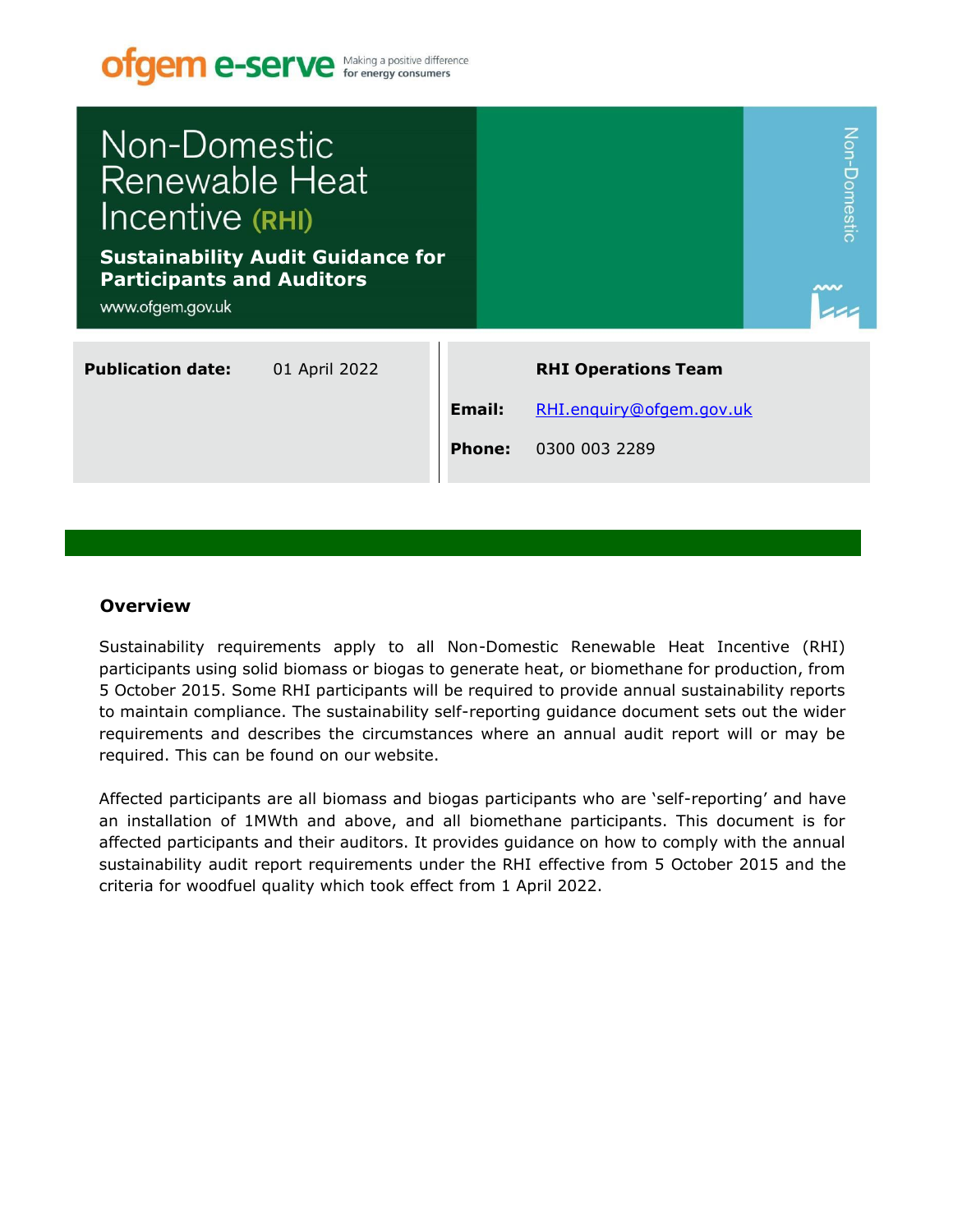# **Context**

The Renewable Heat Incentive (RHI) is a world-first government financial incentive scheme designed to increase the uptake of renewable heat technologies and reduce carbon emissions. It is a key way for the UK to meet its renewable energy target of 15 per cent by 2020, as required by the European Union.

The Secretary of State for Energy and Climate Change used powers contained in the Energy Act 2008 ('the Act') to introduce the Renewable Heat Incentive (RHI) in Great Britain. The Renewable Heat Incentive Scheme Regulations 2011 came into force on 28 November 2011. The government is responsible for developing the underlying RHI policy including setting tariffs, establishing the legislative framework, and introducing any future changes to the scheme elements.

From July 2016 the new Department for Business, Energy and Industrial Strategy (BEIS) assumed the roles and responsibilities of the Department of Energy and Climate Change (DECC).

This guidance provides information on the requirements for the submission of the annual sustainability audit reports for solid biomass, biogas and biomethane in England, Wales and Scotland from 5 October 2015. It also provides information about the feedstock requirement introduced on 22 May 2018 and the implications this requirement will have on the annual sustainability audit reports for certain participants of the RHI scheme.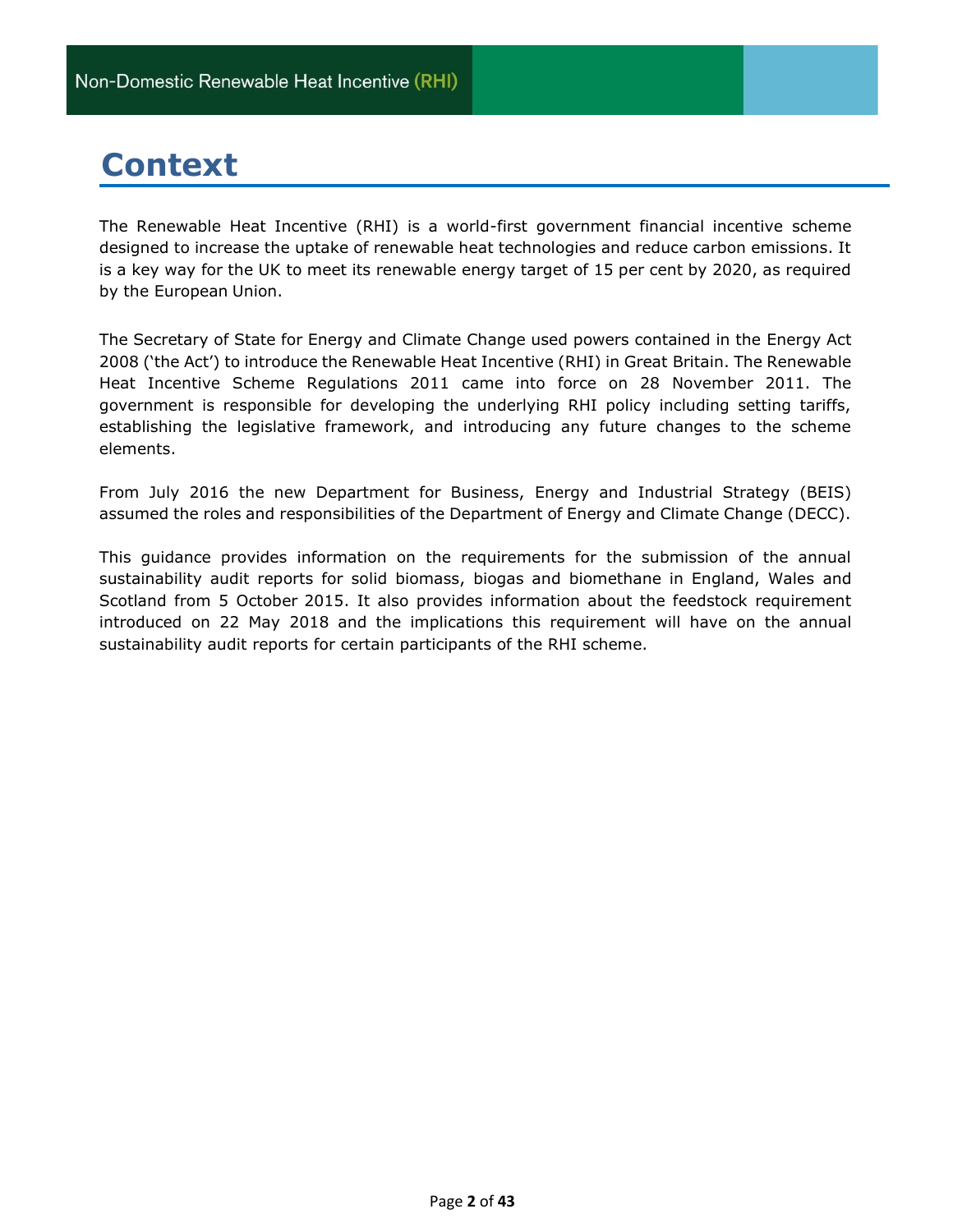# **Associated documents**

### **Legislation:**

- Energy Act  $2008<sup>1</sup>$
- DECC Renewable Heat Incentive Policy Document<sup>2</sup>
- Renewable Heat Incentive: Impact Assessment<sup>3</sup>
- Renewable Heat Incentive Scheme Regulations 2018<sup>4</sup>

### **Guidance:**

Guidance is available at [www.ofgem.gov.uk/ndrhi-guidance](http://www.ofgem.gov.uk/ndrhi-guidance)

- Non-Domestic RHI Guidance Volume 1: Eligibility and How to Apply
- Non-Domestic RHI Guidance Volume 2: Ongoing Obligations and Payments
- Non-Domestic RHI Sustainability Self-Reporting Guidance
- Non-Domestic RHI Guidance: Fuel Measurement and Sampling

Woodfuel Advice Note:

https://www.gov.uk/government/uploads/system/uploads/attachment\_data/file/3524 [88/Woodfuel\\_Advice\\_Note.pdf](https://www.gov.uk/government/uploads/system/uploads/attachment_data/file/352488/Woodfuel_Advice_Note.pdf)

<sup>1</sup> <http://www.legislation.gov.uk/ukpga/2008/32/contents>

<sup>3</sup>[http://www.decc.gov.uk/assets/decc/what%20we%20do/uk%20energy%20supply/energy%20mix/renewable%20energy/](http://www.decc.gov.uk/assets/decc/what%20we%20do/uk%20energy%20supply/energy%20mix/renewable%20energy/policy/renewableheat/1381-renewable-heat-incentive-ia.pdf) [policy/renewableheat/1381-renewable-heat-incentive-ia.pdf](http://www.decc.gov.uk/assets/decc/what%20we%20do/uk%20energy%20supply/energy%20mix/renewable%20energy/policy/renewableheat/1381-renewable-heat-incentive-ia.pdf)

<sup>2</sup>[http://www.decc.gov.uk/assets/decc/what%20we%20do/uk%20energy%20supply/energy%20mix/renewable%20energy/](http://www.decc.gov.uk/assets/decc/what%20we%20do/uk%20energy%20supply/energy%20mix/renewable%20energy/policy/renewableheat/1387-renewable-heat-incentive.pdf) [policy/renewableheat/1387-renewable-heat-incentive.pdf](http://www.decc.gov.uk/assets/decc/what%20we%20do/uk%20energy%20supply/energy%20mix/renewable%20energy/policy/renewableheat/1387-renewable-heat-incentive.pdf)

<sup>4</sup><http://www.legislation.gov.uk/all?title=renewable%20heat%20incentive>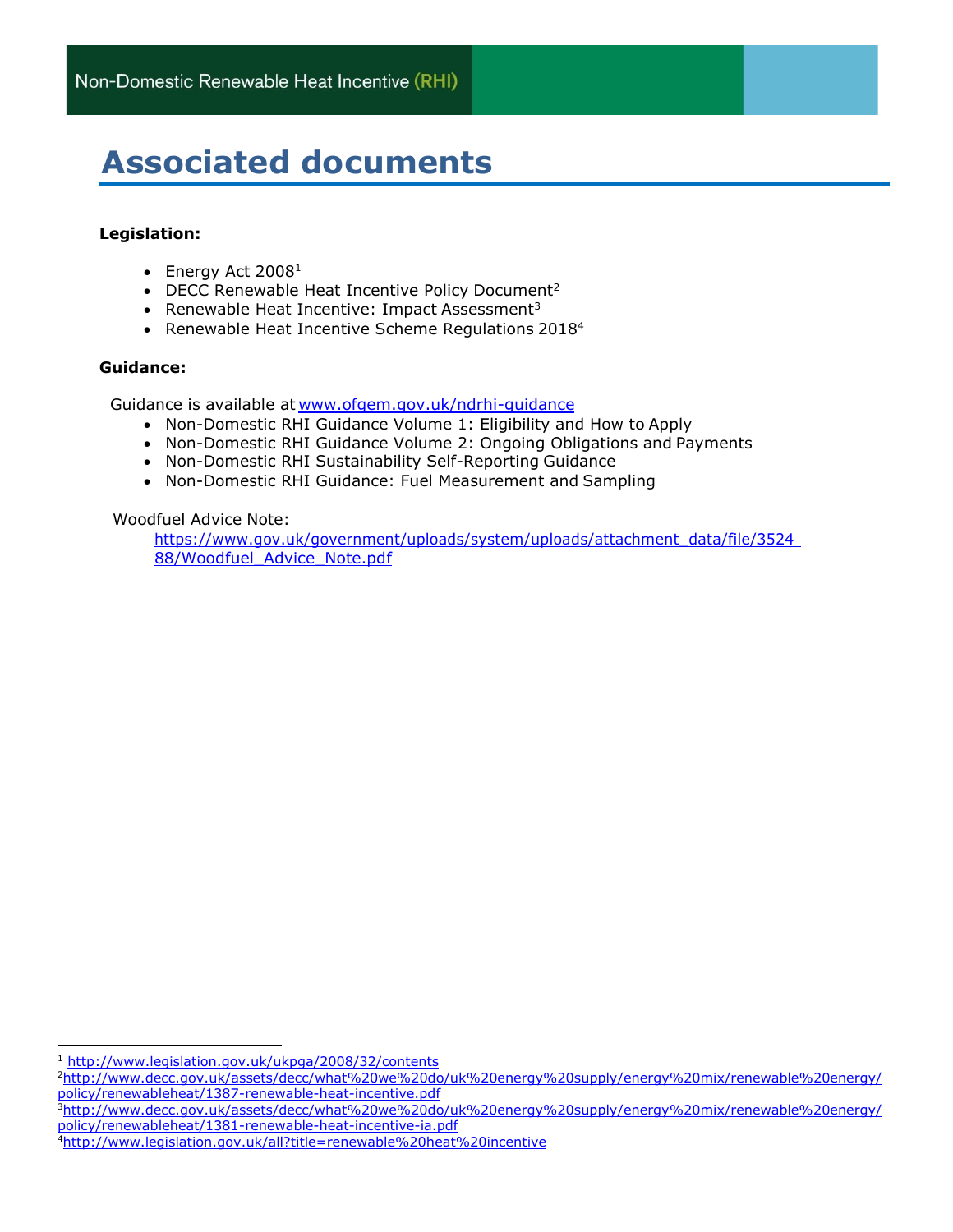# **Contents**

| <b>Executive summary</b>                                                                                                                                                                                                                                                                                                                                                                                                                                                                                                                                            | 5                                                                                                |
|---------------------------------------------------------------------------------------------------------------------------------------------------------------------------------------------------------------------------------------------------------------------------------------------------------------------------------------------------------------------------------------------------------------------------------------------------------------------------------------------------------------------------------------------------------------------|--------------------------------------------------------------------------------------------------|
| 1. Background<br>Terminology<br>Queries                                                                                                                                                                                                                                                                                                                                                                                                                                                                                                                             | 6<br>6<br>$\overline{7}$                                                                         |
| 2. Auditing requirements<br>Introduction<br>Assurance standard - ISAE 3000<br>Background of ISAE 3000<br>Risk and materiality based assessments<br>Assurance approach<br>Other requirements of the Regulations<br>The verification process<br>Appointing a verifier<br>Performing the engagement<br>What needs to be verified<br>Sustainability compliance evidence<br>The role of recognised voluntary schemes<br>Participants' documentation to Ofgem<br>Quarterly data submissions<br>Feedstock requirement compliance evidence<br>Criteria for woodfuel quality | 8<br>8<br>10<br>11<br>13<br>14<br>15<br>17<br>17<br>18<br>21<br>21<br>24<br>24<br>26<br>27<br>27 |
| 3.<br>The sustainability audit report<br>Format<br>Author of report<br>Documentation<br>Provision of evidence<br>Contents                                                                                                                                                                                                                                                                                                                                                                                                                                           | 30<br>30<br>31<br>31<br>31<br>32                                                                 |
| Appendix 1 - Audit Report Checklist                                                                                                                                                                                                                                                                                                                                                                                                                                                                                                                                 | 40                                                                                               |
| Appendix 2 - Data template                                                                                                                                                                                                                                                                                                                                                                                                                                                                                                                                          | 41                                                                                               |
| Appendix 3 - Glossary                                                                                                                                                                                                                                                                                                                                                                                                                                                                                                                                               | 43                                                                                               |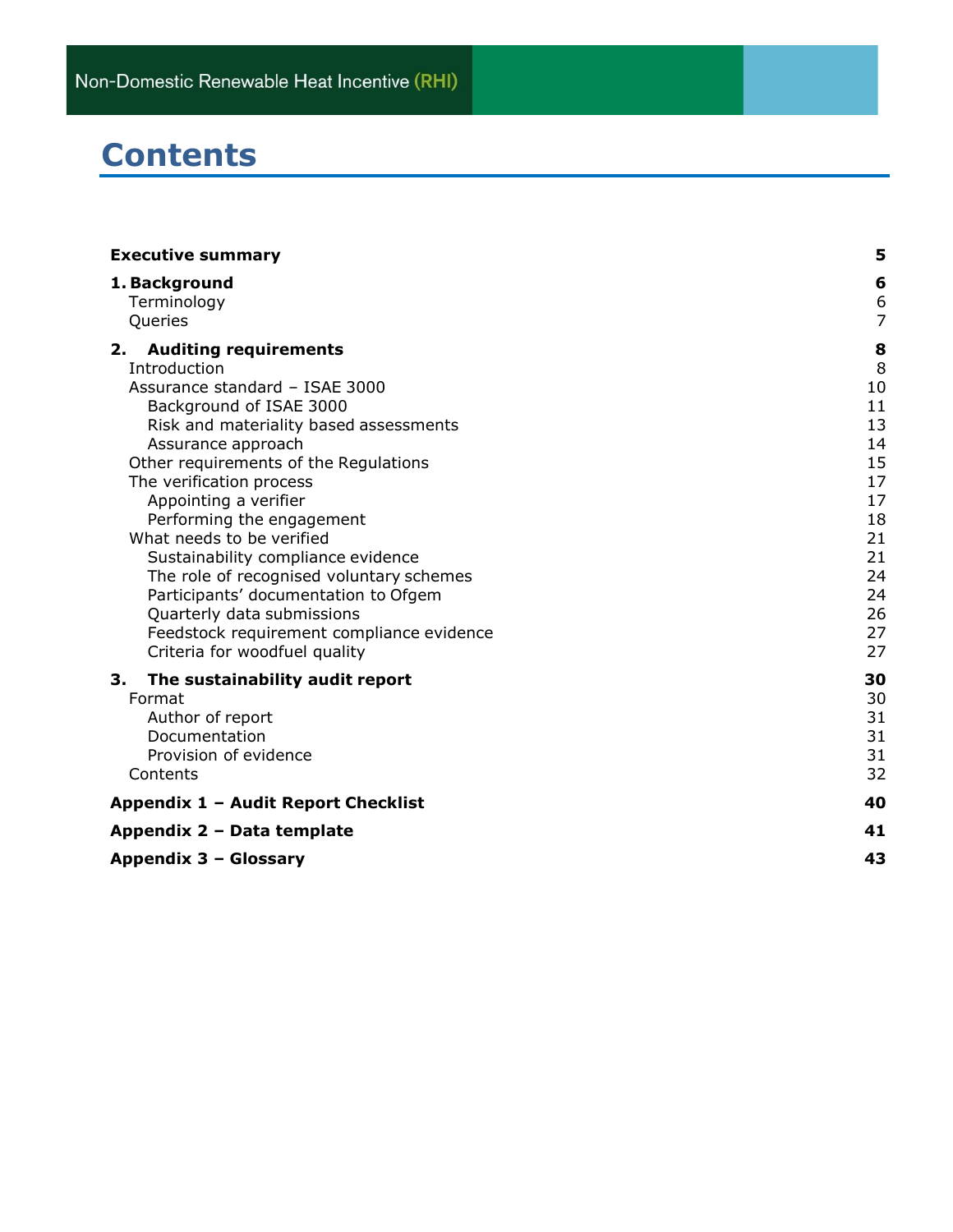# <span id="page-4-0"></span>**Executive summary**

This document provides guidance to participants using biomass, biogas or producing biomethane, and their appointed auditors, on the annual sustainability audit report to be submitted under the requirements of the Non-Domestic Renewable Heat Incentive (RHI).

It aims to provide assistance to these participants and other interested parties by describing the requirements necessary to verify compliance with the RHI sustainability criteria. The RHI requires the annual sustainability audit report to be prepared to an adequate standard, being ISAE 3000 or equivalent. Background information to International Standard on Assurance Engagements (ISAE) 3000 is provided by this document. The RHI Regulations also set out some specific points which must also be addressed as part of the audit process which are also described in this document.

The audit will require the participant and their auditor to go through a number of steps, working together throughout the verification process. An overview and examples of the actions that may be undertaken as part of the audit are described by this document. So are the data, processes and systems used by the participant to produce the sustainability information reported to Ofgem that will be subject to verification.

Ofgem does not participate in the verification engagement therefore it is the output of the audit, (i.e. the audit report) which is used by Ofgem to determine whether there is adequate assurance that the participants have reported correctly. This document provides guidance as to the format and contents that the annual sustainability audit report must present, in order to meet the auditing requirements set out by legislation and ensure relevant and sufficient information has been provided.

This document has been specifically created for the Non-Domestic Renewable Heat Incentive scheme. It is for guidance only and not intended to be a definitive legal guide.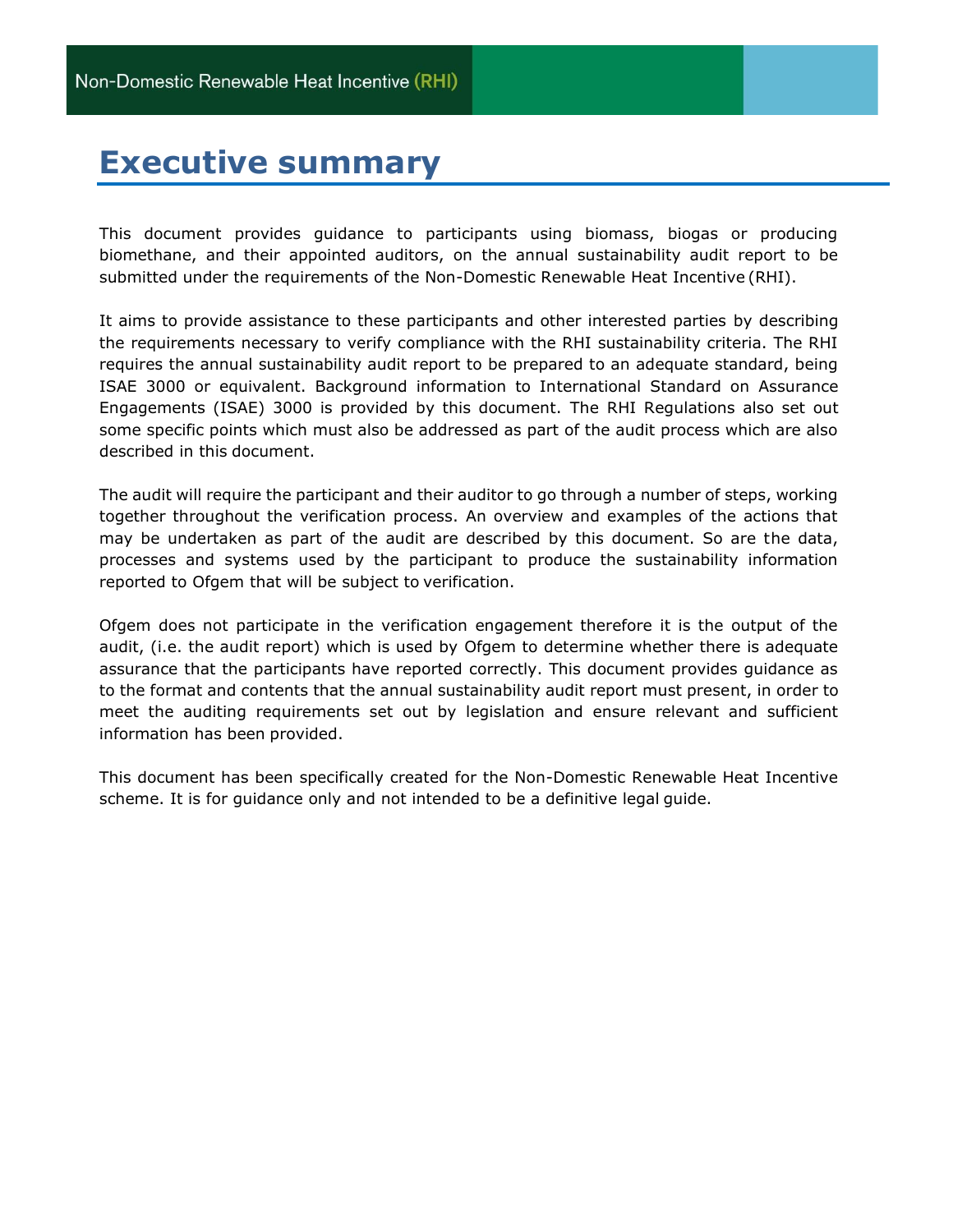# <span id="page-5-0"></span>**1. Background**

### **Chapter summary**

The common terminology used within this document is explained within this introductory chapter.

- 1.1. Some areas of the legislation are prescriptive, others give us discretion. Where the legislation is prescriptive, this guidance is intended to help participants and verifiers understand what we require. Where the legislation gives us discretion, the document gives guidance as to how we might exercise that discretion. It also explains what we need, practically, from participant and auditors to enable them to meet these requirements.
- 1.2. In instances where parties other than participants are involved in the RHI (for example the auditor appointed to conduct the annual sustainability audit), the participant is responsible for ensuring any guidance is distributed accordingly.
- 1.3. This document cannot anticipate every scenario which may arise. Where a scenario arises which is not addressed in this guidance, we will adopt an approach consistent with the relevant legislation.
- 1.4. This is a guidance document only. Participants are responsible for ensuring that they are aware of the requirements of the Regulations. It is not intended to provide comprehensive legal advice on how the Regulations should be interpreted. Where necessary, participants should seek their own technical or legal support.
- 1.5. As a working document it may be updated from time to time and should be read in conjunction with other guidance documents listed in the Associated Documents section, and the relevant legislation. Any separate guidance published in addition to this document will be posted on our website.

## <span id="page-5-1"></span>**Terminology**

- 1.6. The document refers to the Renewable Heat Incentive Scheme (Amendment) Regulations 2015. "Ofgem", "us", "our" and "we" are used interchangeably when referring to the exercise of the Authority's powers and functions under the Regulations. For more information on Ofgem's role as the RHI administrator please refer to volume 1, chapter  $1<sup>5</sup>$ .
- 1.7. Where the term "biomass" is used in this document it refers to solid and gaseous states. Where a distinction needs to be made the terms "solid biomass" "biogas", or "biomethane" will be used.

<sup>5</sup> [www.ofgem.gov.uk/ndrhi-guidance](http://www.ofgem.gov.uk/ndrhi-guidance)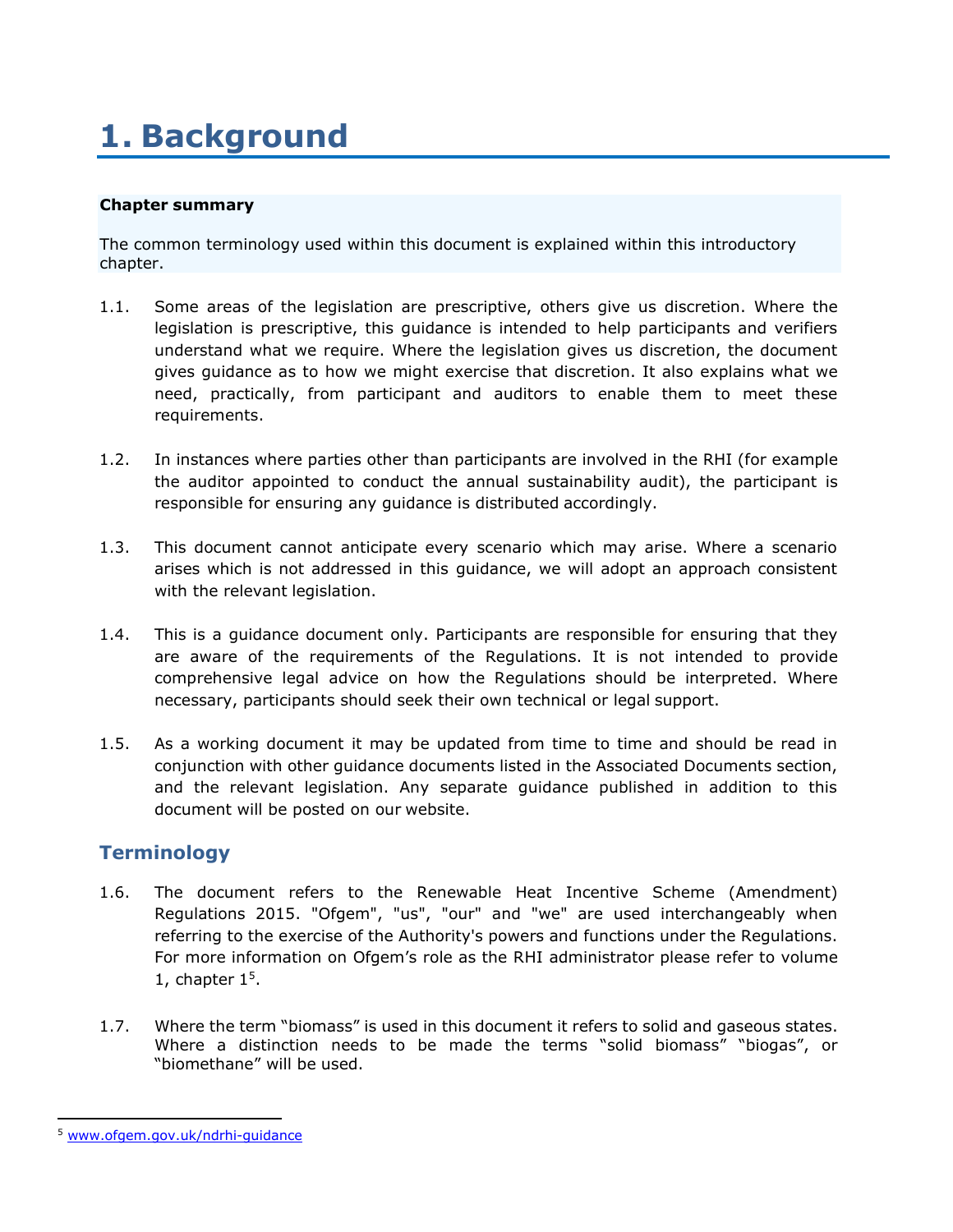1.8. The terms "auditor" and "verifier" are used interchangeably throughout this document. The terminology within ISAE 3000 refers to this party as 'the practitioner'. The terms "audit", "verification" and "engagement" are also used interchangeably.

## <span id="page-6-0"></span>**Queries**

- 1.9. Any queries in relation to this document should be sent to Ofgem using the details on the front of this guidance document.
- 1.10. All queries in relation to our functions under the Regulations should be emailed to [rhi.enquiry@ofgem.gov.uk.](mailto:rhi.enquiry@ofgem.gov.uk) Written queries should be sent to Ofgem, 9 Millbank, and London, SW1P 3GE, clearly marked for the attention of the Non-Domestic Renewable Heat Incentive team.
- 1.11. Any queries regarding future changes to the RHI Regulations for England, Scotland and Wales and wider policy should be directed to the Department of Business, Energy and Industrial Strategy (BEIS) . Contact details can be found at www. [gov.uk/](http://www.decc.gov.uk/)beis.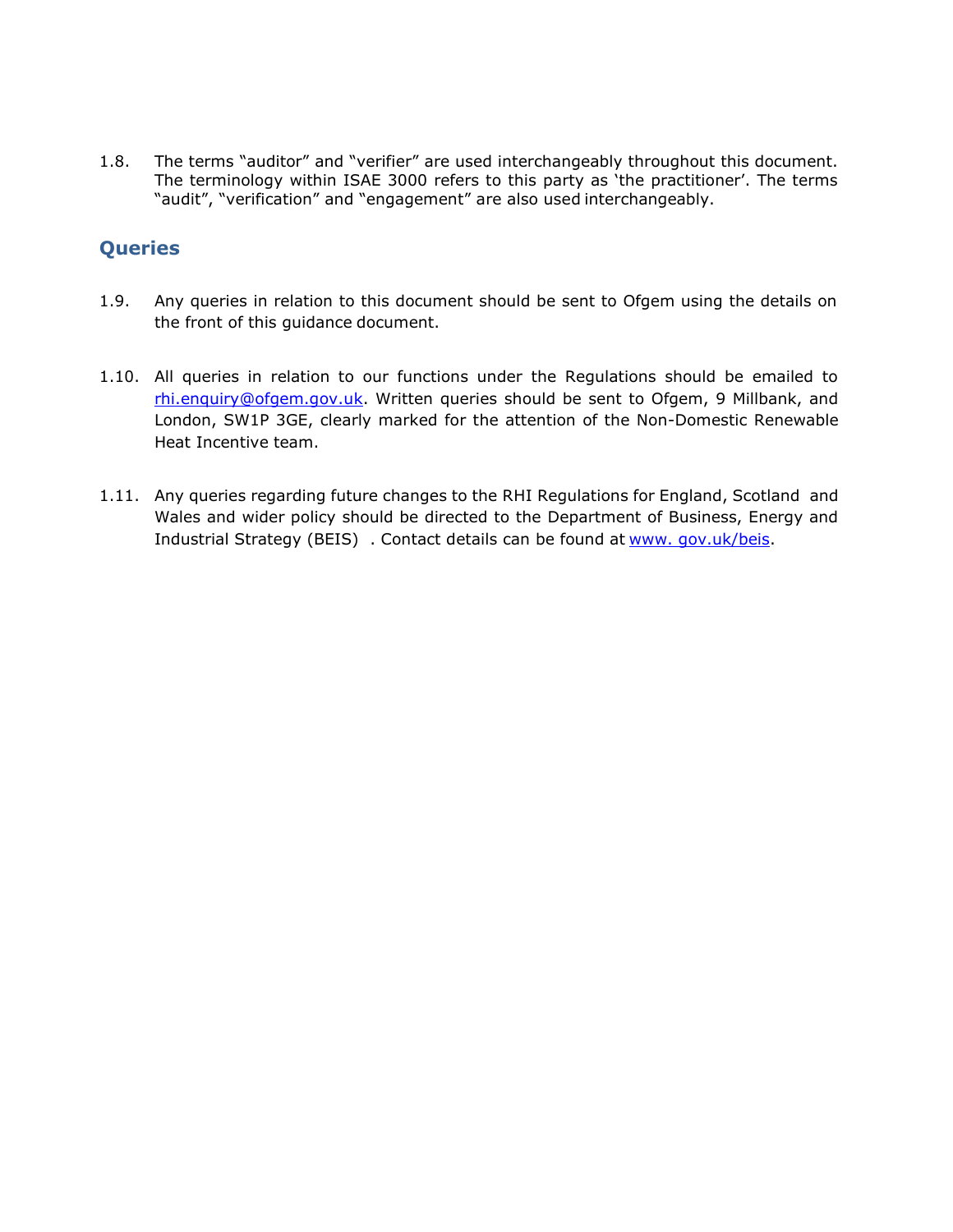# <span id="page-7-0"></span>**2. Auditing requirements**

### **Chapter Summary**

The Regulations set out how the annual sustainability audit report needs to be prepared, and also set out specific points which must be addressed during the audit process. The audit process will require the participant to appoint and engage with an auditor. They will then need to undergo a number of steps during which the participant's sustainability information and relevant processes will be verified.

## <span id="page-7-1"></span>**Introduction**

- 2.1. The government introduced mandatory sustainability requirements and associated third-party verification for participants using solid biomass, biogas or producing biomethane to gain support under the RHI on 5 October 2015. From this date, some participants are obliged to submit an annual sustainability audit report demonstrating compliance with the sustainability requirements and have their sustainability data independently verified. Following the verification, an audit report must be submitted to Ofgem.
- 2.2. Participants must submit an annual sustainability audit if any of the following apply:
	- $\triangleright$  they have a biomass installation and are self-reporting on the fuel used (not sourcing from the BSL or SFR) and their installation is 1MWth or above. This includes:
		- if the fuel is 'waste<sup>6</sup>'; or
		- if it is a CHP installation which is not compliant with the Renewables Obligation (RO) sustainability criteria
	- $\triangleright$  they have a biogas installation and their installation is 1MWth or above. This includes:
		- if the fuel is 'waste'; or
		- if it is a CHP installation which is not compliant with the Renewables Obligation (RO) sustainability criteria
	- $\triangleright$  they are producing biomethane for injection

<sup>&</sup>lt;sup>6</sup> ""waste" has the meaning given in Article 3(1) of [Directive](http://www.legislation.gov.uk/european/regulation/2008/0098) [2008/98/EC](http://www.legislation.gov.uk/european/regulation/2008/0098) of the European Parliament and of the Council on waste[\(5\)](http://www.legislation.gov.uk/uksi/2015/197/regulation/3/made#f00007) and includes excreta produced by animals.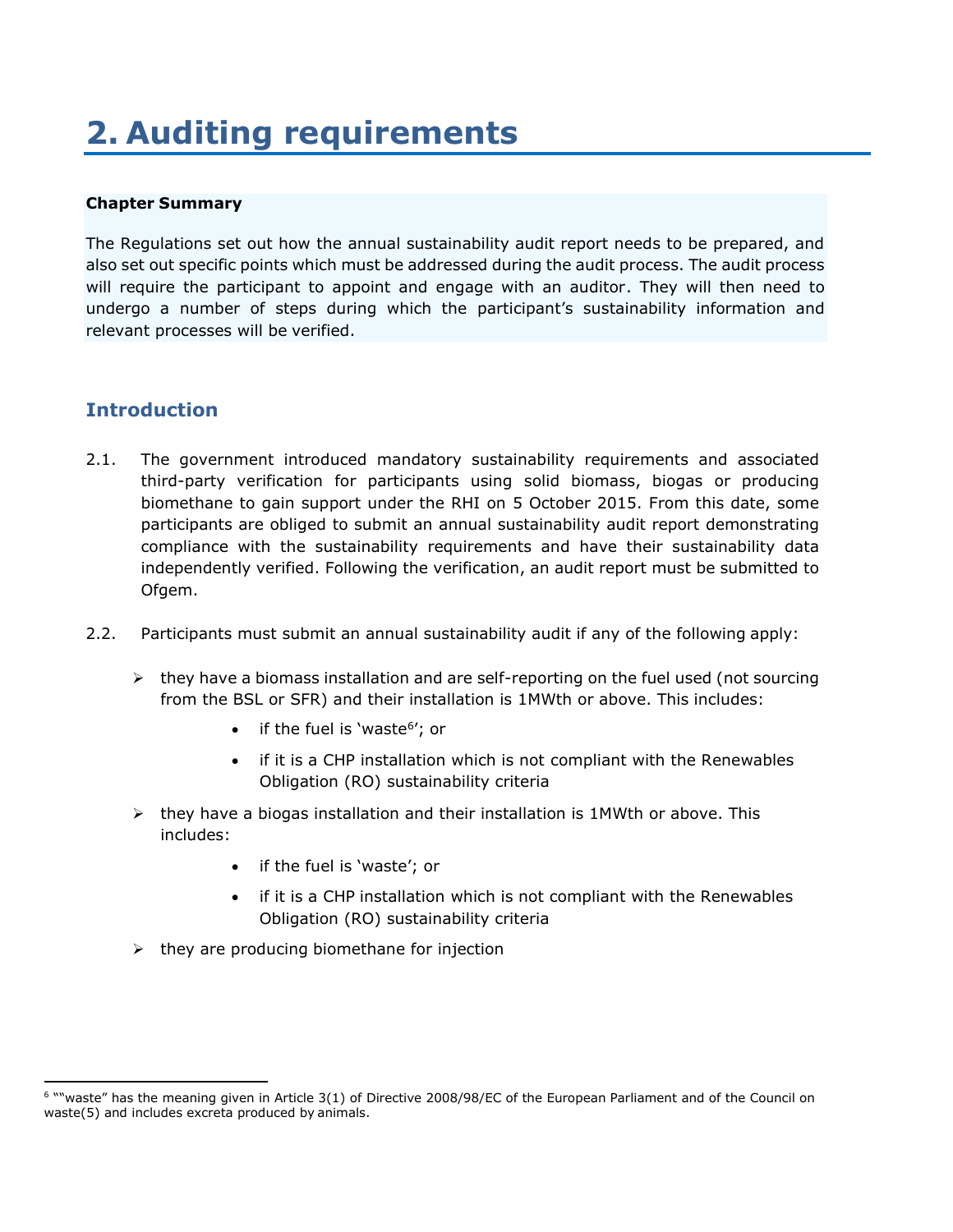- 2.3. The Regulations<sup>7</sup> set out the requirements on how the audit report is to be prepared including that it must:
	- $\triangleright$  be prepared by a person who is not the participant or a connected person<sup>8</sup>
	- $\triangleright$  be prepared in accordance with the International Standard on Assurance Engagements 3000 (Revised): Assurance engagements other than audits or reviews of historical financial information dated 9 December 2013 or an equivalent standard
	- $\triangleright$  state whether anything has come to the attention of the person preparing the report to indicate that the sustainability information is not accurate; and consider, in relation to each consignment
		- whether the systems used to produce the sustainability information are likely to produce information which is reasonably accurate and reliable;
		- the suitability of the frequency and methodology of any sampling carried out for the purpose of obtaining or checking the data on which the participant relied in preparing the sustainability information; and
		- whether there are controls in place to protect the sustainability information against material misstatements due to fraud or error; and
		- the robustness of the data on which the participant relied in preparing the sustainability information, and where applicable feedstock requirement information.
- 2.4. Please note, for those applying on or after 22 May 2018, the report should also include where applicable, whether the calculations performed to produce the information submitted to Ofgem in relation to the feedstock requirement, and the evidence relied upon to support the calculations are reasonably accurate and reliable.
- 2.5. From 1 April 2022, all biomethane producers will be required to extend the scope of their annual sustainability audit reports to include information on their interaction with the Department for Transport's (DfT's) Renewable Transport Fuel Obligation (RTFO) scheme, during the relevant reporting period. The auditor should include this information within the 'Summary of work' section of the report, declaring that they have assessed the fuel against the RTFO scheme. For more information, see section 'What needs to be verified', below.
- 2.6. Relevant 'sustainability information' for non-waste solid biomass, biogas and biomethane refers to the information which demonstrates the greenhouse gas (GHG) emissions, land criteria and criteria for woodfuel quality have been met. Further information on the criteria for woodfuel quality can be found further down in this chapter For waste solid biomass, and biogas and biomethane produced from feedstock which was waste, it refers to evidence to demonstrate the correct classification of waste.
- 2.7. It is the responsibility of the participant to provide Ofgem with an annual sustainability audit report. This report must meet the requirements specified by the Regulations and

 $<sup>7</sup>$  The Renewable Heat Incentive Scheme and Domestic Renewable Heat Incentive Scheme Regulations 2018, Regulation</sup> 50

<sup>&</sup>lt;sup>8</sup> A connected person is deemed in the requlations to be any person connected to the participant within the meaning of [section 1122 of the Corporation Tax Act](http://www.legislation.gov.uk/ukpga/2010/4/section/1122) 2010(a).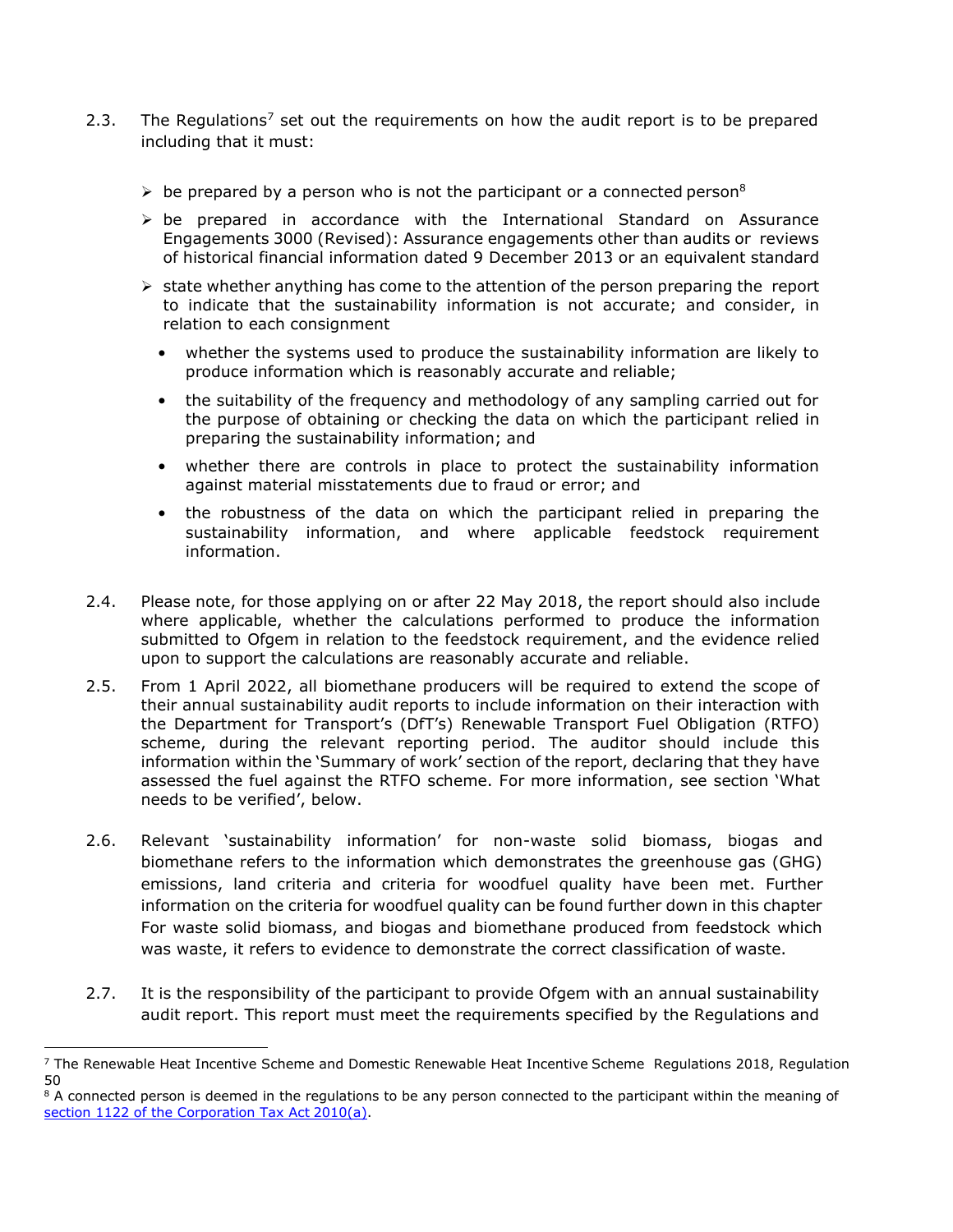(subject to paragraph 2.7) be submitted to Ofgem within three months after:

- $\triangleright$  each anniversary of the tariff start date; or
- $\triangleright$  in the case of biomethane producers, each anniversary of the date on which the participant was first registered as a producer of biomethane<sup>9</sup>
- 2.8. The report must consider and report on each consignment of biomass or biogas used, or biomethane produced during the 12-month period preceding the tariff start date (or registration date for biomethane producers). The exception to this is described in the following paragraph.
- 2.9. Due to the Regulations providing a six-month grace period, where the anniversary of the tariff start/registration date falls on or after 5 October 2015 but before 6 April 2016, an annual report is not required to be submitted for the period between 5 October and the anniversary date. The first annual report must be submitted within three months after the next anniversary of the tariff start date which follows 5 October 2016; and it must consider and report on each consignment used between 5 October 2015 and that anniversary. This means it will cover a period between 12 and 18 months, depending on the anniversary date.
- 2.10. For example, if a tariff start date was 10 November 2013, there will be a tariff start date anniversary on 10 November 2015. Normally an audit report would be required within 3 months of the anniversary, but this is during the exemption period, so an audit report is not required. The next anniversary is 10 November 2016, so an audit report will be required by 10 February 2017 which covers the period from 5 October 2015 to 9 November 2016.
- 2.11. The audit report must be submitted via the RHI Register. A submission slot will be provided for this for each reporting year. Please refer to the [RHI Register External User](https://www.ofgem.gov.uk/publications-and-updates/rhi-register-external-user-guide)  [Guide](https://www.ofgem.gov.uk/publications-and-updates/rhi-register-external-user-guide) for further information on submitting sustainability audit report information.
- 2.12. Where the annual sustainability audit report is not provided by the relevant deadline or is provided but is incomplete or unsatisfactory, Ofgem may postpone RHI payments, and may remain postponed until the annual report is provided (or revised as required).
- 2.13. Where the participant is awaiting a decision on an application for RHI accreditation for their installation, then given the timing of the accreditation process can vary they may wish to consider the auditing requirements and engage with auditors at an appropriate stage.
- 2.14. This report must be supplied regardless of the conclusion reached by the independent auditor. Organising the verification is the responsibility of the participant.

## <span id="page-9-0"></span>**Assurance standard – ISAE 3000**

<sup>9</sup> The Renewable Heat Incentive Scheme (Amendment) Regulations 2015, Regulation 36D(5)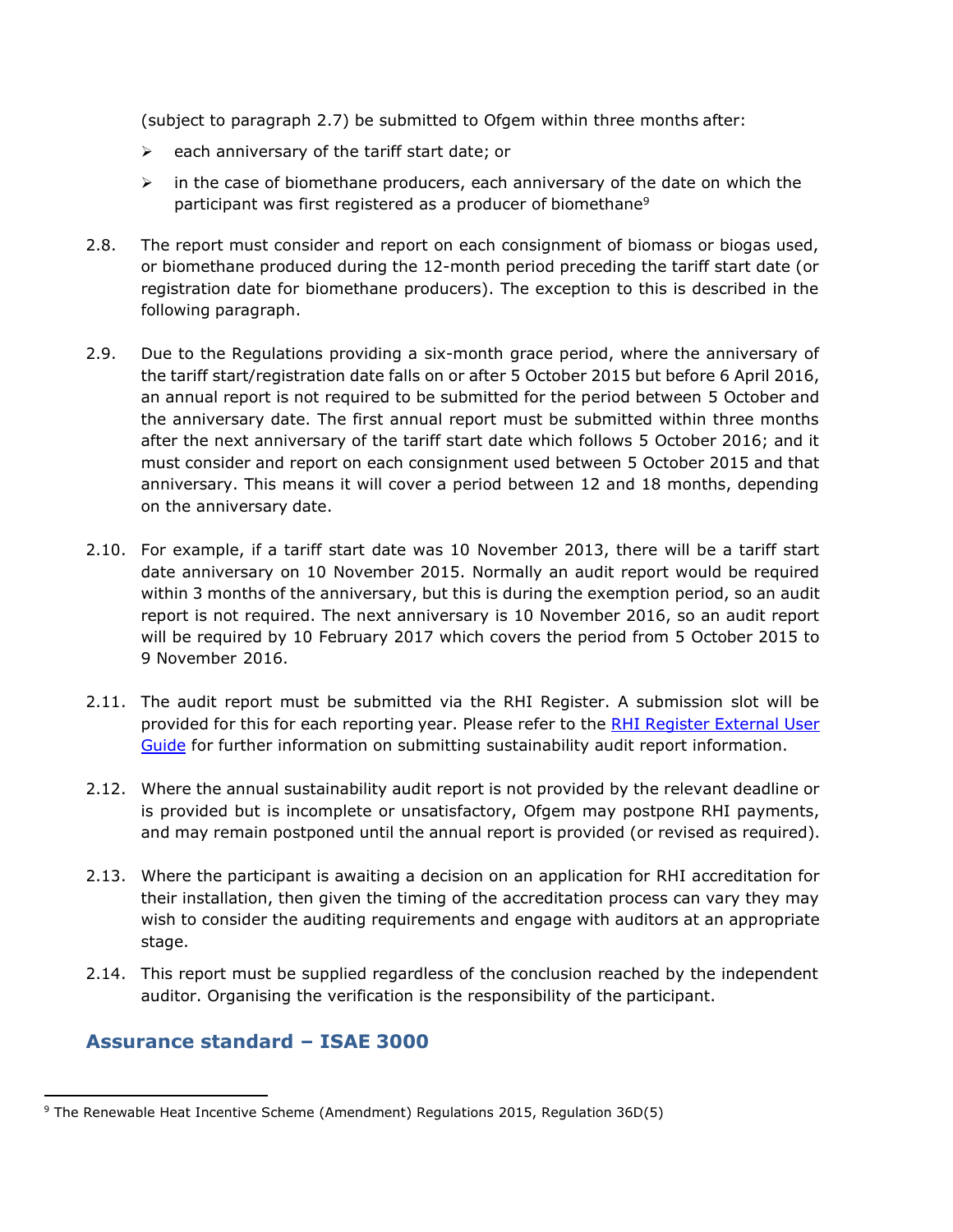- 2.15. The Regulations<sup>10</sup> requires the sustainability audit report to be prepared to an adequate standard: ISAE 3000 or equivalent $11$ .
- 2.16. ISAE 3000 sets out a framework for verifiers when undertaking assurance engagements of non-financial information. Developed by the International Auditing and Assurance Standards Board (IAASB) it is based on the same framework that underpins the IAASB's International Standards on Auditing.
- 2.17. ISAE 3000 is not, however, limited to sustainability reporting and covers a wide range of non-financial assurance engagements. The standard itself is therefore sparse on the detail that may help participants and verifiers conduct the specifics of the RHI biomass sustainability audit engagement consistently.
- 2.18. It is the responsibility of the auditor to perform the assurance engagement and complete the written report in accordance with ISAE 3000. However, the participant is responsible for ensuring they are appointing a relevant and competent auditor and agreeing an appropriate scope of work with them. The participant should therefore ensure that they fully understand the requirements of ISAE 3000.

### <span id="page-10-0"></span>**Background of ISAE 3000**

- 2.19. ISAE 3000 provides the background information to the parties involved in the assurance engagement, in this case the participant and their appointed auditor. It sets out the importance of the initial work required to identify the scope of the engagement. While ISAE 3000 principally provides guidance to the auditor on carrying out assurance engagements and structuring the report, it should also be read by the participant so they understand the role and requirements of themselves and their auditor.
- 2.20. The rest of this section sets out more detailed information on what ISAE 3000 covers. This should provide a useful summary in the context of sustainability reporting, but should not be seen as an alternative to reading ISAE 3000 itself in full.
	- ➢ **Ethical requirements**  Details how the verification body and its personnel should comply with the requirements of Parts A and B of the 'Code of Ethics for Professional Accountants'.
	- ➢ **Quality control**  Illustrates the internal controls that the verification body should have in place. These should assure it that the firm and its personnel comply with all necessary professional standards and regulatory and legal requirements, and that the assurance reports issued by the verifier are appropriate in the circumstances of the particular engagement.
	- ➢ **Engagement acceptance**  Information explaining that the verifier should accept

 $10$  The Renewable Heat Incentive Scheme Regulations 2018, Regulation 50(4)(b)

 $11$  Revised version is expected to become effective for assurance reports on or after 15 December 2015 [http://www.ifac.org/sites/default/files/meetings/files/20130916-IAASB-September\\_2013\\_Highlights-final.pdf](http://www.ifac.org/sites/default/files/meetings/files/20130916-IAASB-September_2013_Highlights-final.pdf)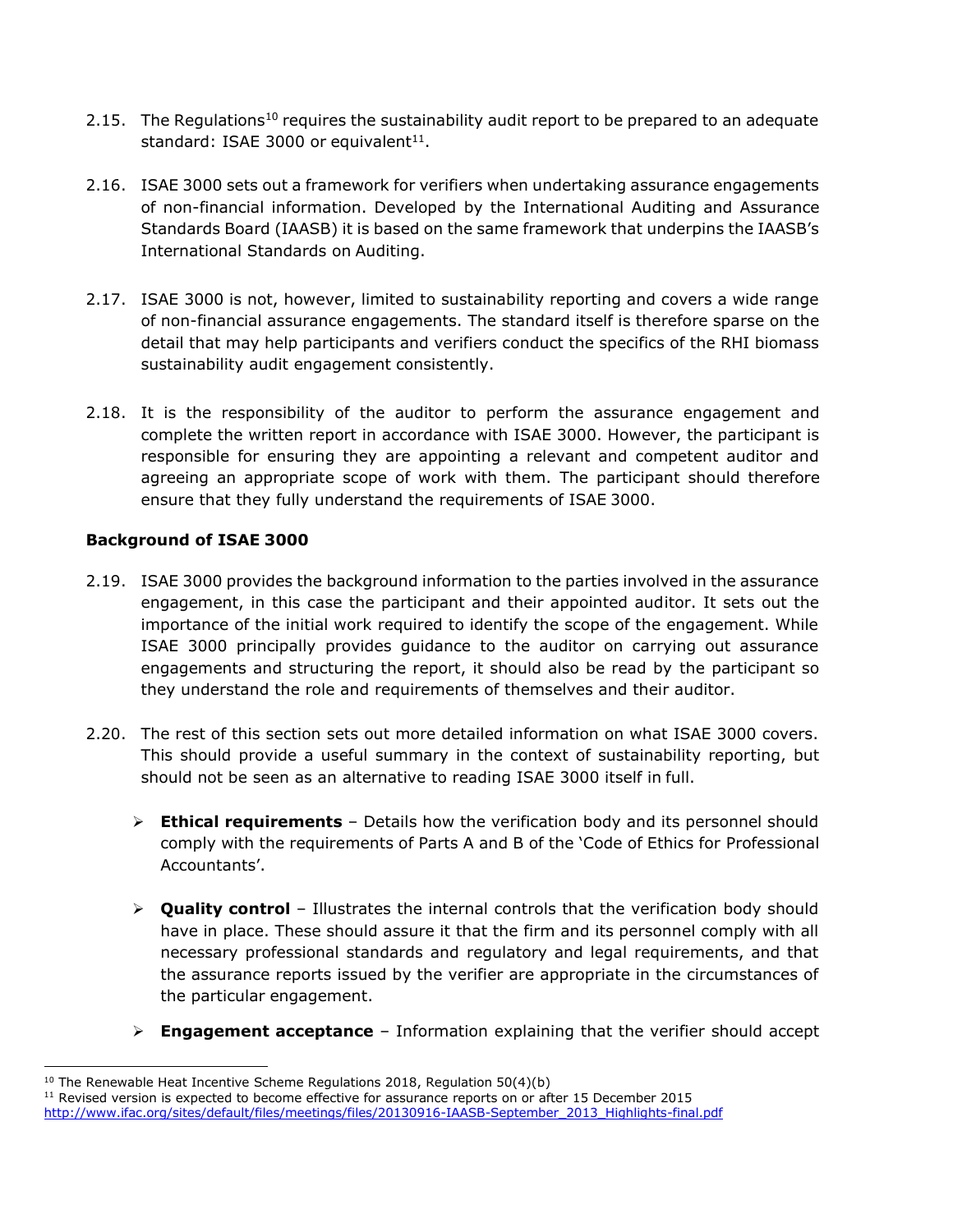engagements only if they are satisfied that the personnel performing the engagement have both the necessary professional competency and the appropriate knowledge of the subject. The verifier should ensure they can deliver to the requirements of the engagement, to comply with ISAE 3000.

- ➢ **Terms of the engagement**  It is important that there is a clear understanding and agreement concerning the scope and purpose of the engagement between the verifier and the participant. At this stage, preparatory work (ie initial risk assessment) must have been completed by the verifier in order to define the scope and hence the terms of the engagement which should be recorded in an engagement letter or other suitable form of contract.
- 2.21. The terms of engagement should be set out so that the responsibilities and liabilities of the participant and auditor are clearly and unambiguously defined. It is vital that the participant fully appreciates the importance of this document and the terms agreed as it will set out the basis on which queries or issues raised by Ofgem, if any, will be addressed, eg if the terms of engagement do not include the complete requirements for producing the RHI annual biomass sustainability audit report, this may cause issues for the participant if a revised audit report, further work or information is requested by Ofgem. Where aspects of the RHI requirements are not included within the terms of the engagement, they may be considered to be outside of the scope of the engagement by the verifier.
	- ➢ **Planning and performing the engagement**  Describes the need for the verifier to plan the engagement so that it will be performed effectively, appropriate ongoing evaluation of the engagement and revisions of the initial risk assessment where necessary. In order to perform this work, the verifier will need to understand the participant's data, systems, processes and controls.
	- ➢ **The use of experts**  For the purposes of the biomass sustainability audit reports a verification body, with expertise in ISAE 3000, may wish to appoint an expert with specific subject knowledge, eg an agronomist, to support the verification engagement. This section explains that if the verifier is to use a technical expert during the engagement process, they should obtain sufficient appropriate evidence that the expert's work is adequate for the purposes of the engagement and that the verifier accepts full responsibility for the opinion formed.
	- ➢ **Obtaining evidence**  Provides examples on some of the generic circumstances where the verifier should have obtained sufficient appropriate evidence upon which to base their opinion.
	- ➢ **Representations**  The verifier should obtain representations from the responsible party (the participant) as appropriate. In this context the verification body would be advised as a minimum to obtain a formal management representation letter from the participant confirming that all relevant data, information and records have been made available to the verifier in order for them to conduct their work. It also confirms that the participant takes full responsibility for ensuring that all such material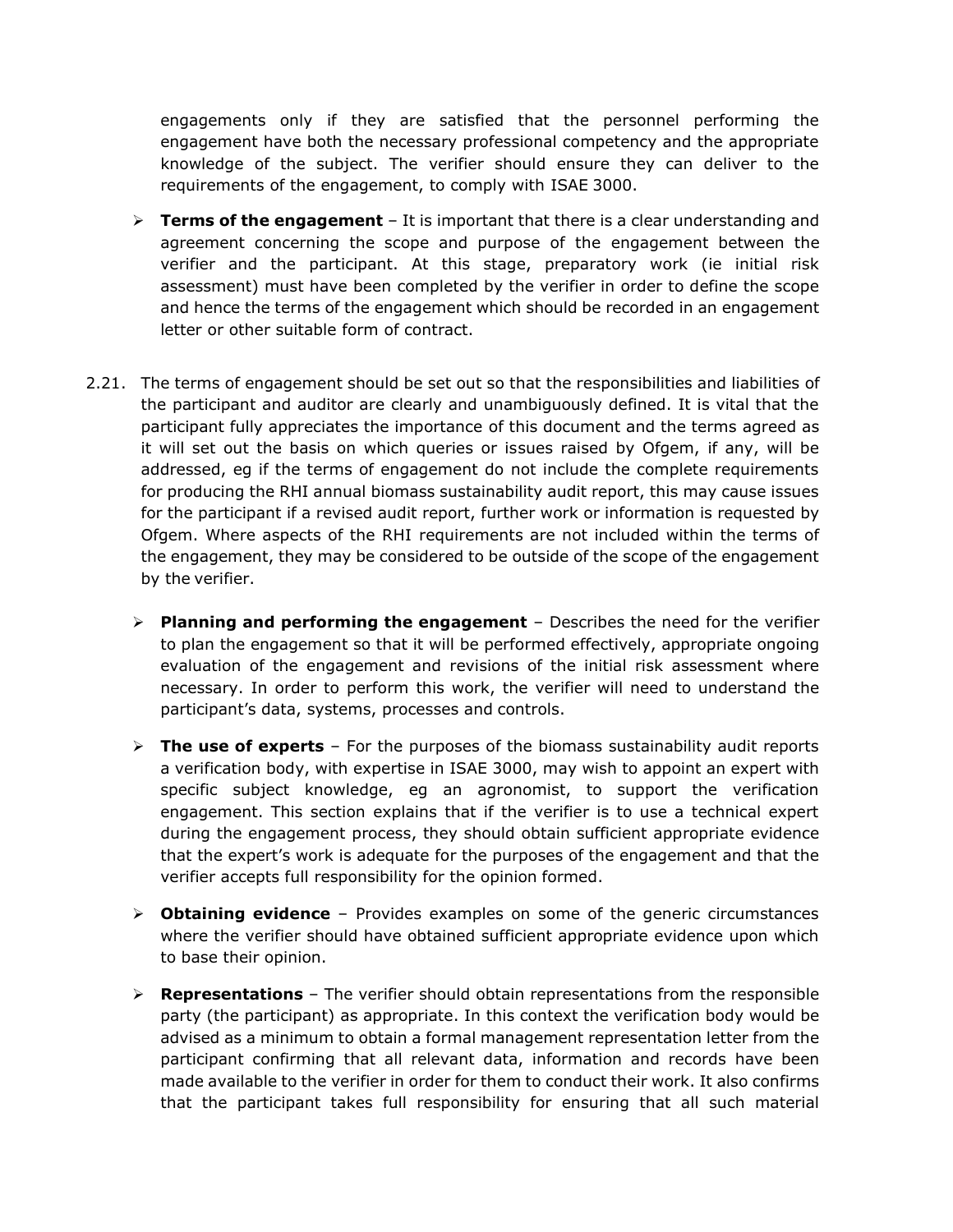information is both complete and accurate.

- ➢ **Considering subsequent events**  Outlines how events occurring after the end of the reporting period that is subject to verification up until the date of the audit report, should be considered by the verifier. It is possible that some events, eg changes in processes, may have an impact on the subject matter and thus the verifier's opinion.
- ➢ **Documentation**  The verifier is required to maintain adequate level of documentation that supports that the engagement was performed to the relevant professional standards. Issues which are, or have the potential to be, material should be appropriately documented to support the assurance report. This can be done via an issues log.
- ➢ **Preparing the assurance report**  Demonstrates the areas that must be included within the written report. More information on the basic elements of the report is set out in Chapter 3.

### <span id="page-12-0"></span>**Risk and materiality based assessments**

- 2.22. ISAE 3000 states that the auditor should consider the assessment of materiality and assurance engagement risk when planning and performing an assurance engagement<sup>12</sup>.
- 2.23. The determination of inherent risk will be down to the professional judgement of the auditor. The risk assessment is intended to reduce the risk of the auditor failing to observe a misstatement present in the data. When considering the risk assessment the auditor will strive to identify which areas they consider there to be the greatest risk of error or misreporting. This will then determine the sampling strategy. The risk assessment should be clearly set out and documented so that it can be presented to Ofgem, following the audit, if further details are required.
- 2.24. Examples of factors that may increase the risk of misstatement are the complexity of the fuel supply chain, use of actual carbon intensity values rather than default values, when carbon intensities reported are close to the emission saving threshold or where data is recorded manually rather that electronically.

### *Selective procedures*

- 2.25. In determining the selective procedures that may be used, the auditor identifies where they will focus their attention during the assurance engagement. This selection should be based on the risk of misstatement assessment previously performed by the auditor and should be sufficient to satisfy the auditor that the level of risk is acceptable.
- 2.26. It may be expected that as the verification process progresses, should the auditor identify areas of concern, they may determine to enlarge the selection of information and procedures under the scope of review in order to achieve an acceptable level of risk.

<sup>12</sup> Paragraph 22 of ISAE 3000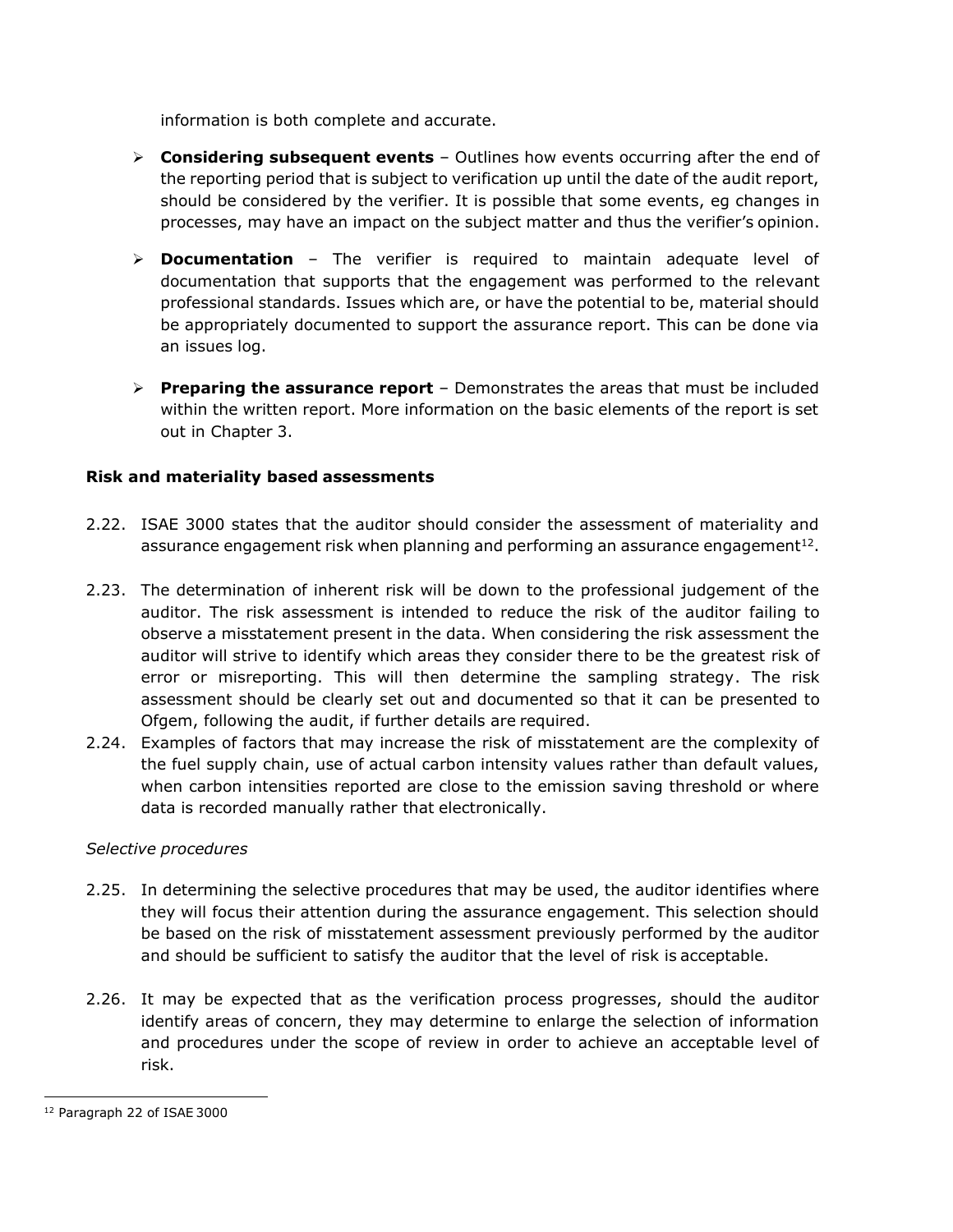2.27. Where a participant has a portfolio of installations, the verifier may consider, based on similarities in fuel use, fuel measurement and sampling (FMS) procedures and other processes, not to visit all of the installations if they consider that sufficient appropriate evidence is available on which to base their conclusions. This is acceptable but the auditor should be able to provide robust justification for this, and for the selection of sites chosen to visit. Where the audit identifies issues during any of the installation visits, the auditor may determine that additional sites need visiting.

### *Materiality*

- 2.28. Assessment of materiality must also be conducted by the auditor to determine whether the presence or absence of information will impact decisions or actions of the reporting party or the intended users of the report. For example, Ofgem will be using the assurance statement to help determine whether the installation has reported correctly against the sustainability criteria, and to determine whether any payments have been made for fuel which the auditor determines do not meet the sustainability criteria.
- 2.29. Materiality is best regarded as a concept relating to the importance or significance of a factor, amount or discrepancy, or combination of such issues, in the determination of a professional judgement, in this case whether the audit report can or cannot be verified. Materiality decision making can be applied in two ways, firstly at a 'qualitative level' where there is a significant problem with due process ie major non-compliance with agreed process or procedure with a regulatory requirement, and secondly at a 'quantitative level' where reported data contains errors and misstatements.
- 2.30. There are various factors that can affect materiality. For example, when the participant reports biomass fuel use classified as a waste or processing residue, given that these types of fuels are exempted from certain reporting requirements, the risk of misstatement of the fuel claims must be considered. Another example would be the use of actual values to calculate the carbon intensity reported to Ofgem, as the Regulations require a minimum GHG emissions threshold that must be met in order to comply with sustainability requirements.

### <span id="page-13-0"></span>**Assurance approach**

- 2.31. ISAE 3000 defines two types of non-financial data assurance engagement, a 'reasonable assurance engagement' and a 'limited assurance engagement'. These refer to the level of assurance engagement risk acceptable and will determine the form in which the verifier's conclusion is expressed.
- 2.32. In a reasonable level of assurance engagement, verification risk is reduced to a level where the auditor's conclusion is expressed in a positive form. For example, "In our opinion, the participant has reported correctly for their biomass fuels, in all material respects, against the RHI sustainability requirements."
- 2.33. In a limited level the assurance engagement risk is reduced to an acceptable level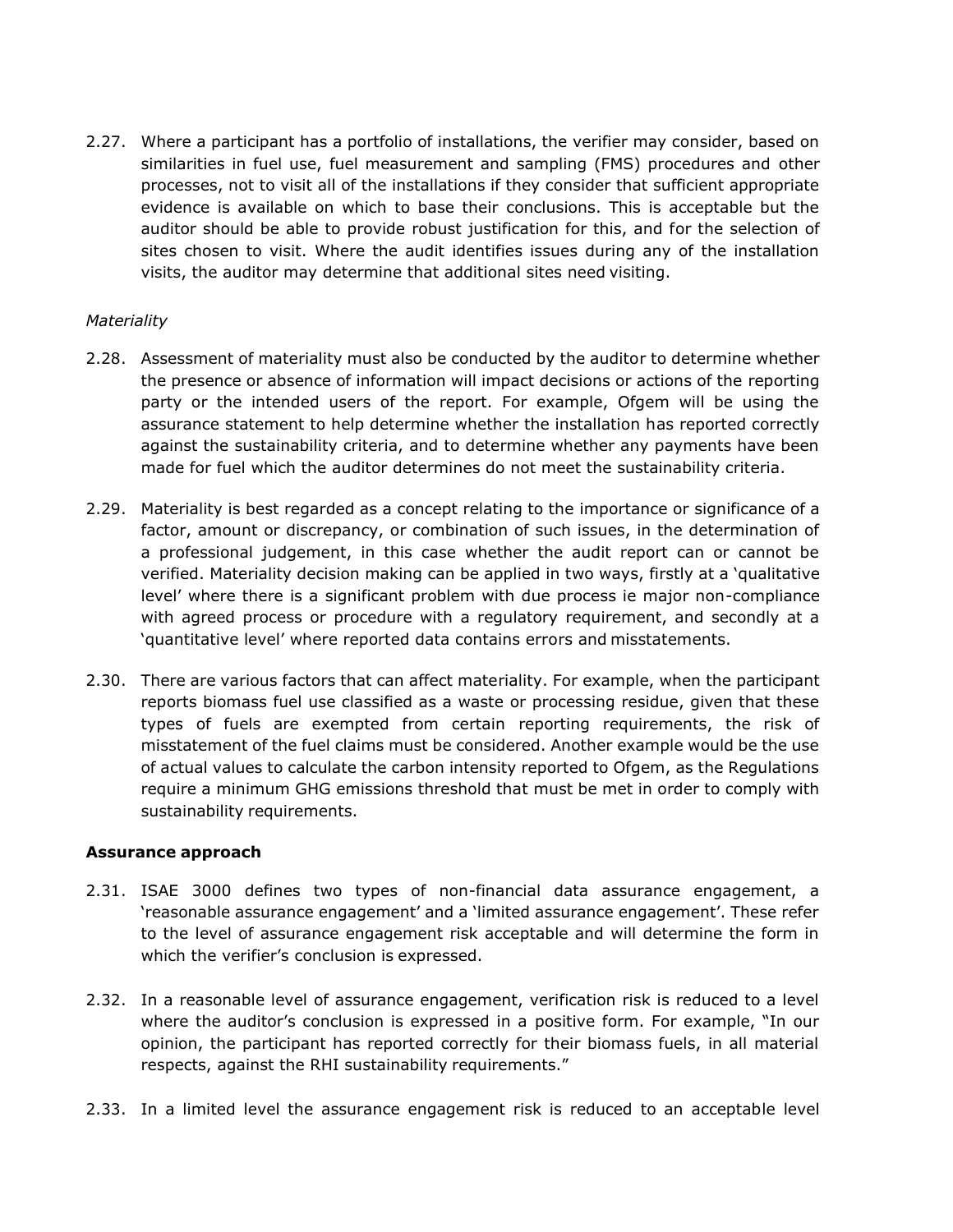where the auditor's opinion is expressed in a negative form eg "Based on our work described in this report, nothing has come to our attention that causes us to believe that the participant has not reported correctly, in all material respects, against the RHI sustainability requirements."

### <span id="page-14-0"></span>**Other requirements of the Regulations**

- 2.34. As well as requiring the sustainability audit report to be prepared in accordance with ISAE 3000, the Regulations set out specific points which must be addressed as part of the audit process (see paragraph 2.2). This section provides further information on these requirements<sup>13</sup> and how the auditor can address them.
- 2.35. **Accuracy and reliability of the systems.** The auditor must consider whether the systems used by the participant to produce the relevant sustainability information are likely to produce information which is reasonably accurate and reliable. When discussing the scope of the engagement, the participant and their auditor will discuss the systems used by the participant to produce the relevant sustainability information. These systems may include bespoke IT systems, manual systems (eg paper-based filing systems) or widely available tools such as the UK Biomass and Biogas Carbon Calculator. Methods that could help the participant ensure accuracy and reliability of the information include:
	- $\triangleright$  up to date, written procedures outlining how staff should use the systems
	- $\geq$  a staged process of checking data, involving review by multiple people for quality control
	- ➢ where the UK Biomass and Biogas Carbon Calculator is used, a regular check for software updates
	- $\triangleright$  where input data for GHG calculations is based on existing literature, a regular review to ensure these figures are the most up to date and appropriate
	- $\triangleright$  quality assurance or quality control procedures
	- ➢ internal audit procedures
	- ➢ sign-off processes.
- 2.36. **Fraud or error prevention measures.** The auditor must consider whether there are controls to help protect systems used by the participant to produce the relevant sustainability information against misstatements due to fraud or error.
- 2.37. While it is impossible to identify and prevent every eventuality, considering fraud and error risks is likely to already be part of the day-to-day running of the participant's business. It is therefore likely that the participant will already have considered potential areas for fraud or error, so has controls to reduce these risks. Examples of measures that may help protect against fraud and error are:
	- ➢ limiting access to systems to specified employees
	- $\triangleright$  ensuring that IT-based systems are protected by appropriate virus software and against hacking
	- ➢ quality assurance or quality control procedures
	- ➢ sign-off processes

<sup>&</sup>lt;sup>13</sup> The Renewable Heat Incentive Scheme (Amendment) Regulations 2015, Regulation 36D(4)(c)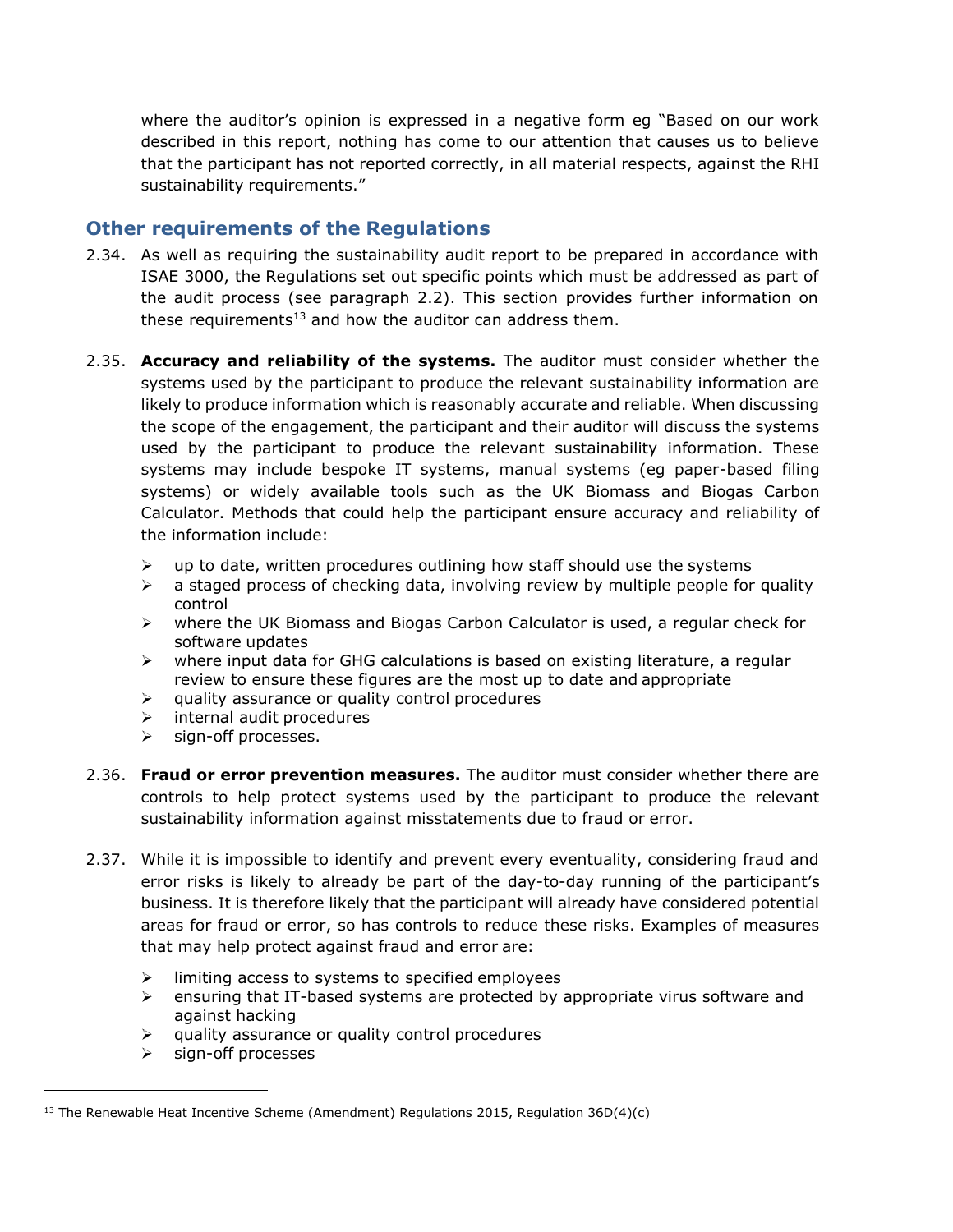- $\triangleright$  use of an appropriate and safe record system
- ➢ keeping paper documentation in a lockable area
- ➢ internal audit procedures.
- 2.38. **Sampling frequency and methodology**. The auditor must consider the frequency and methodology of any relevant sampling performed by the participant as part of their processes for preparing or checking the sustainability information. This consideration aims to determine whether it produces the sustainability information required by the Regulations. Examples of such procedures are:

➢ **FMS procedures**. These are agreed with us during the accreditation process and are intended to describe how quantity of fuel used, energy content and any level of fossil fuel are determined. The auditor is expected to review the installation's FMS procedures and confirm whether they have been approved by Ofgem, whether they are being followed by the participant and consider their adequacy to produce the sustainability information to be reported to Ofgem. Further information on FMS procedures and how the auditor can use them is set out later in this chapter.

➢ **Other fuel sample and analysis**. As well as what is set out in the FMS procedures, the participant may complete other regular fuel sampling and analysis to be confident that the material they have purchased is in line with the fuel specification. This process is likely to be completed at specific intervals, with both the sampling and analysis performed to standard methodologies.

➢ **Checks for new suppliers**. Before entering a contract with a fuel supplier, the participant is likely to perform checks. As suppliers will provide information in different formats, the participant will want to be confident that the sustainability information can be provided in a reliable and timely manner.

➢ **Quality assurance protocols**. The participant may receive input data for GHG calculations with each fuel delivery. The participant may take a sample of this data to verify that the values are appropriate. This may entail desk-based research using the internet or scientific journals to substantiate the values.

- 2.39. **Robustness of data**  The auditor must consider the robustness of the data the participant would rely upon in preparing the sustainability report. Examples of these are external data, information and documentation, such as:
	- input values, such as fertiliser use or crop yield, to be used as part of the GHG calculation
	- voluntary scheme certification confirmation
	- declarations
	- certificates of laboratory analysis.
- 2.40. An example of a weak form of evidence to be relied upon would be a self-certification or declaration. To be considered robust enough, this would generally need to be supported with other forms of evidence, such as third-party verification.

### 2.41. **State whether anything has come to the attention of the auditor to indicate**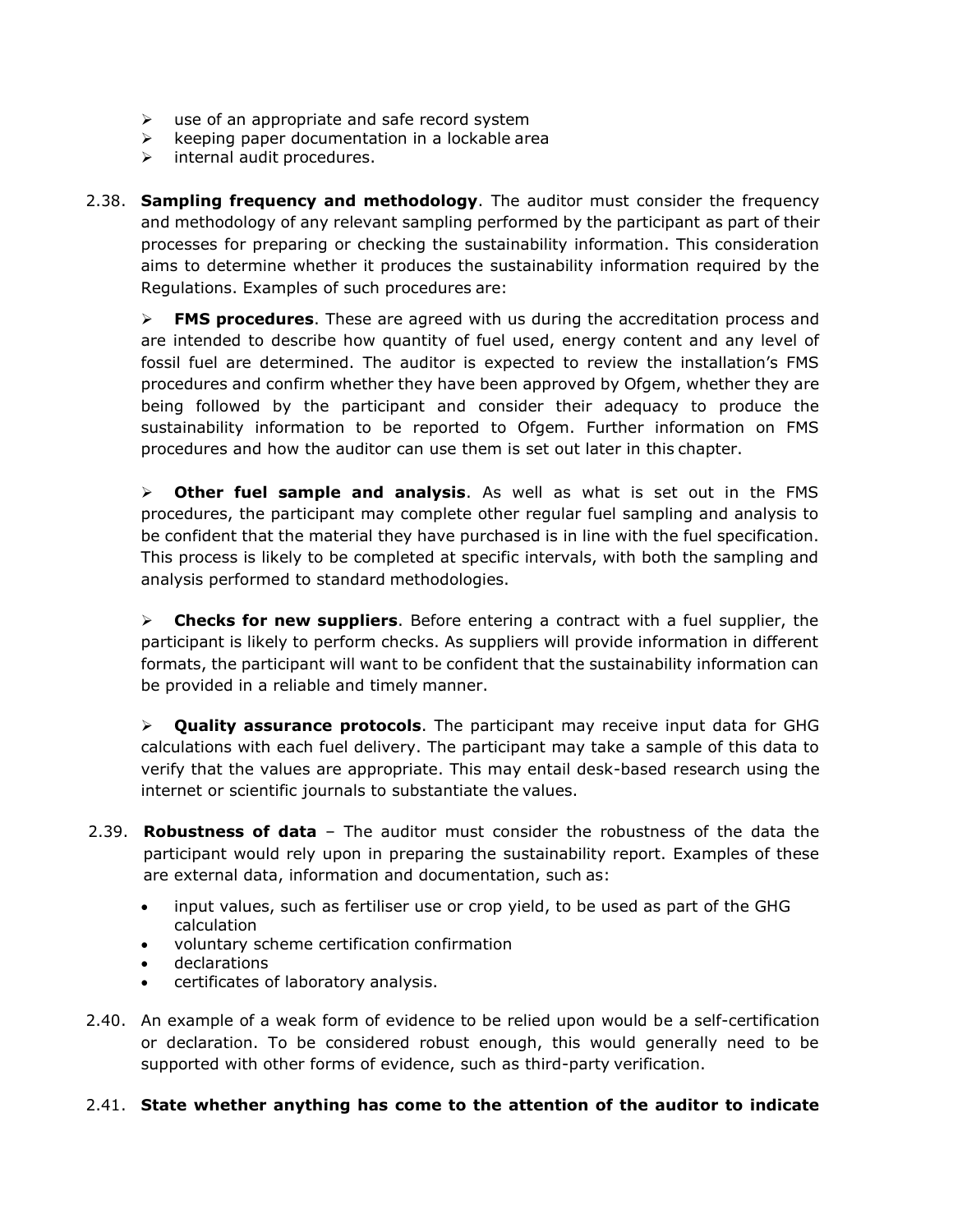**that the relevant sustainability information is not accurate.** As well as the requirements set out above, the auditor will have to state whether anything observed during the audit process indicated that the sustainability information was not accurate. This statement will be made as part of the conclusions and qualifications the auditor is required to express as a result of the audit. See the Conclusions and qualifications section in Chapter 3 for how this information needs to be provided within the report.

### <span id="page-16-0"></span>**The verification process**

- 2.42. As previously stated, to provide Ofgem with assurance over the sustainability information provided by the participant, this information must be independently verified. Though the independent auditor will verify the data and produce a conclusion, the auditor and participant will have to work together throughout the verification process.
- 2.43. The verification process will require the participant to go through a number of steps. Table 1 provides an overview of these.

Table 1: Steps for participants in the verification process

| Step 1 | Read and understand the auditing requirements as set out by the<br>Regulations and their responsibilities in the verification process                                                            |
|--------|--------------------------------------------------------------------------------------------------------------------------------------------------------------------------------------------------|
| Step 2 | Engage a verification body that is appropriately qualified to undertake a<br>limited assurance engagement of the participant's sustainability data<br>following ISAE 3000 standard or equivalent |
| Step 3 | Continually engage with, and submit the relevant information and<br>sustainability data and evidence to, the auditor                                                                             |
| Step 4 | Host any visits from the auditor                                                                                                                                                                 |
| Step 5 | Respond to any of the auditor's questions                                                                                                                                                        |
| Step 6 | Correct any material and non-material misstatement(s) identified by the<br>auditor                                                                                                               |
| Step 7 | Read the audit report provided by the auditor and check that it includes all<br>the information required (eg by using the checklist included in Appendix $1$ )                                   |
| Step 8 | Submit the annual sustainability audit report to Ofgem by the relevant date<br>as noted in paragraph 2.3.                                                                                        |

### <span id="page-16-1"></span>**Appointing a verifier**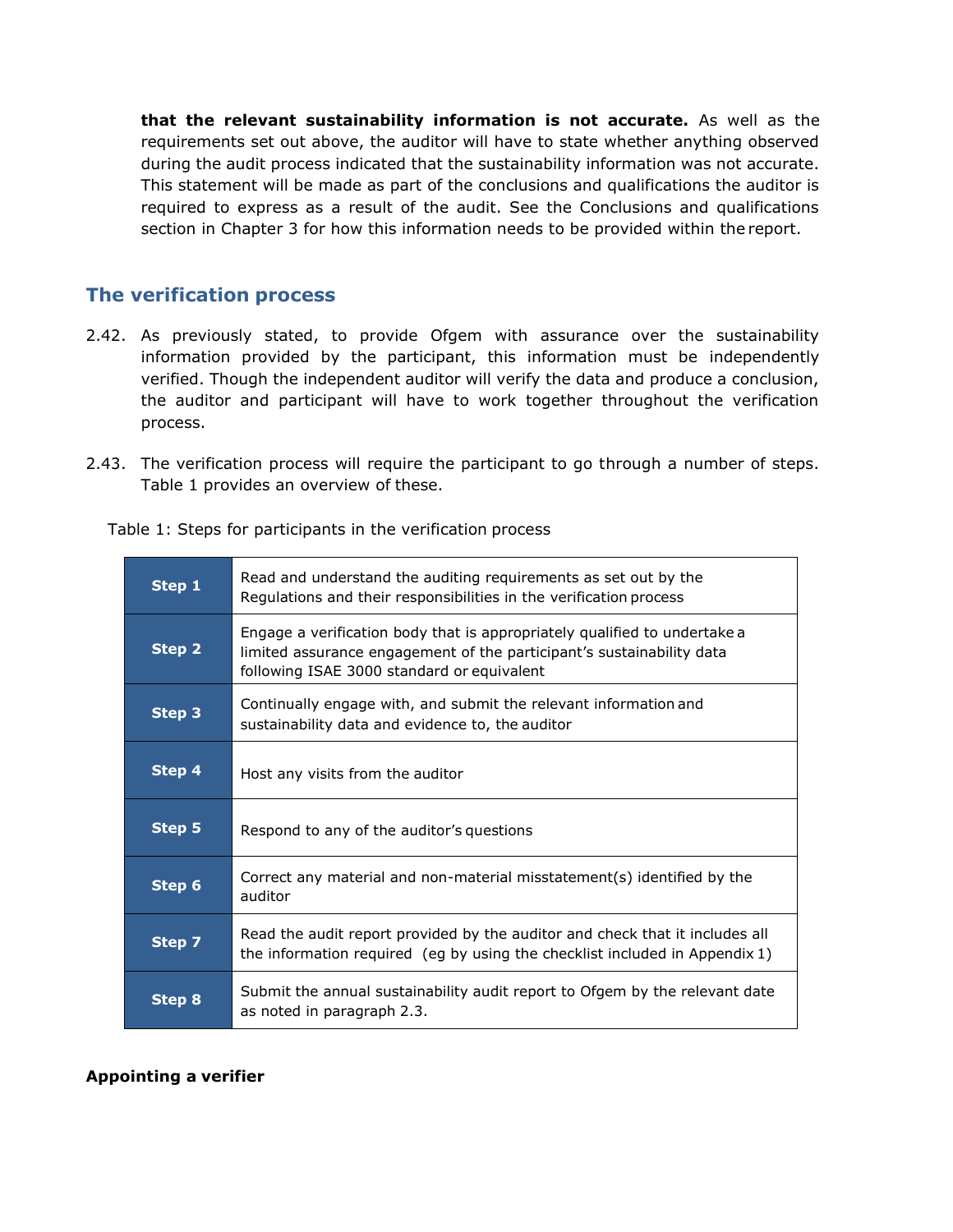- 2.44. The participant is responsible for engaging a verifier to carry out a limited assurance engagement in accordance with ISAE 3000 standard, or equivalent. They are responsible for satisfying themselves that their selected verifier is appropriately qualified and competent.
- 2.45. The following list includes some guidance on how the verification body may demonstrate their suitability:
	- $\triangleright$  is not a connected person<sup>14</sup> to the owner or participant
	- ➢ has experience in carrying out ISAE 3000 assurance engagements
	- $\triangleright$  has experience in working with supply chains (the extent to which expert skills and knowledge relating to sustainability information for biomass are required will depend on the complexity of the fuel supply)
	- $\triangleright$  has internal quality controls
	- $\triangleright$  has established and maintains personnel records, which demonstrate that the verification personnel are competent
	- $\triangleright$  has effective procedures for the training and recruitment of competent staff (employees, contractors and technical experts)
	- $\triangleright$  ensures that the personnel involved in verification are competent for the functions they perform
	- $\triangleright$  has systems to monitor the performance of verifiers and reviewers, which are reviewed regularly
	- $\triangleright$  keeps up with verification best practice.
- 2.46. Whilst the participant is appointing an expert to conduct the verification process, they still needs to have an understanding of the process as the outcome of it will determine whether they are reporting correctly against the requirements under the RHI.

### <span id="page-17-0"></span>**Performing the engagement**

2.47. Following the appointment of the auditor, and with the terms of engagement agreed, the auditor plans and performs the engagement. Figure 1 describes examples of the actions that the appointed auditor may undertake during the engagement process.

**Figure 1:** Typical steps undertaken by the auditor during the verification process

<sup>&</sup>lt;sup>14</sup> A connected person is deemed in the regulations to be any person connected to the participant within the meaning of section [1122 of the Corporation Tax Act](http://www.legislation.gov.uk/ukpga/2010/4/section/1122) 2010(a)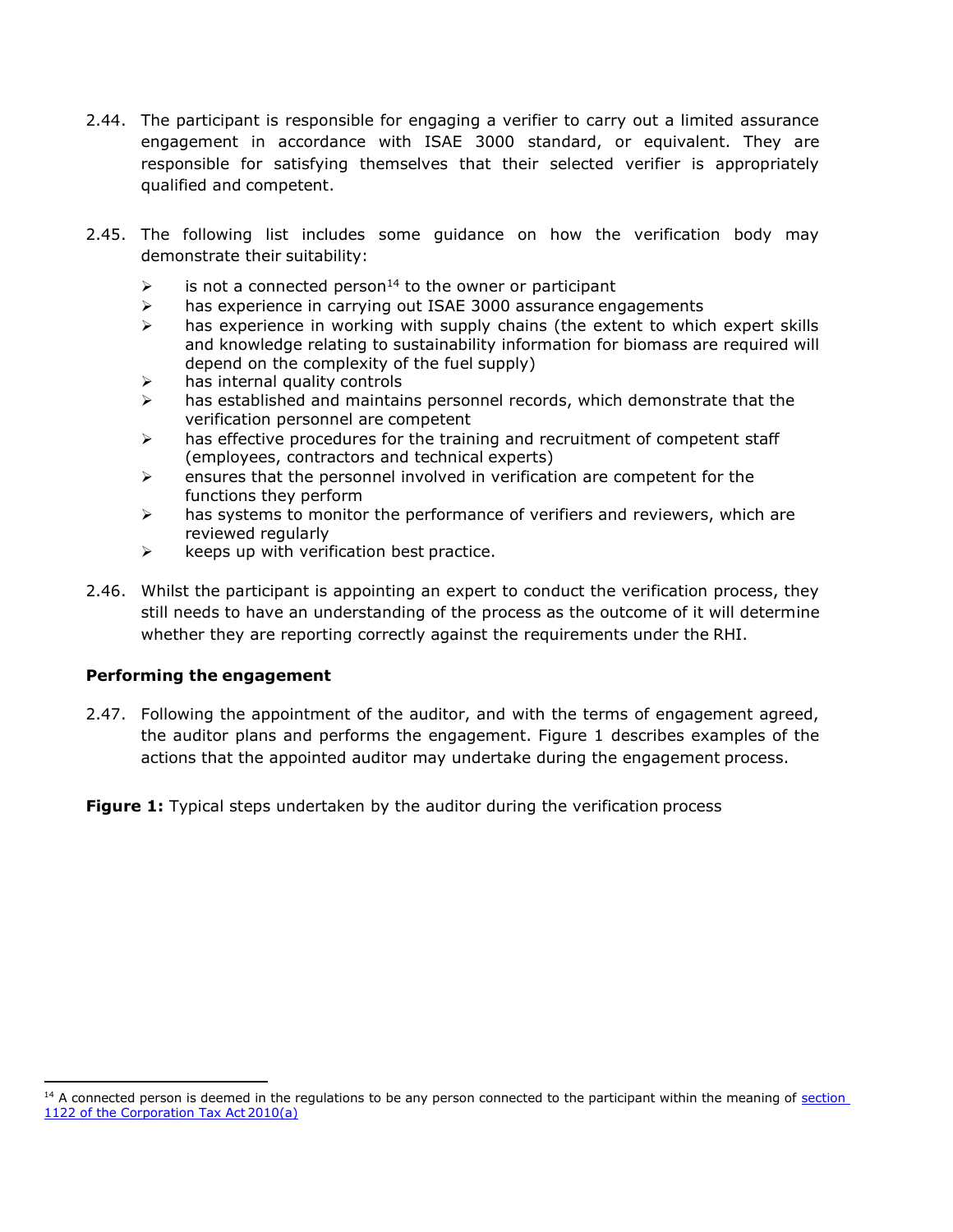

- 2.48. The first phase of the verification process involves engagement of the auditor appointed with the participant in order to agree a plan to perform the assurance engagement in accordance with the terms of engagement previously agreed (see paragraphs 2.16 and 2.17). An initial meeting is held allowing the auditor to gain further understanding of the subject matter and other engagement circumstances eg how the installation operates, its processes and supply chains. Having gathered sufficient information, the auditor will then assess the engagement risk, determine materiality and establish detailed planning.
- 2.49. During the second phase the auditor will perform the verification of the data and consideration of the processes and systems following the planning and testing defined in previous phase. As a result of the ongoing risk assessment, further scrutiny of the information under the scope of the audit may be required. At this phase the auditor will also determine whether any action is required to be implemented by the participant prior to producing their conclusions. Any action required to be undertaken should form part of the final report submitted to Ofgem, even if this has been completed prior to the submission of the report.
- 2.50. The final stage involves a final evaluation by the auditor of the findings arisen through the verification process. During this process the auditor may have recommended to the participant certain amendments which should be made before the verification process ends, which the auditor will check have been completed. Finally, the assurance report is prepared with all the information obtained during the verification process and the assurance opinion (the auditor's conclusions), both comprising the sustainability audit report to be submitted to Ofgem (see Chapter 3 for an explanation of the terminology used). It is considered best practice for an independent technical review of the audit report to be conducted at this stage as a quality check. Information on how to prepare this report and the details expected to be included within it is provided in chapter 3.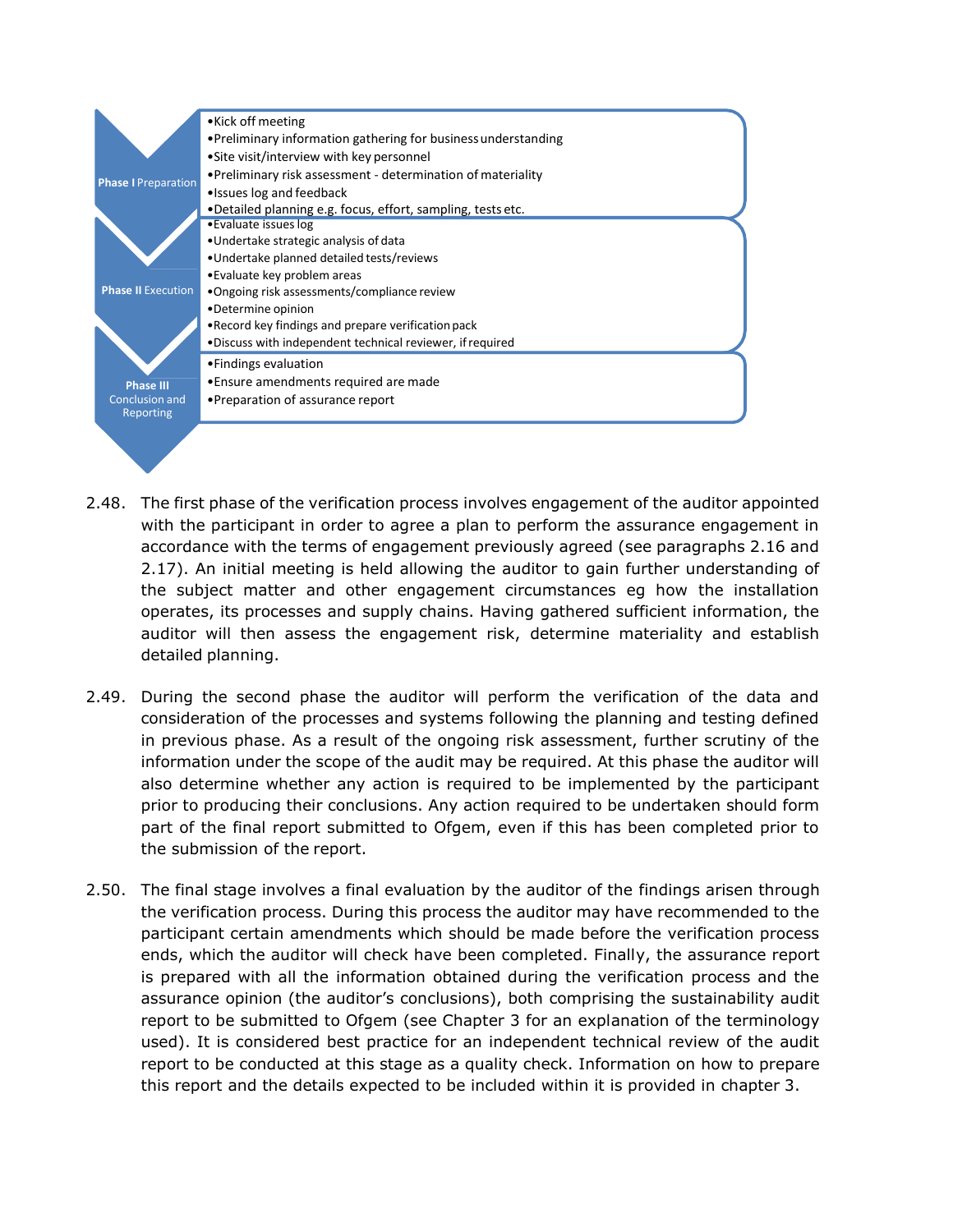- 2.51. When undertaking the verification engagement, the auditor should use the following basic audit principles to inform their work:
	- ➢ the **traceability** of the information down the supply chain, to the origin or during and from the process of collection (upon fuel classification) ie is the reported biomass data traceable back to the party or parties that generated the source information through an appropriate chain of custody system?
	- ➢ the **completeness** of the reported data ie has data been provided for each consignment? Does the available biomass data reflect the consignments reported under the RHI?
	- ➢ the **consistency** of methodologies used in calculating actual carbon data and operating mass balance system, ie have consistent methodologies been followed for calculating and reporting actual carbon data? Is there any pattern where volumes of biomass change significantly?
	- ➢ the **accuracy** of the reporting party's collation and reporting of data.

### **Good practice**

- 2.52. We recommend the participant engages with an auditor as early as possible in the process to maximise the opportunity to learn from the auditor and help identify any discrepancy, error or gaps early on.
- 2.53. Common verification practice is for data to be supplied to the auditor in an organised evidence pack. This would normally be expected to include:
	- $\triangleright$  the compiled biomass sustainability data (see Appendix 2)
	- ➢ description of the processes, systems or standard procedures the participant uses to generate their relevant sustainability information (eg the carbon calculator)
	- $\triangleright$  measures taken to protect the systems used to generate sustainability information against fraud or error and to ensure sustainability data produced is accurate and reliable (see 2.45 to 2.50)
	- $\triangleright$  high-level description of the supply chain
	- $\triangleright$  mass balance, chain of custody records
	- ➢ FMS procedures, including consignment information
	- $\triangleright$  contact details of the organisations in the supply chain
	- $\triangleright$  calculation spreadsheets (preferably supplied electronically so that auditors can test the formulae)
	- ➢ approved voluntary scheme certificates (see 2.77 and 2.78)
	- $\triangleright$  relevant supporting evidence to the above.

Later sections in this document refer to the data listed above in more detail and the checks required to be performed by the auditor.

2.54. All the above information and any other relevant to a particular installation would be needed to verify the data. If not provided in an ordered fashion, the verifier will likely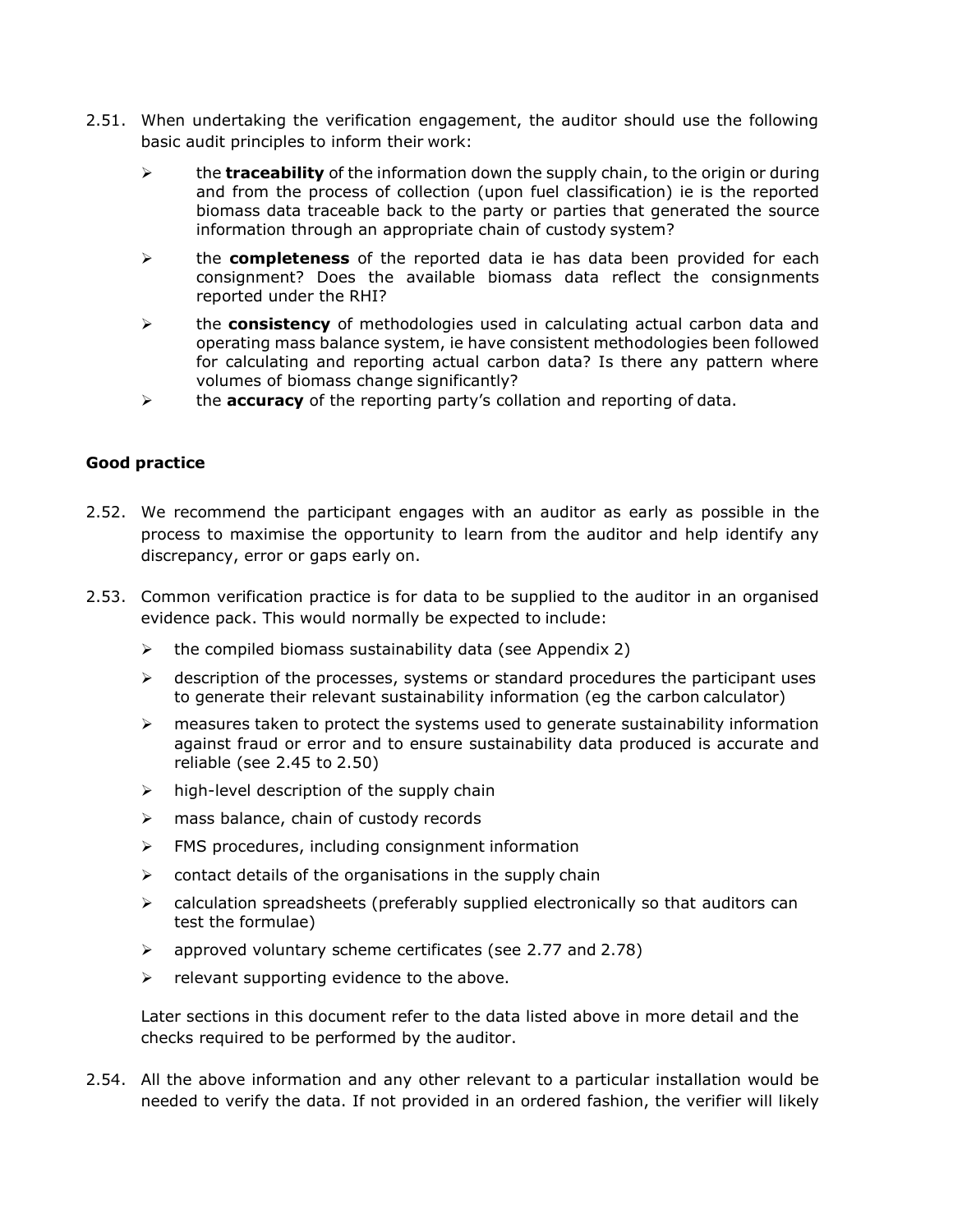need to request further information or clarifications, which increases the verification effort required and so will likely impact the time and cost to the participant.

## <span id="page-20-0"></span>**What needs to be verified**

- 2.55. The RHI sustainability self-reporting guidance describes the mandatory sustainability criteria in detail. This includes land criteria and greenhouse gas (GHG) emission criteria and the chain of custody system as described in the Woodfuel Advice Note<sup>15</sup>. An adequate chain of custody system is required to be used in order to trace back the biomass data reported by the participant through all the parties in the supply change who took legal ownership of the feedstocks or product at any point.
- 2.56. In undertaking the verification engagement, auditors are required to ensure the quantity of biomass reported to Ofgem on a quarterly basis, and the associated information against the RHI sustainability criteria, have been reported adequately. They are also required to verify that these can be traced back through the supply chain by use of an adequate chain of custody system for the entire annual reporting period.
- 2.57. Auditors are also required to consider the processes and systems used by the participant to produce the relevant sustainability information reported to Ofgem. Background information on the checks that need performing is provided in this chapter. Information on how to include these within the report is included in Chapter 3.
- 2.58. From 1 April 2022, all biomethane producers submitting their annual sustainability report, must include information about their interaction with the Department for Transport's (DfT's) Renewable Transport Fuel Obligation (RTFO) scheme, during the relevant reporting period. As with the rest of the annual sustainability audit report, producers should have the additional information prepared by an independent auditor in accordance with the requirements of limited assurance engagements prescribed in ISAE 3000 (revised) or equivalent<sup>16</sup>.
- 2.59. The report must include:
	- a) NDRHI/RTFO audit section title
	- b) Auditor's details and qualifications (if different from Sustainability Audit Report)
	- c) Scope of work and methodology
	- d) Evidence summary
	- e) Description of supporting evidence / documents
	- f) Details of fraud or error prevention measures
- 2.60. For full details of the RTFO requirement, see Chapter 13 of the NDRHI Guidance Volume [2, 'Ongoing obligations and payments'](https://www.ofgem.gov.uk/sites/default/files/docs/2021/04/ndrhi_guidance_vol2._final_2021_0.pdf). This guidance explains in full the process to be followed by biomethane producers claiming quarterly NDRHI support, and their auditors, when presenting additional evidence of NDRHI/RTFO interaction as a section of their annual sustainability audit report.

### <span id="page-20-1"></span>**Sustainability compliance evidence**

<sup>&</sup>lt;sup>15</sup> Available at [https://www.gov.uk/government/uploads/system/uploads/attachment\\_data/file/352488/Woodfuel\\_Advice\\_Note.pd](https://www.gov.uk/government/uploads/system/uploads/attachment_data/file/352488/Woodfuel_Advice_Note.pdf) [f](https://www.gov.uk/government/uploads/system/uploads/attachment_data/file/352488/Woodfuel_Advice_Note.pdf)

<sup>&</sup>lt;sup>16</sup> At the time of writing Ofgem is not aware of any equivalent standards. Should the operator and their auditor wish to make use of one, they should contact Ofgem in advance for confirmation of its acceptability.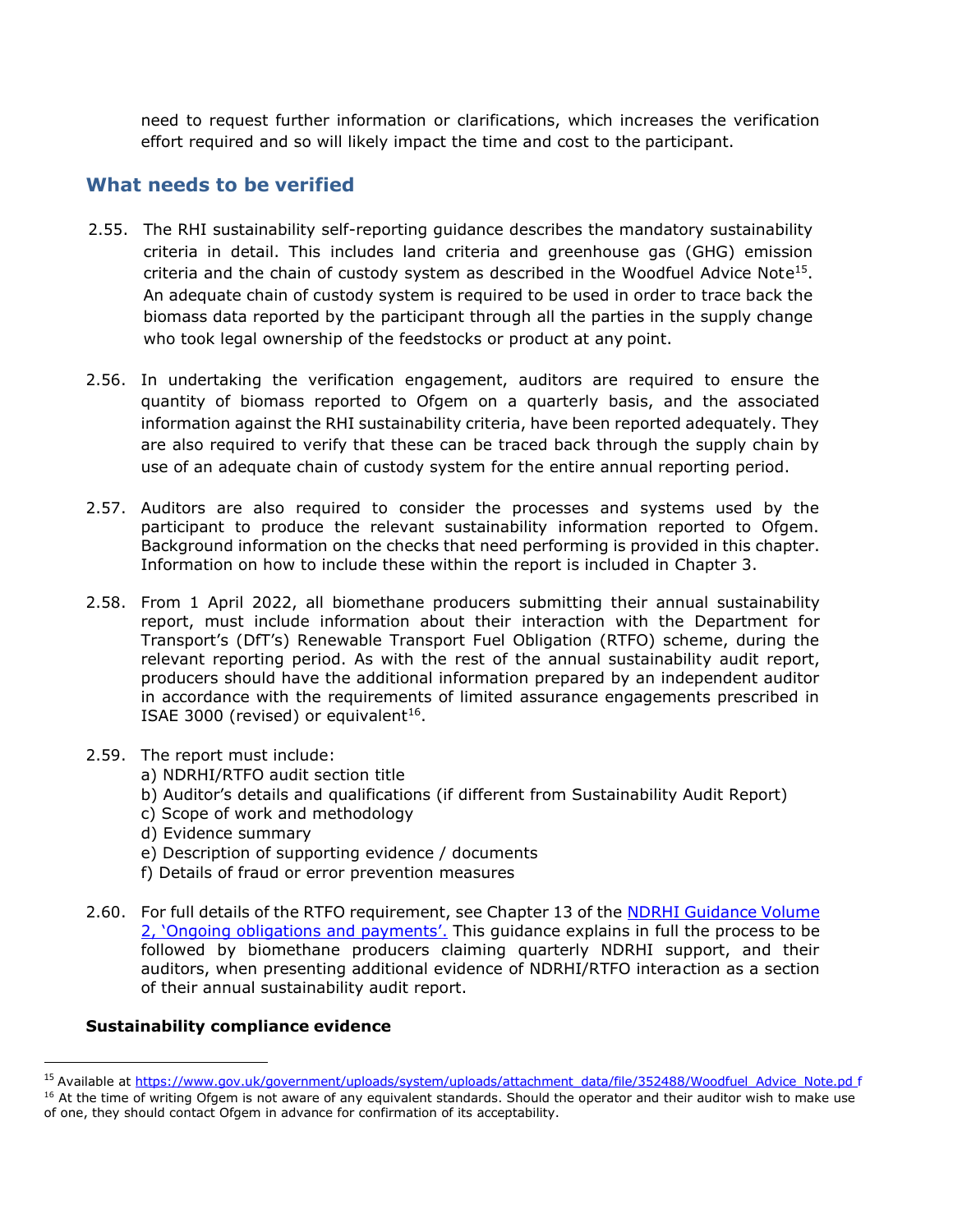- 2.61. To demonstrate compliance with the sustainability requirements, participants will need to collect relevant information and/or make use of voluntary schemes as evidence for their annual sustainability audit.
- 2.62. Some of the evidence may lie with other parties in the supply chain (eg evidence for meeting land criteria). While the physical evidence does not need to move through the supply chain with the biomass, the participant should have sufficient information to report sustainability information to Ofgem appropriately.
- 2.63. For this the participant may be relying on contractual agreements. Any information or evidence should be kept and made available if required for verification purposes, even where it is held by parties in the supply chain. This does not necessarily need to be in paper copy, electronic format is acceptable.
- 2.64. For the biomass data subject to verification, the participant will need to give the auditor supporting information. This might include:
	- ➢ biomass type (eg rapeseed oil, miscanthus)
	- ➢ fuel classification (eg waste, processing residue)
	- ➢ biomass feedstock
	- ➢ production process type
	- ➢ chain of custody system records
	- ➢ country of origin of the biomass feedstock
	- ➢ consignment classification
	- ➢ land use
	- ➢ GHG calculation method
	- $\triangleright$  carbon intensity and associated data, for example if actual GHG values were used on crop yield, nitrogen fertiliser use may need to be verified
	- $\triangleright$  voluntary scheme(s) (including any additional checks/audits where these have been performed)
	- $\triangleright$  sustainable forest management criteria (if using wood fuel)
- 2.65. To be able to produce biomass data that is of sufficient quality to demonstrate compliance with the sustainability criteria, participants need to ensure that they and others in their supply chain have effective systems for reporting and obtaining and retaining sufficient and appropriate evidence to support their data reporting.

**Figure 2:** shows an example of data flow in a simplified supply chain for a biomass fuel.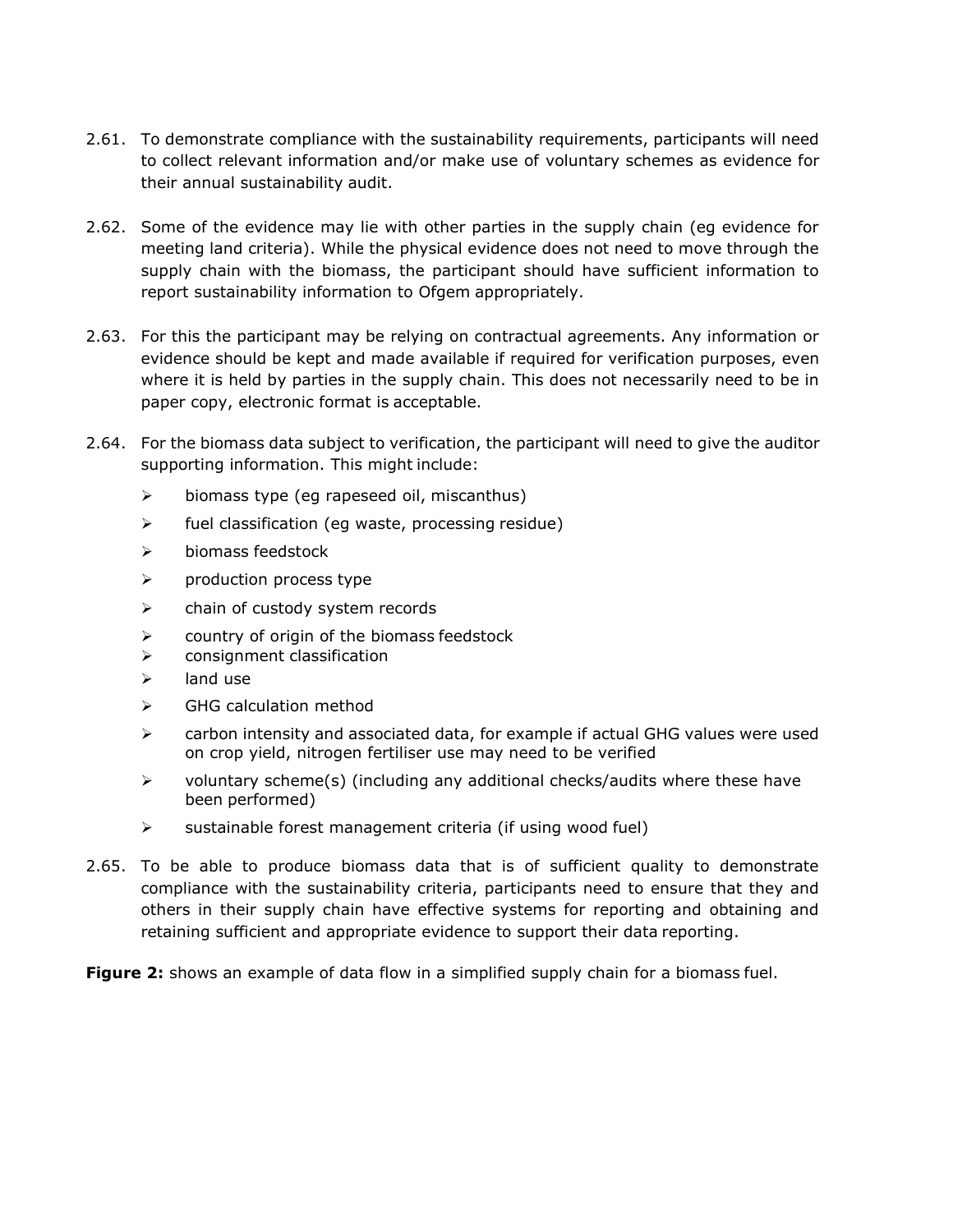

- 2.66. We recommend that participants appoint a single point of contact with responsibility for data reporting.
- 2.67. All parties in the supply chain must have a document management system in place. This means they must have a verifiable system for the evidence related to the claims they make, that evidence should be kept for a minimum of six years and they must accept responsibility for preparing any information related to the verification of such evidence.
- 2.68. It is good practice to:
	- $\triangleright$  liaise with the parties in the supply chain to ensure awareness of the need for co-operation and for a chain of custody system
	- $\triangleright$  produce data in a manner that is transparent and is as consistent as possible between years (allowing for improvements in method)
	- $\triangleright$  remove unnecessary complexity from the reporting system
	- $\triangleright$  organise internal checks of the data
	- $\triangleright$  ensure all parties supplying data are aware of the rigour required and that responsibility for supplying the data is allocated
	- $\triangleright$  map the data flow within the organisation, such as between spreadsheets
	- ➢ minimise the manual transfer of data
	- $\triangleright$  ensure adequate controls around the data
	- $\triangleright$  document the system (who does what, when etc.)
	- $\triangleright$  track data over time to help identify any misstatement.
- 2.69. Good systems reduce the cost of verification. The greater the confidence that can be placed on controls the less effort that needs to be given to verifying the data for the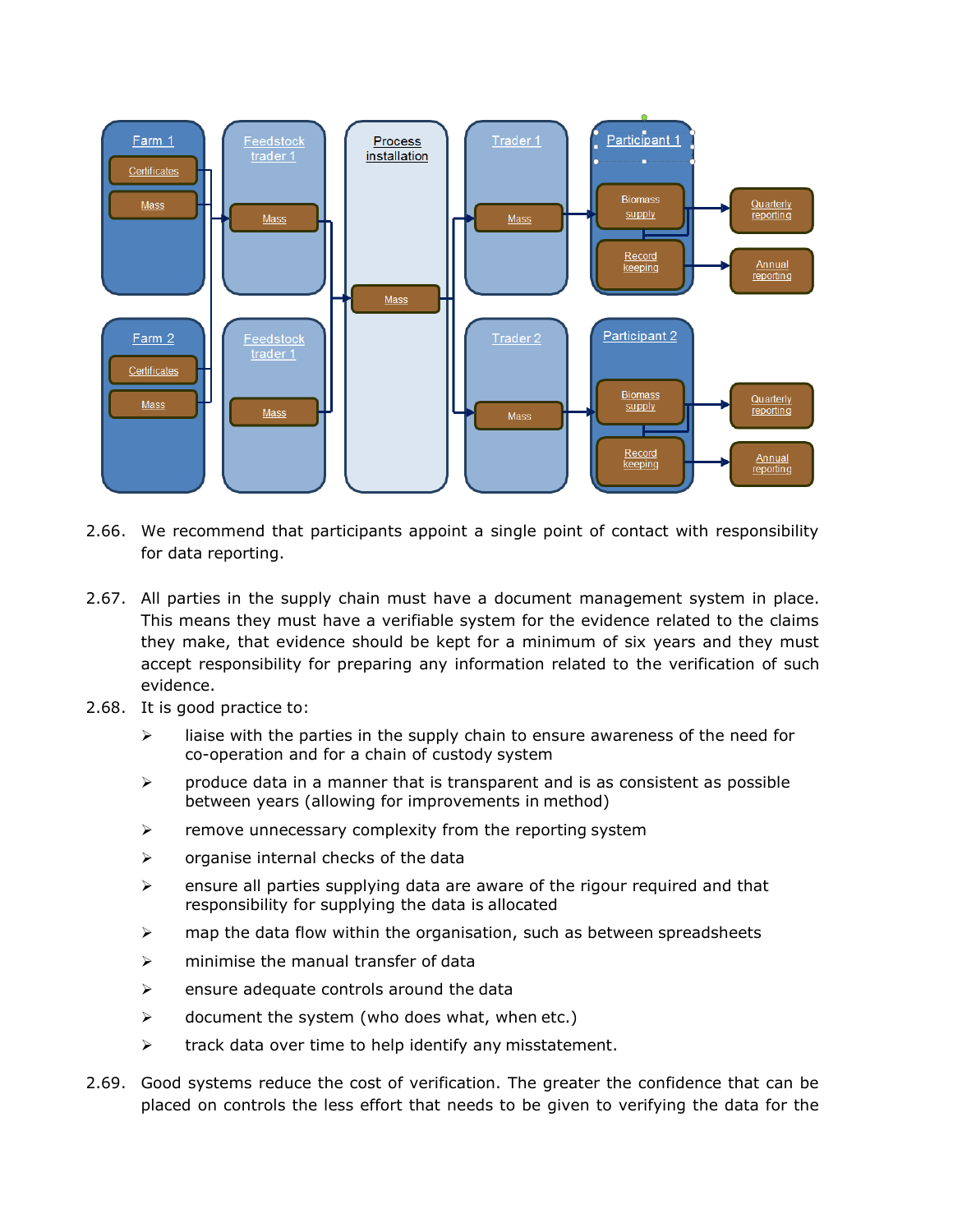same level of assurance. The cost of verification can, therefore, be reduced if the verifier has confidence in the system that produced the data.

2.70. Evidence of the effectiveness of controls can come from internal sources, such as management reviews and internal audits, as well as external audits, for example, of the chain of custody.

### <span id="page-23-0"></span>**The role of recognised voluntary schemes**

- 2.71. Evidence of compliance with an approved voluntary scheme<sup>17</sup> can be sufficient proof of compliance with the RHI requirements for which the voluntary scheme has been recognised. In other words, the verifier can rely on the voluntary scheme and does not need to separately check that the party has complied with the sustainability requirements for which the voluntary scheme is recognised. The verifier would simply need to verify that the party is actually certified by the relevant voluntary scheme.
- 2.72. It may occur that some parties in the supply chain are certified by a recognised voluntary scheme and other parties in the supply chain are not. In that case further verification will need to be undertaken. It may also occur that a party is certified by a voluntary scheme that is recognised for part of the sustainability requirements but not all, for example a voluntary scheme that is approved for the GHG data but not for the mass balance. In that case, the party is still subject to verification on those sustainability requirements for which the voluntary scheme is not recognised. For more information on the use of voluntary schemes see Chapter 3 of the RHI sustainability self-reporting guidance.

### <span id="page-23-1"></span>**Participants' documentation to Ofgem**

- 2.73. Participants are required to provide information to Ofgem as to how fuel used is measured and sampled, the number of fuel consignments used, whether a mass balance system is required and the fuel classification (see *Fuel Classification Review*  section below). This information determines how the participant will report to Ofgem quarterly. This information is provided by the participant by using the Ofgem Fuel Measurement and Sampling (FMS) Questionnaire<sup>18</sup> which we subsequently review. Please see our FMS guidance and sustainability self-reporting guidance for further information on what information is required during the application stage as well as during participation on the scheme<sup>19</sup>.
- 2.74. Biomass, biogas and biomethane participants must follow the agreed FMS procedures. They should hold a copy of these forms which should be made available to the auditor and used to support the audit process.

*Fuel measuring and sampling (FMS) procedures*

 $17$  Please see Chapter 3 of the sustainability self-reporting guidance

<sup>&</sup>lt;sup>18</sup> [https://www.ofgem.gov.uk/publications-and-updates/fuel-measurement-and-sampling-](https://www.ofgem.gov.uk/publications-and-updates/fuel-measurement-and-sampling-questionnaire) [questionnaire](https://www.ofgem.gov.uk/publications-and-updates/fuel-measurement-and-sampling-questionnaire)

<sup>19</sup> [www.ofgem.gov.uk/ndrhi-guidance](http://www.ofgem.gov.uk/ndrhi-guidance)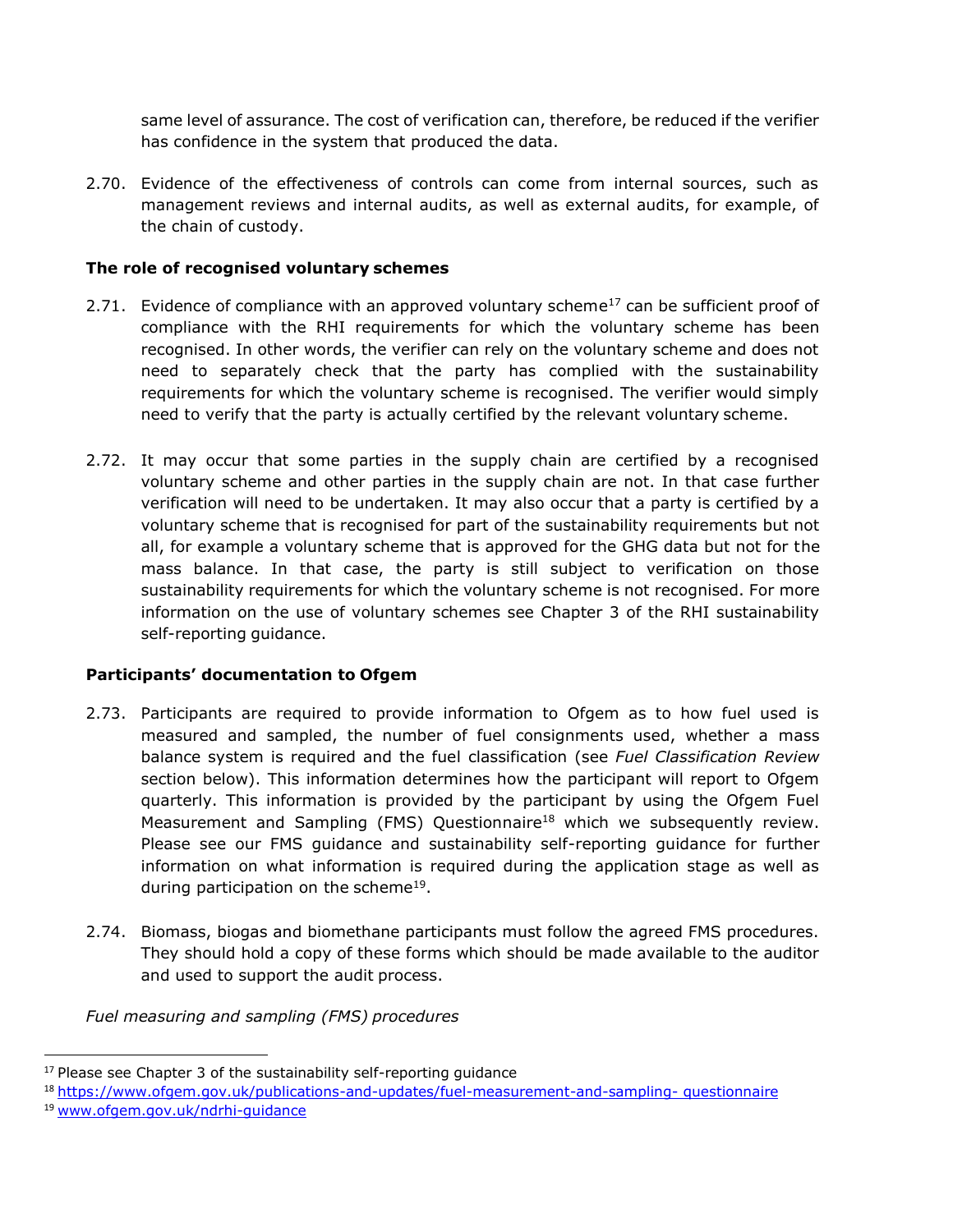- 2.75. The FMS procedures are required to determine the quantity of fuel used in a month, the energy content of this fuel and the level of any fossil–fuel-derived contamination, if any. These procedures will also determine how the relevant sustainability information will be reported by the participant as part of their output submissions.
- 2.76. These procedures determine the quantity of fuel reported, generally an important aspect of verifying reporting of sustainability information. For instance, feedback from auditors has been that for the purposes of tracking mass balance, quantities of fuel used are important. In addition to this, should the auditor determine any of the consignments to be unsustainable, Ofgem may withhold or revoke payment for the relevant consignments. Therefore, as part of the audit process, the auditor will need to identify whether the installation has FMS procedures, whether these have been approved by Ofgem and whether they are being followed. These checks form part of the audit report requirements set out by the Regulations to consider the sampling frequency and methodology.
- 2.77. Where the participant does not have agreed FMS procedures, the auditor will need to consider whether the procedures that are being followed are suitable and provide accurate and reliable data. It may be appropriate to qualify an assurance opinion based on there not being FMS procedures agreed with Ofgem (see *materiality* details in paragraphs 3.27 and 3.29).

### *Consignment information*

- 2.78. As part of the FMS process we ask biomass participants to consider whether they use multiple consignments of fuels and whether any mixing of these consignments occurs either at the installation or further down the supply chain. This information is provided by the participant within the FMS questionnaire provided by Ofgem and it identifies whether multiple fuel consignments are used as well as the chain of custody system implemented.
- 2.79. Auditors are required to confirm that the number of fuel consignments against which the installation reports is correct as well as the chain of custody system used is consistent with that declared. Guidance on determining consignments is provided in chapter 7 of the RHI sustainability self-reporting guidance document.

### *Fuel Classification Review*

2.80. When submitting their FMS proposal for review, the applicant will need to consider the classification of their fuel and whether it is catered for in the common classification tables in Appendix 2 of the RHI sustainability self-reporting guidance, for the purposes of the RHI sustainability requirements. There are some exemptions to sustainability reporting, based on whether the fuel is considered a waste or a type of residue. Where the participant considers the fuel to be a waste or a type of residue which is not covered in the common classification tables, we will ask them to provide evidence of the fuel classification. Participants can also request our view on the fuel classification when they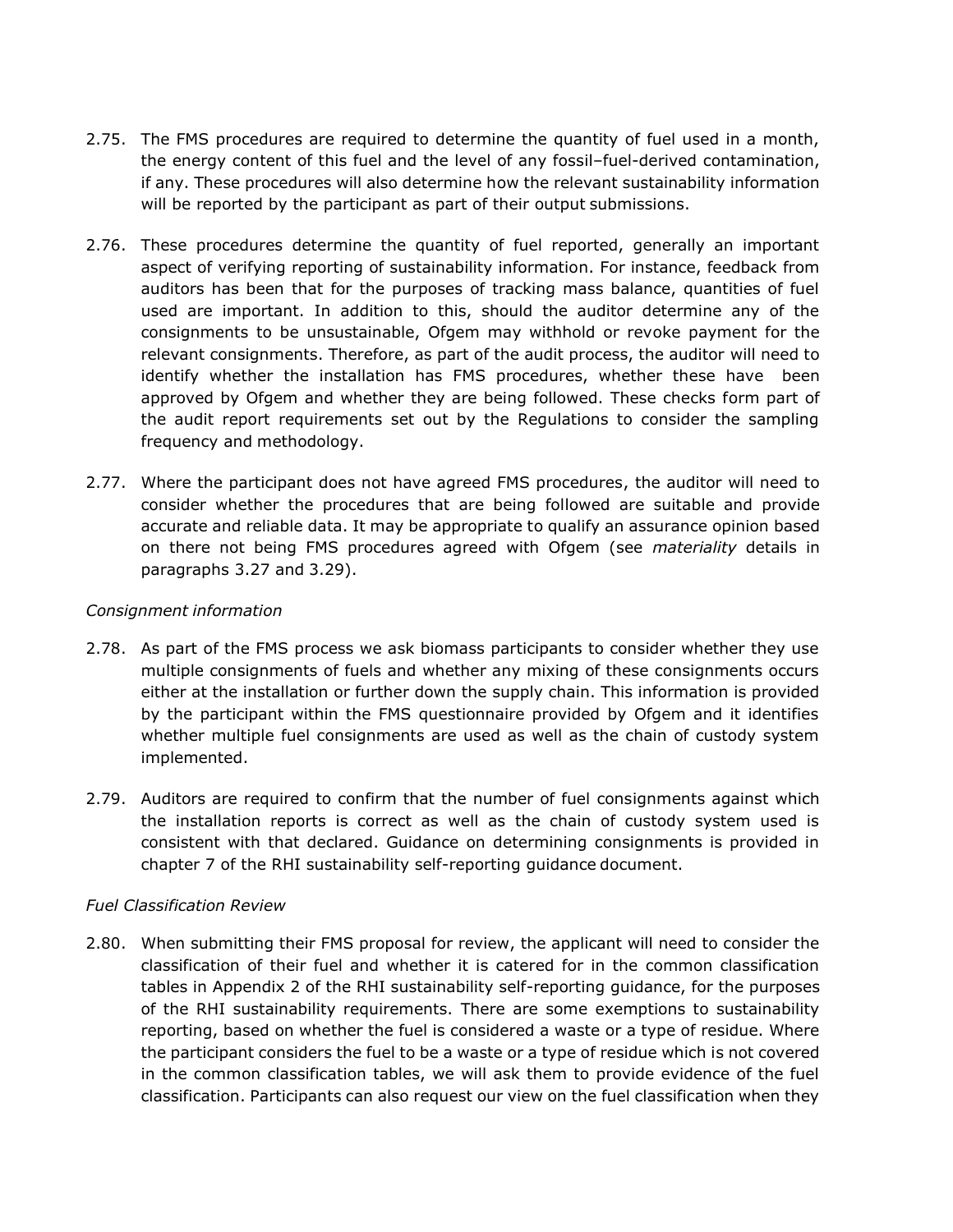consider the fuel classification indicated by these tables is not appropriate for a particular material. Chapter 4 of the RHI sustainability self-reporting guidance provides general information on fuel classification.

2.81. Ofgem views on fuel classification does not represent and should not be considered as 'a decision' or 'official approval'. We expect the participant's independent auditor to consider all the relevant evidence, and where necessary, seek further information, as part of the annual sustainability audit. Where it has identified that evidence of fuel classified as a waste or a type of residue has had to be provided to Ofgem, the auditor will also need to verify that the evidence provided is appropriate for the fuel. They will also need to verify that the fuel classification is correct. All views provided by Ofgem will be given on a case-by-case basis and based on the information given to us by the participant. As such, we will not consider sufficient for the auditor to rely solely on the correspondence between us and the participant as part of the fuel classification review.

### <span id="page-25-0"></span>**Quarterly data submissions**

- 2.82. As part of the engagement process, the participant will provide their auditor with the data reported to Ofgem within the quarterly data submissions. See Appendix 2 in this document for our comments as to how this information is to be provided.
- 2.83. As Ofgem do not have any involvement in the assurance process, and the auditor does not have access to the participant's account on the Register, it is vital that a breakdown of the verified data is provided. On submission of the audit report with accompanying data, we ensure the data verified by the auditor matches exactly with that which has been reported to Ofgem via the Register.
- 2.84. In undertaking the verification engagement, auditors are required to assess whether the quantities of biomass fuels reported to Ofgem, and their associated sustainability information, can be traced back through the supply chain by use of an appropriate chain of custody system for the entire annual reporting period.
- 2.85. Where a change of the fuel used occurs or an additional fuel is used at the installation the auditor will need to confirm that these have been reported correctly, i.e. that the 'new' fuel was reported separately to the 'old' fuel and that the associated data submitted are relevant, correct and refer to the 'new' fuel.
- 2.86. Where a quantity of fuel has been used at the installation and not reported to Ofgem (i.e. where no heat was generated or the fuel was consumed for another use elsewhere on site) this should still be considered. Each delivery of fuel will have a corresponding set of sustainability characteristics and it is important that the audit verifies that these have not continued to be reported once all the fuels have been used, regardless of the purpose.
- 2.87. It is, therefore, equally necessary for the auditor to review quarters where the RHI has not been claimed on the use of biomass, as those for months where such claims have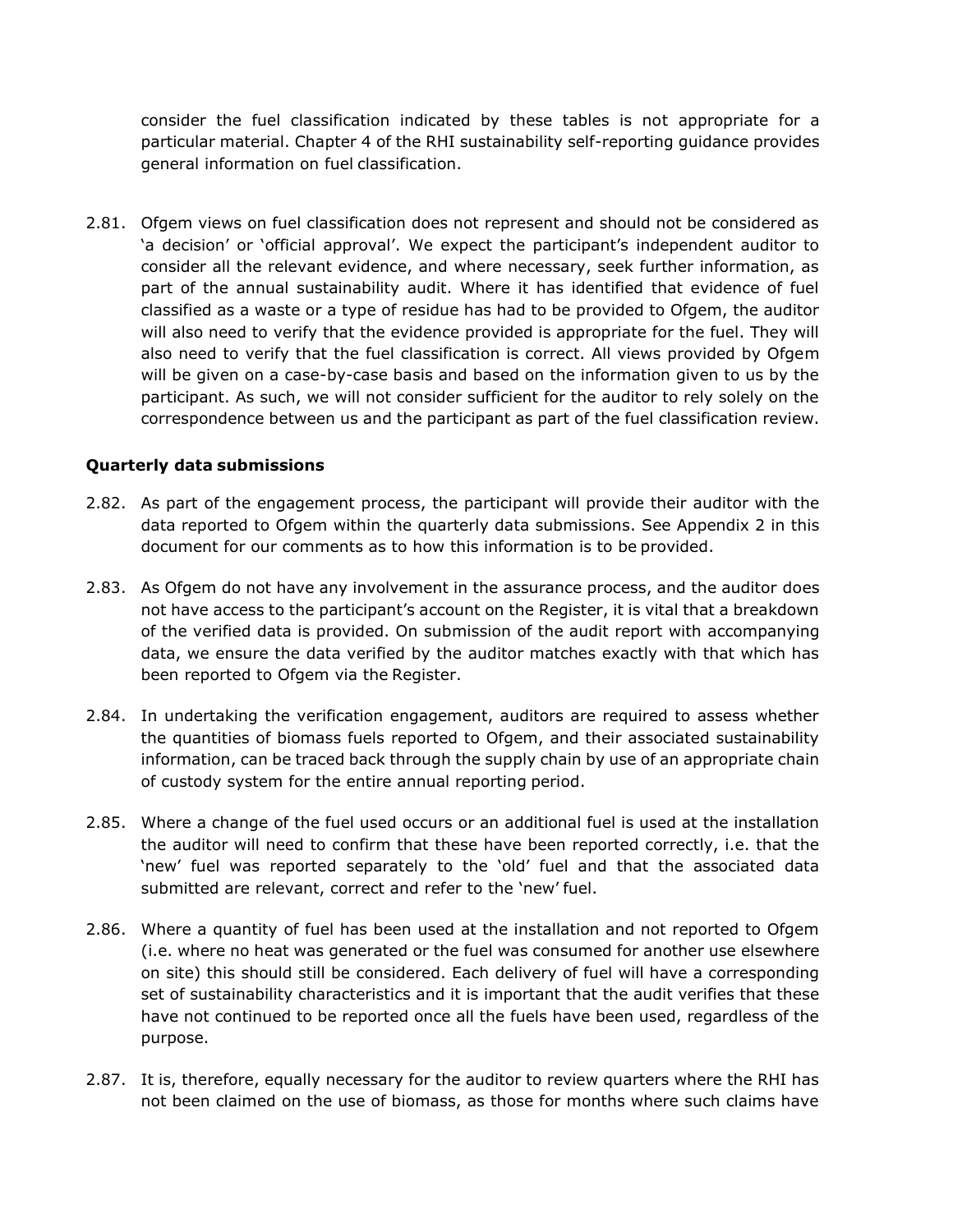been made. This is to confirm, for the purpose of verifying the annual mass balance, that no biomass has been used for periods of null return.

2.88. As each audit report is submitted annually<sup>20</sup>, we require auditors to review months of both biomass usage as well as null/zero submissions. To assist this, we propose that the participant completes a summary table to provide to their auditor alongside their full data set. A template for this is set out in Appendix 2 of this document. When no biomass fuels have been used in any quarter, a reason for that needs to be given within the relevant column of the cited table.

### <span id="page-26-0"></span>**Feedstock requirement compliance evidence**

- 2.89. The participants listed directly below will be required to extend the scope of their annual sustainability audit report to include information (such as calculations and supporting evidence) that relates to their compliance with the feedstock requirement.
	- ➢ Producers of biomethane registered on or after 22 May 2018
	- ➢ Biogas installations producing biogas via anaerobic digestion with a date of accreditation on or after 22 May 2018
- 2.90. These participants will need to retain the information they submit to Ofgem in relation to the feedstock requirement and all calculations they have performed and evidence they have relied on. This information will need to be reviewed and verified by the independent auditor as part of the annual sustainability audit report.
- 2.91. Participants should have sufficient information to report against the feedstock requirements appropriately. To do so, participants may be relying on contractual agreements. Any information or evidence should be kept and made available if required for verification purposes, even where it is held by parties in the supply chain. This does not necessarily need to be in paper copy, electronic format is acceptable.

### <span id="page-26-1"></span>**Criteria for woodfuel quality**

- 2.92. From 1 April 2022, solid biomass which is wood and is used to generate heat in an accredited RHI installation must meet the **woodfuel quality criteria** outlined below. The RHI regulations defines "**woodfuel**" in the context of the woodfuel quality criteria as "*woodchip, logs, wood pellets and wood briquettes, regardless of whether the wood will undergo any other process before burning*".
	- 1. All wood pellets must meet the EN Plus A1 standard<sup>21</sup>, a subsequent version of that standard or an equivalent approved standard.

 $20$  The first report may be for than one year. Please see paragraphs 2.5 and 2.6.

<sup>21</sup> <https://www.enplus-pellets.eu/en-in/>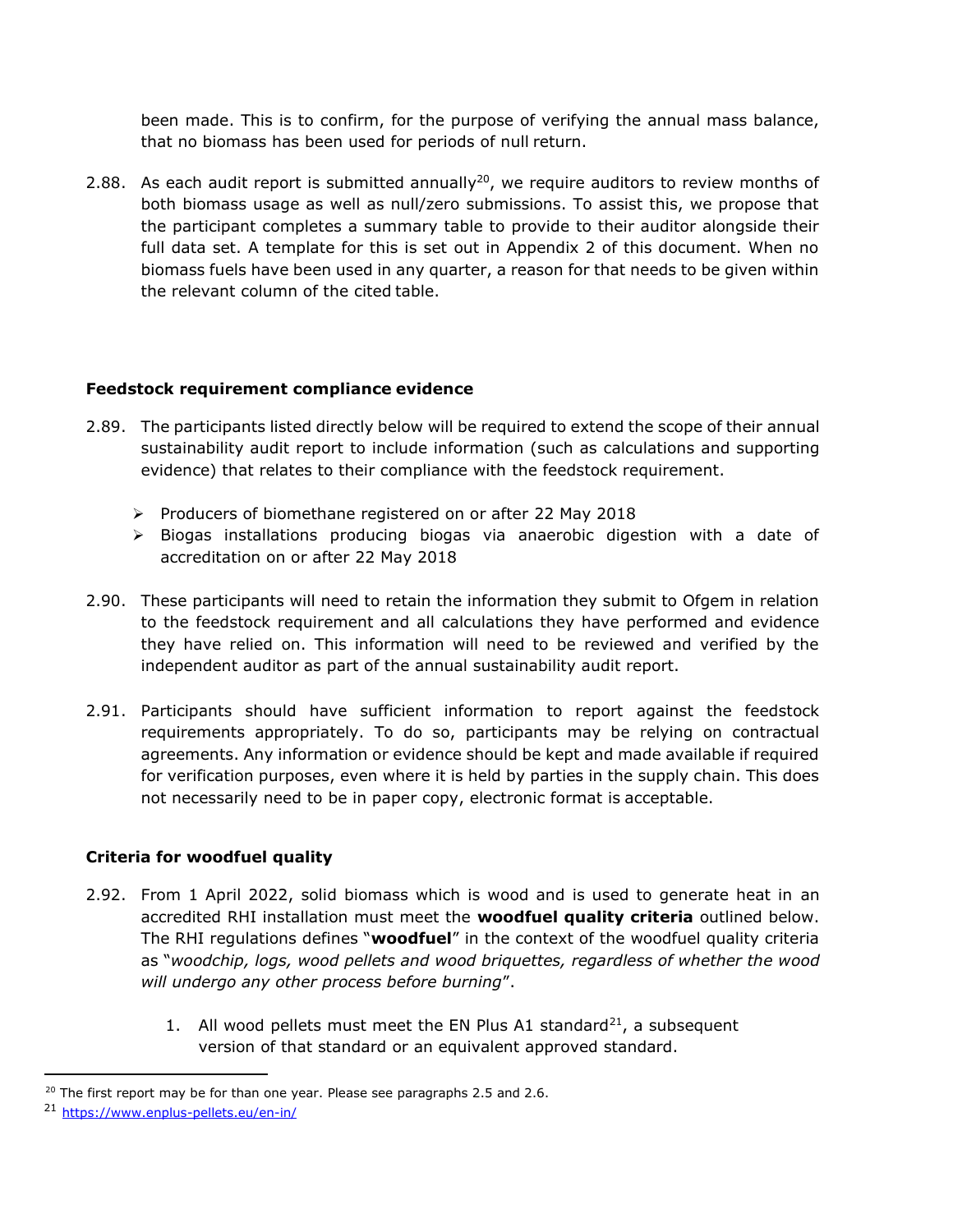- 2. All other woodfuel must meet:
	- fuel quality standard EN 15234-2:2012<sup>22</sup>, ISO 9001:2015<sup>23</sup>, ISO 17225-4:2021<sup>24</sup>;
	- a subsequent version of one of those standards; or
	- an equivalent approved standard.
- 3. All woodfuel must be certified by the Woodsure Certification Scheme<sup>25</sup> or an equivalent certification scheme as meeting the standard in points 1 or 2. The certification scheme must provide assurance of the supply chain of the woodfuel.
- 2.93. On 7 March 2022, The Department for Business, Energy and Industrial Strategy (BEIS) announced Kiwa Limited as the organisation responsible for assessing equivalent standards and certification schemes in relation to the criteria for woodfuel quality under the Non-Domestic RHI. For further information on this announcement please contact Kiwa directly by or mail at [uk.ndrhi.equivalencescheme@kiwa.com](mailto:uk.ndrhi.equivalencescheme@kiwa.com) or call  $+44$  (0) 1242677877.
- 2.94. Participants using solid biomass which is waste or is wholly derived from waste in their accredited RHI installation will not be required to meet the woodfuel quality criteria set out above. Participants will need to have completed an FMS questionnaire and had this reviewed by Ofgem confirming the classification of their fuel is a waste.
- 2.95. Participants who self-report will be required to demonstrate compliance with the new criteria for woodfuel quality. Participants will need to collate evidence that demonstrates that the relevant consignments of fuels they used in each quarter comply with the fuel quality standard, in addition to meeting the land and greenhouse gas (GHG) emission limit criteria.
- 2.96. Participants who are required to produce an annual sustainability audit report as part of their compliance with the sustainability requirements of the RHI scheme, will be required to extend the scope of their annual sustainability audit reports to include information on any woodfuel used in the relevant reporting period, and whether such woodfuel complies with the criteria for woodfuel quality outlined above. The auditor should include this information within the summary of work section of the report, declaring that they have assessed the fuel against the woodfuel quality criteria. Additionally, the auditor should clearly state whether each consignment of woodfuel has met the criteria.

<sup>&</sup>lt;sup>22</sup> Solid biofuels - Fuel quality assurance - Part 2: Wood pellets for non-industrial use (ISBN 978 0 580 75034 2). Published by the British Standards Institution on 31st January 2012.

<sup>23</sup> <https://www.iso.org/standard/62085.html>

<sup>&</sup>lt;sup>24</sup> Solid biofuels - Fuel specifications and classes - Part 4: Graded wood chips, ed. 2.0 (ISBN 978 0 539 05763 8). Published by the British Standards Institution on 31st March 2021.

<sup>25</sup> <https://woodsure.co.uk/about-woodsure/>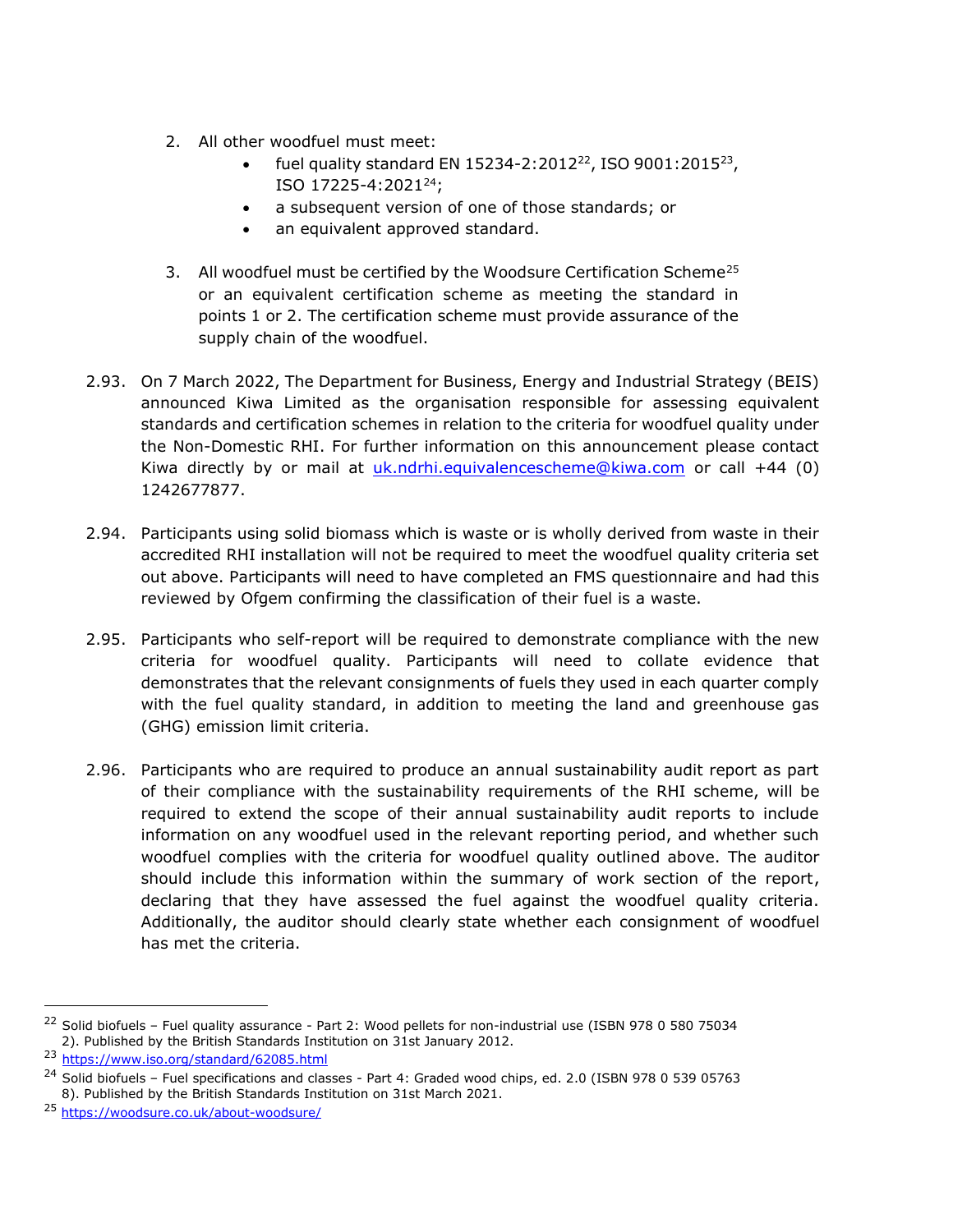2.97. Please note, the requirement to extend the scope of the sustainability audit report will not affect the date by which this report is due or the periods this report must cover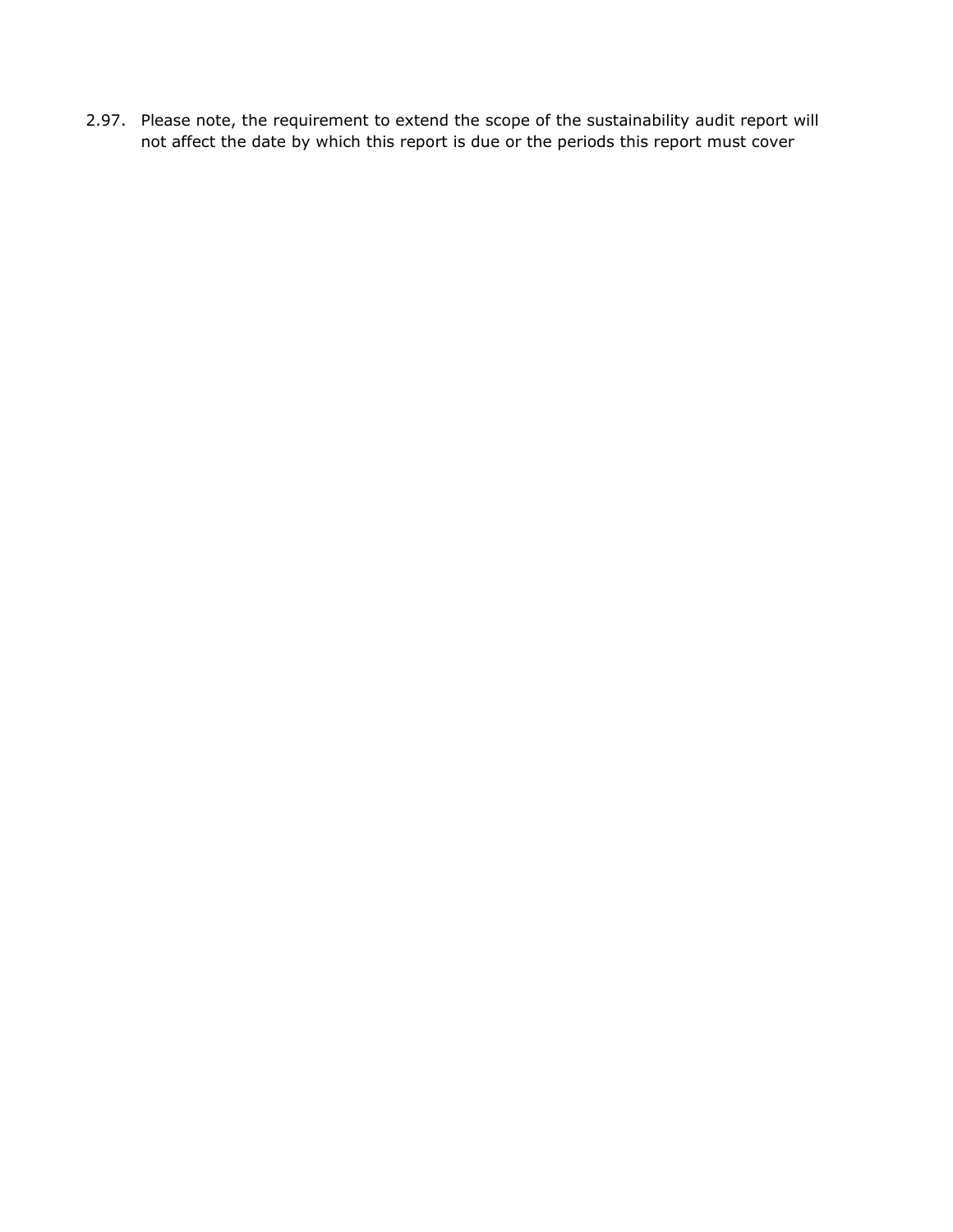# <span id="page-29-0"></span>**3. The sustainability audit report**

### **Chapter summary**

As a result of the verification process the participant and auditor will prepare a report presenting the outcomes of the audit. The participant will need to submit this to Ofgem.

In order to meet the requirements of the Regulations, the annual sustainability report must be presented with certain format and contents that are appropriate and facilitate the review. ISAE 3000 sets out the required sections within the report.

## <span id="page-29-1"></span>**Format**

- 3.1. Following verification, the independent auditor will provide the participant with a formal assurance opinion (a verification statement) on the data the participant holds. The assurance opinion is submitted by the participant to Ofgem as a key part of the annual sustainability audit report.
- 3.2. The Regulations refer specifically to the provision of a sustainability audit report. However, ISAE 3000 uses the term 'assurance report'. The bullets below set out the terminology we use:
	- ➢ **Sustainability audit report**: This term refers to the document that is submitted by the participant as required by the Regulations and must include the information set out in the checklist in Appendix 1. It is made up of the assurance report, assurance opinion, requirements under the audit report requirements of the Regulations <sup>26</sup> and biomass data summary.
	- ➢ **Assurance report**: This term refers to the sections required by ISAE 3000 and should be submitted as part of the sustainability audit report.
	- ➢ **Assurance opinion**: Also referred to as 'verification statement', this is the term used to describe the conclusion provided by the verifier within the assurance report.
	- ➢ **Other requirements of the Regulations:** Aside from the requirement for the audit to be conducted in accordance with ISAE 3000 (or equivalent), the Regulations set out other checks that the auditor needs to conduct as part of the audit and which outcome must also be included within the report. The outcome of these requirements will form part of the assurance report.
- 3.3. Where the participant has more than one biomass installation accredited under the RHI, the auditor will likely be engaged to conduct a multisite audit. In this case, parts of the audit may be shared by all the installations (eg they may have the same fuel and supplier). Even so, the auditor will need to produce a report for each installation. This should be tailored to each individual installation and contain relevant and specific details for that installation. It should also account for any special circumstances, eg where a particular installation has not yet received RHI accreditation or FMS procedures are not

 $26$  The Renewable Heat Incentive Scheme (Amendment) Regulations 2015, Regulation 36D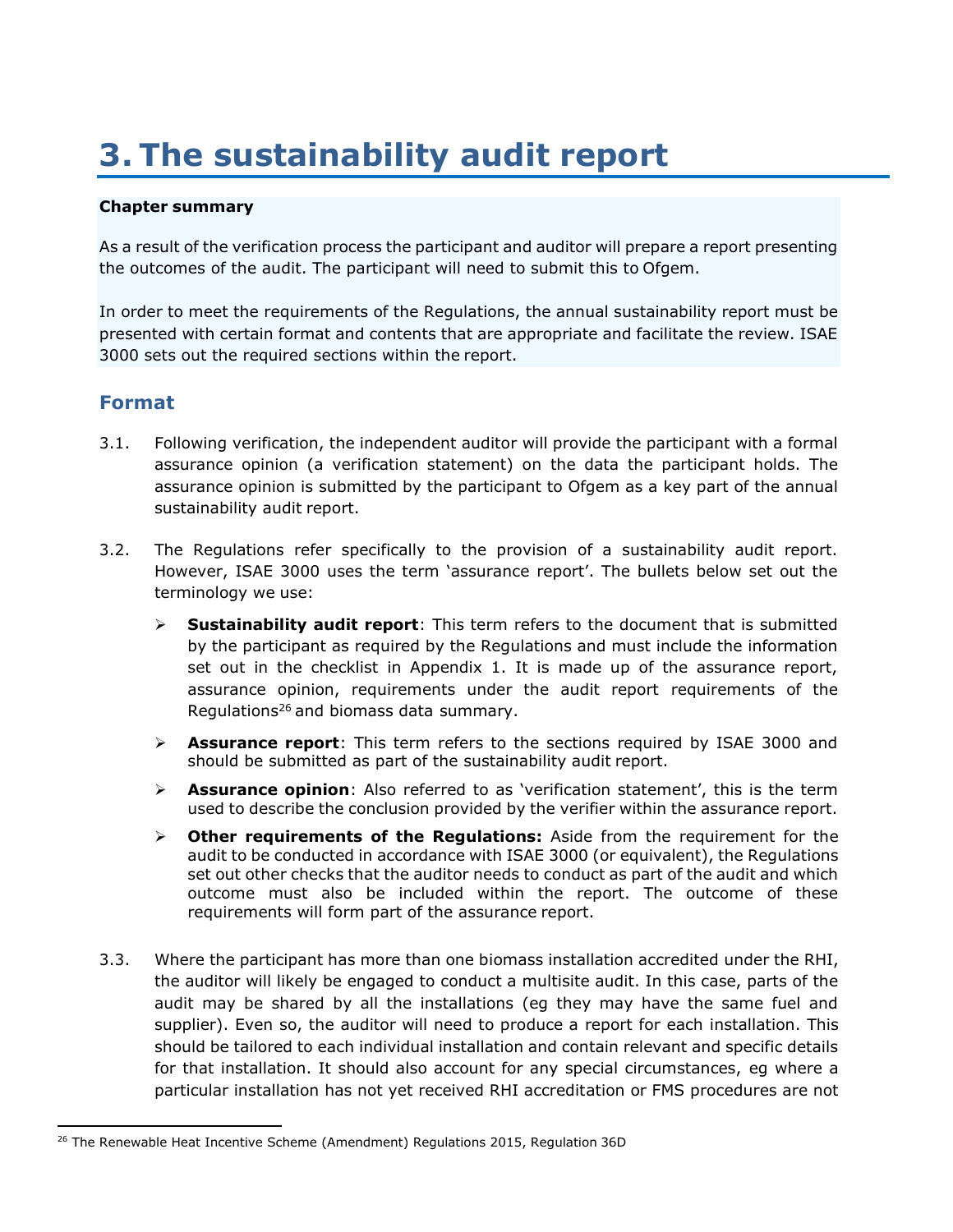yet approved<sup>27</sup>.

### <span id="page-30-0"></span>**Author of report**

- 3.4. While there is a need for consistency in the reports, we recognise that different auditors may have different styles. As such, we will accept reports in one of two structures:
	- ➢ Written entirely by the auditor, including the requirements of ISAE 3000, information on systems and a representation of the data verified. This approach exists on the basis that the participant provides the raw data to the auditor rather than a summary report.
	- $\triangleright$  Two sections: the participant writes an initial 'report' containing a management assertion and its data on the sustainability systems, and the auditor writes the second section in accordance with ISAE 3000.
- 3.5. The Regulations specify that some parts of joint reports must be written by a party independent of the installation<sup>28</sup>. In particular, the auditor must comment on the additional requirements of the Regulations. In both approaches, the participant remains responsible for the subject matter.

### <span id="page-30-1"></span>**Documentation**

- 3.6. We require that all the information is set out in a single document submitted by the participant. This document needs to include all the requirements of both the Regulations and ISAE 3000. The following sections and the supporting checklist in Appendix 1 will assist in providing us with this information.
- 3.7. After the initial review of a sustainability audit report, there may be times when Ofgem requires further information. Where this information is required, we will set this out formally and clearly to the participant. We may agree that this additional information can be provided in a supplementary document, but this will be determined on a case by case basis.

### <span id="page-30-2"></span>**Provision of evidence**

- 3.8. The purpose of the annual audit is to require a qualified party independent from the installation to review and verify the biomass sustainability data, systems and draft the report. Generally, Ofgem will rely on the professional expertise of the auditor in evaluating the evidence as has been presented during the verification engagement, and as described in the sustainability audit report, and will therefore not need to see the evidence itself.
- 3.9. Sometimes we may need to see additional evidence to come to a final determination. In this case, we will ask the participant for the extra details in writing, after initial review

<sup>&</sup>lt;sup>27</sup> Where a participant is awaiting a decision on an application for RHI accreditation for an installation, given that the RHI cannot be issued until an annual sustainability audit report has been submitted and accepted by Ofgem, the participant may wish to consider the auditing requirements and engage with auditors at an appropriate stage.

<sup>&</sup>lt;sup>28</sup> The Renewable Heat Incentive Scheme Regulations 2018, Regulation 50D(4)(a)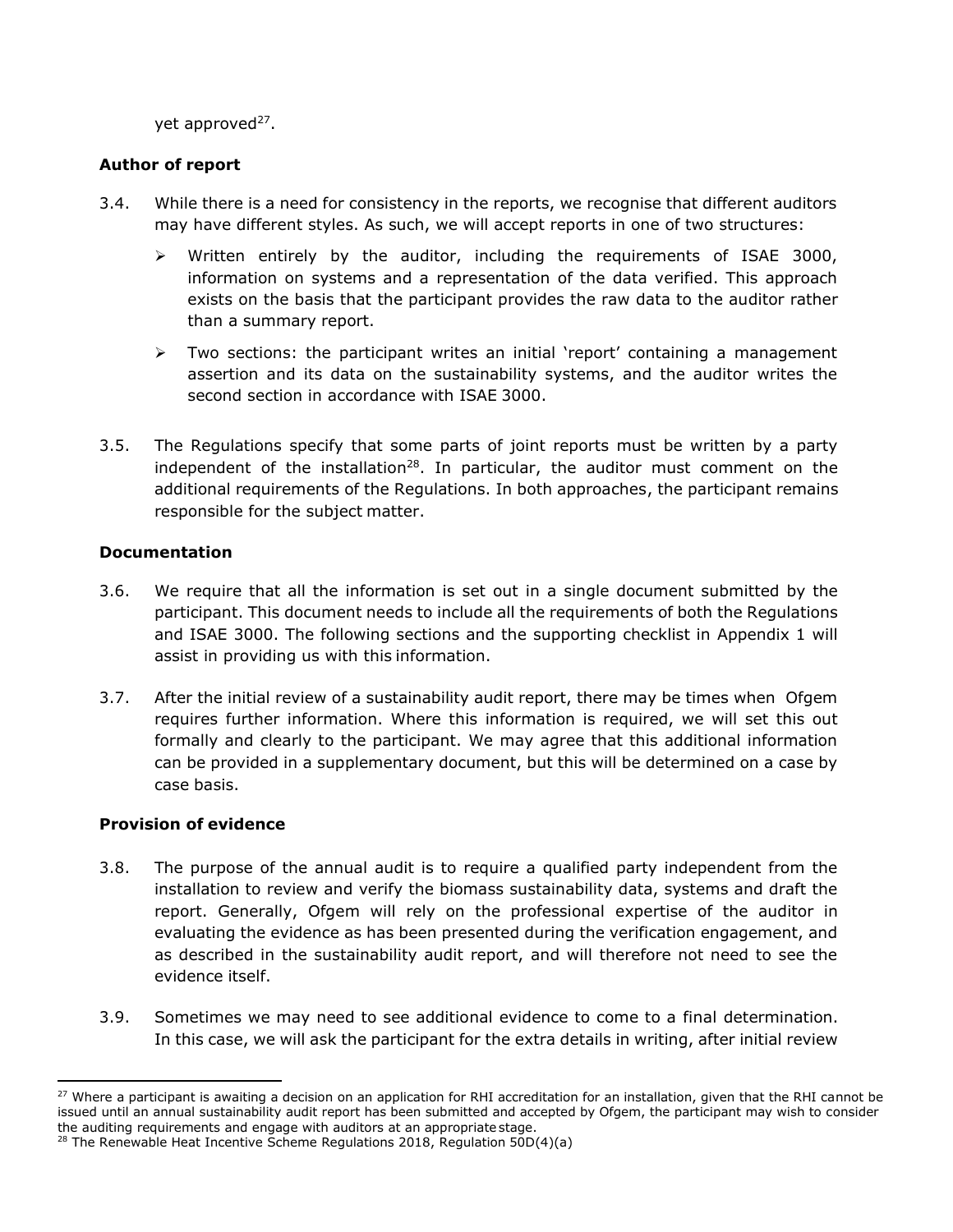of the sustainability audit report.

## <span id="page-31-0"></span>**Contents**

- 3.10. Paragraph 49 of ISAE 3000 sets out the required content that must be included in the sustainability audit report. Along with these requirements, those set out by the Regulations also need to be included in the report. As much as possible, these should be in clear distinct sections. This approach will help support and facilitate the efficiency of the Ofgem review process.
- 3.11. Alongside a clear structure of the report, satisfactory level of detail is also vital for Ofgem to be able to review the sustainability audit report as it is upon the reported information alone that Ofgem will determine whether the participant had reported correctly during the period and that the verification has been carried out in an appropriate manner to an acceptable standard. Likewise, the provision of irrelevant information will not add any value to the report but will increase the time required by Ofgem to review the reports.
- 3.12. Reports that fail to sufficiently address all the below sections or provide a sufficient level of detail will not be accepted as providing an adequate level of assurance. Ofgem expects each of the requirements to be appropriately addressed by the verifier within the sustainability audit report. Where evidence required to appropriately address a particular section is not available, we expect a statement to be made explaining the reasons for its absence.
- 3.13. To assist with structuring the sustainability audit reports, we have provided further information on the required contents including the ISAE 3000 requirements and other requirements set out by the Regulations in the sections below. Additionally, a checklist setting out the main points that need to be addressed within the report is provided in Appendix 1. This list should be used by both auditors and participant as a final check to ensure that requirements are met in advance of submission of the sustainability audit report to Ofgem.

### **Title**

3.14. A relevant title must be located at the top of the document. This must include the words 'independent assurance report' and note the level of assurance provided. In the case of the sustainability audit reports, this is to a level of 'limited assurance'.

### **Date**

3.15. The date the report has been compiled must be included. This is generally included either at the front of the document or alongside the signature at the end.

### **Addressee**

3.16. The report must say who it has been prepared for. In the case of sustainability audit reporting, this would be the participant. While the report may name a specific person,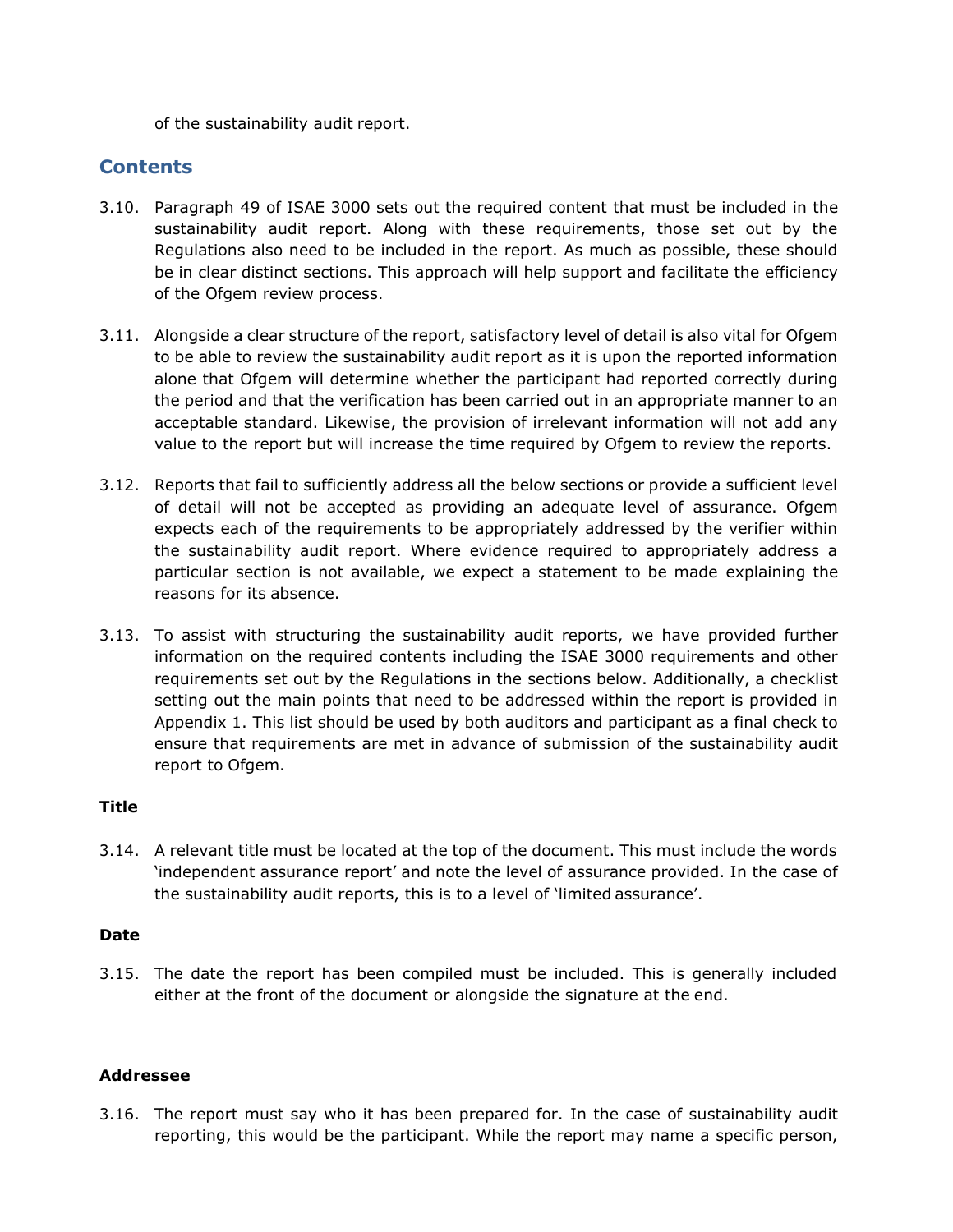the name and address of the organisation should also be included. This must be provided in addition to the address of the installation, to help us identify the relevant installation where they differ.

3.17. Sometimes the report is to be addressed to a party who is not the participant (see example in paragraph 3.28). In this situation, as the audit requirement lies on the participant, the participant has to authorise the third party to liaise with Ofgem and submit the report on their behalf. Evidence of this (eg written authorisation letters) must accompany the report. A clear explanation of the relationships between the parties will also need to be provided in the report. We will assess these on a case-by- case basis and determine if further details or actions are needed.

### **Responsibilities**

- 3.18. It is important that both parties to the engagement fully understand and respect each other's responsibilities. Within ISAE 3000 the two parties to the verification engagement are referred to as the 'reporting party' and 'the practitioner', these being the participant and the verifier respectively. The following examples indicate some of the responsibilities that the participant and verifier should consider when preparing and submitting the sustainability audit report.
- 3.19. Participants' responsibilities include, among others:
	- $\triangleright$  preparing and reporting their quarterly declarations and data to Ofgem on the Register
	- $\triangleright$  appointing a suitably qualified verifier
	- ➢ disclosing all necessary information to that verifier for them to fully understand the requirements of the proposed engagement
	- $\triangleright$  ensuring that they have evidence (or that it exists in the chain of custody) to support the information needed by the verifier in order for them to come to an opinion, to a limited assurance level, as to whether the reported data and information complies with the requirements of the assessment criteria
	- $\triangleright$  disclosing any significant changes or events that have occurred or are expected to occur that could have an effect on their opinion
	- ➢ responding to queries from the verifier providing additional information/evidence when requested
	- $\triangleright$  correcting any data which the verifier finds to be misstated or insufficiently supported by available evidence
	- $\triangleright$  providing the completed sustainability audit report to Ofgem in accordance with the requirements of the legislation.

### 3.20. Some of the verifiers' responsibilities are:

- $\triangleright$  demonstrating to the participant that they are an appropriate party to carry out the verification engagement
- $\triangleright$  planning and carrying out such evidence gathering and testing activities as are necessary to form an opinion, to a limited assurance level, as to whether the reported systems and data are consistent with and/or meet the declared assessment criteria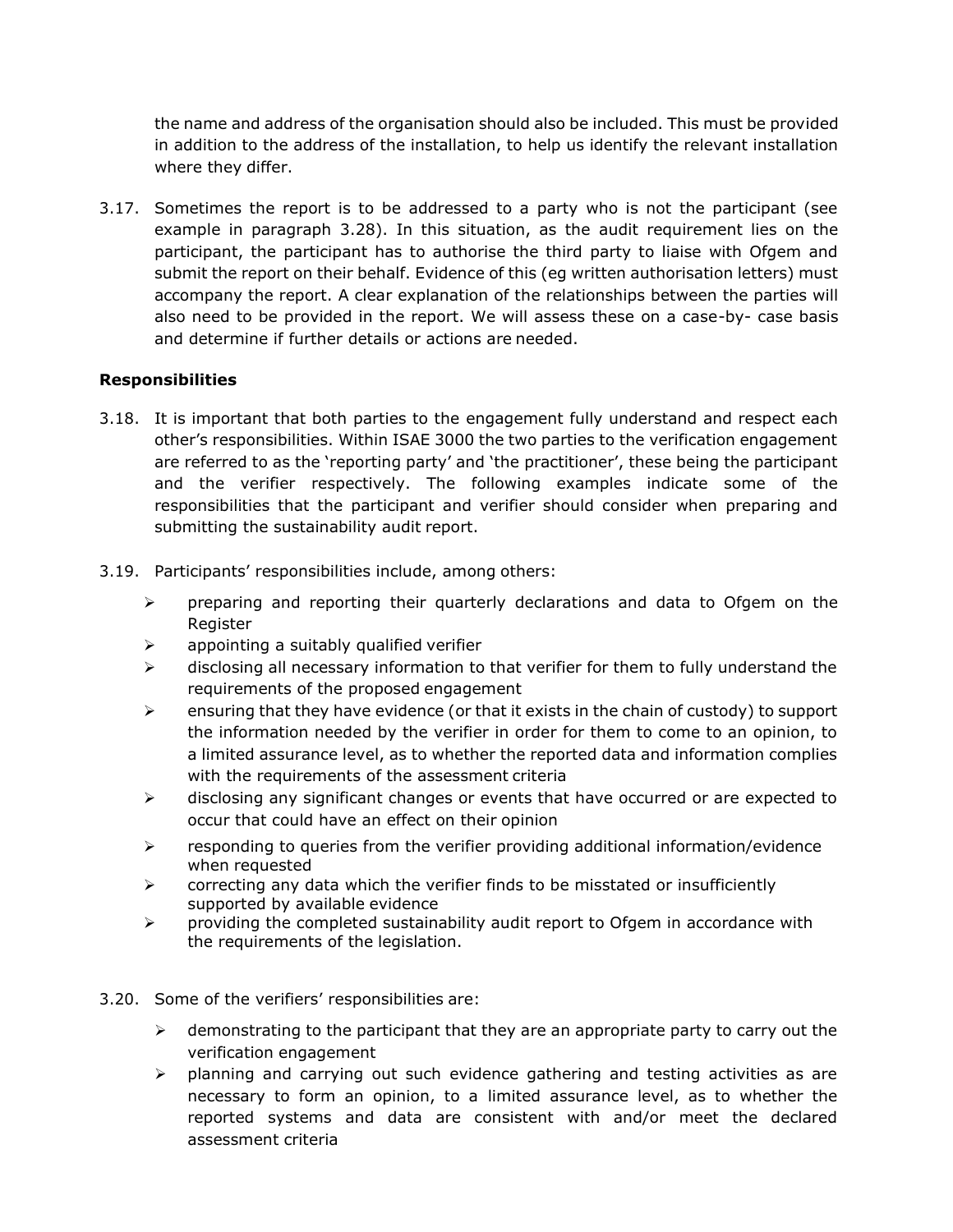- $\triangleright$  informing the participant both of any areas of non-compliance or misstatements within the systems and data which need to be addressed or corrected, and/or of any consignments which should be withdrawn from the verification
- $\triangleright$  writing the sustainability audit report, in part or in full, paying particular attention to the requirements set out in ISAE 3000 and other requirements set out by the Regulations and providing the assurance opinion.

### **Statement referencing ISAE 3000**

3.21. A positive statement that the engagement was performed 'in accordance with' ISAE 3000 must be given within the report. Simply stating that the engagement was performed 'with reference to' ISAE 3000 is not sufficient. This statement is generally noted early on in the document as it is not just in respect of what is written in the report but the entire engagement is based on ISAE 3000. ISAE 3000 is not the assessment criteria and should not be referenced as such.

### **Identification of the assessment criteria**

- 3.22. The Regulations set out the legislative framework with which the participant must comply. As such, we would expect the Regulations to be referenced as the assessment criteria for purposes of the verification engagement.
- 3.23. There may be instances where additional criteria are needed, for example to reference the residue definitions that are not set out within the legislation. Appendix 2 of the RHI sustainability self-reporting guidance provide information as to the definition of residues.
- 3.24. Though they must not be referenced as criteria, it is good practice for the audit principles of traceability, completeness, consistency and accuracy (referenced in chapter 2) to be stated in the audit report, alongside the assessment criteria, to make clear that they were used during the verification engagement.

### **Subject matter**

- 3.25. Identification and description of the subject matter and the information it contains, including:
	- $\triangleright$  the name of the installation should be clear in the report and should match the name on the Register
	- ➢ the reporting period that is subject to verification, eg 1 April 2017 to 31 March 2018
	- $\triangleright$  the relevant sustainability information, subject to verification.

### *Solid biomass, biogas and biomethane - waste*

3.26. Participants using solid biomass which is waste or wholly derived from waste, biogas or biomethane made wholly from feedstock which is waste<sup>29</sup> are deemed to meet the sustainability requirements. Therefore, the auditor will see that these participants would have declared they are waste for GHG and land criteria in the Register. For these

 $29$  See chapter 4 of the Sustainability Reporting Guidance for definition of waste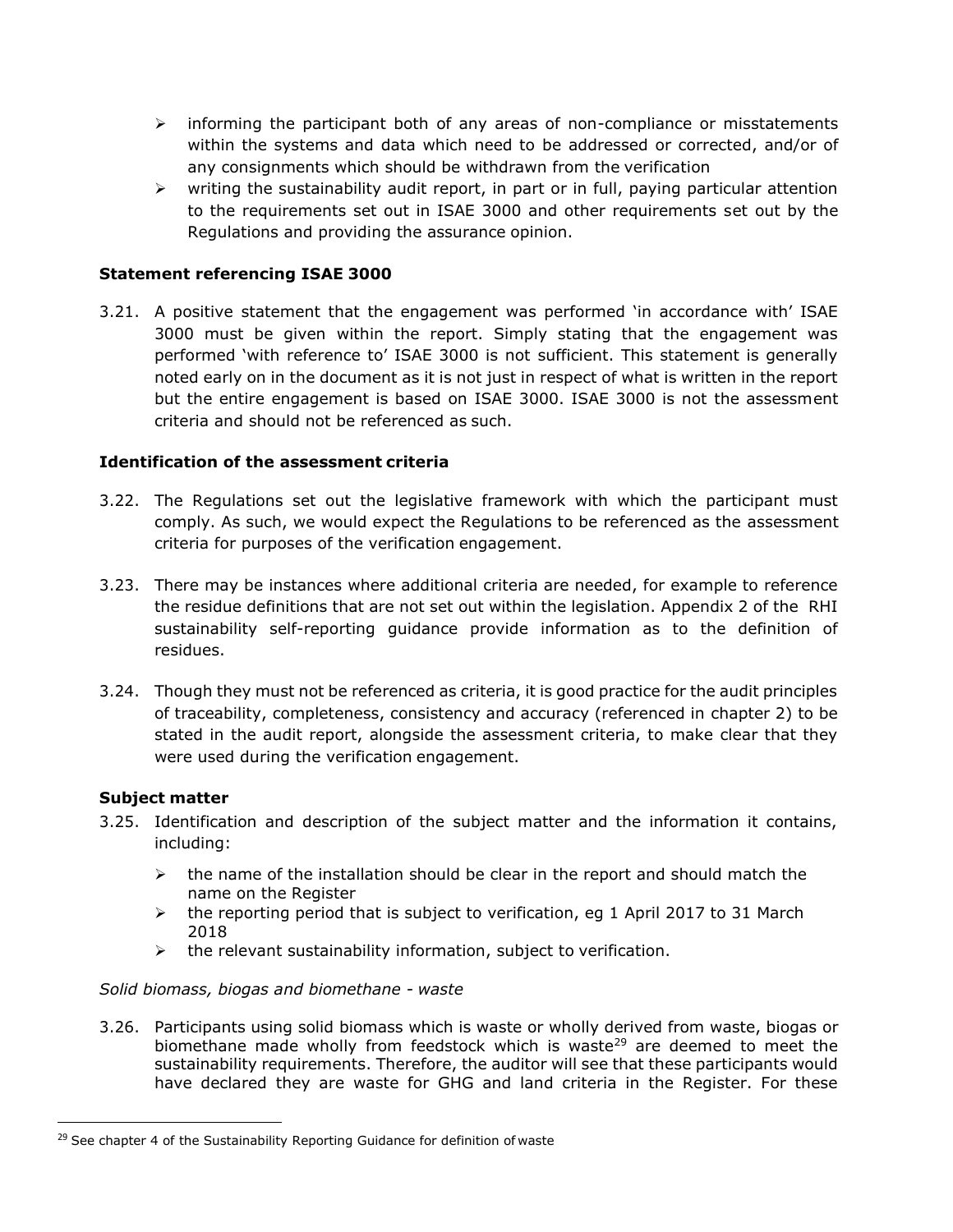installations, the auditor will need to verify the categorisation of the consignments as waste.

### **Risk and materiality based assessments**

- 3.27. Comments as to the approach taken by the auditor when considered risk assessment and materiality, and how this impacts the subsequent sampling strategy must be included within the report. This must cover both qualitative and quantitative aspects of reporting. For example if sample quarters are reviewed, rather than the complete years' data, then a comment as to why certain quarters were selected would be appropriate. Additionally, the justification for conducting or not conducting site visits to installations and/or suppliers should be stated.
- 3.28. The scenario in which the verification engagement is conducted with a party who is not the participant is particularly relevant. For example, where the participant has sourced the services of a third party (eg fuel supplier, consultant etc) to engage with an auditor and submit the audit report on their behalf. In this case, we need to be satisfied that the information is adequate and sufficient. As a result, we will expect the auditor to explain in the report how they ensured and were confident that this was the case. This will be especially important where all the audit activities have been conducted at the third-party site. We also advise that the participant is included in any correspondence with us. This way they will be aware of the information being submitted to us, and so confident that it is adequate and sufficient.
- 3.29. This information can be provided as a standalone section or as a short paragraph in an existing section. It should always be included before the *summary of work performed*, as the risk assessment and sampling strategy determines what work they do.

### **Summary of work performed**

- 3.30. As set out in ISAE 3000, the information described in the section, *summary of work performed*, needs to be sufficiently detailed to enable readers of the assurance report, in this case Ofgem, to readily understand what work the verifier has performed.
- 3.31. As Ofgem does not participate in the verification engagement we must use the audit report to determine whether we are satisfied that RHI payments should have been issued. We recognise that a significant amount of work is undertaken by both parties; however, a lack of transparency is likely to result in requests for further information or clarification.
- 3.32. This section of the report must include a description of what activities have been undertaken at the level of the participant and how the evidence for sustainability information up the supply chain has been tested. Some examples of typical activities that may be undertaken by the auditor are provided below:
	- ➢ interviews have been undertaken with [*provide name*] (Technical Manager at the installation) to understand the systems and processes that are in place at the installation for collecting and collating sustainability information and data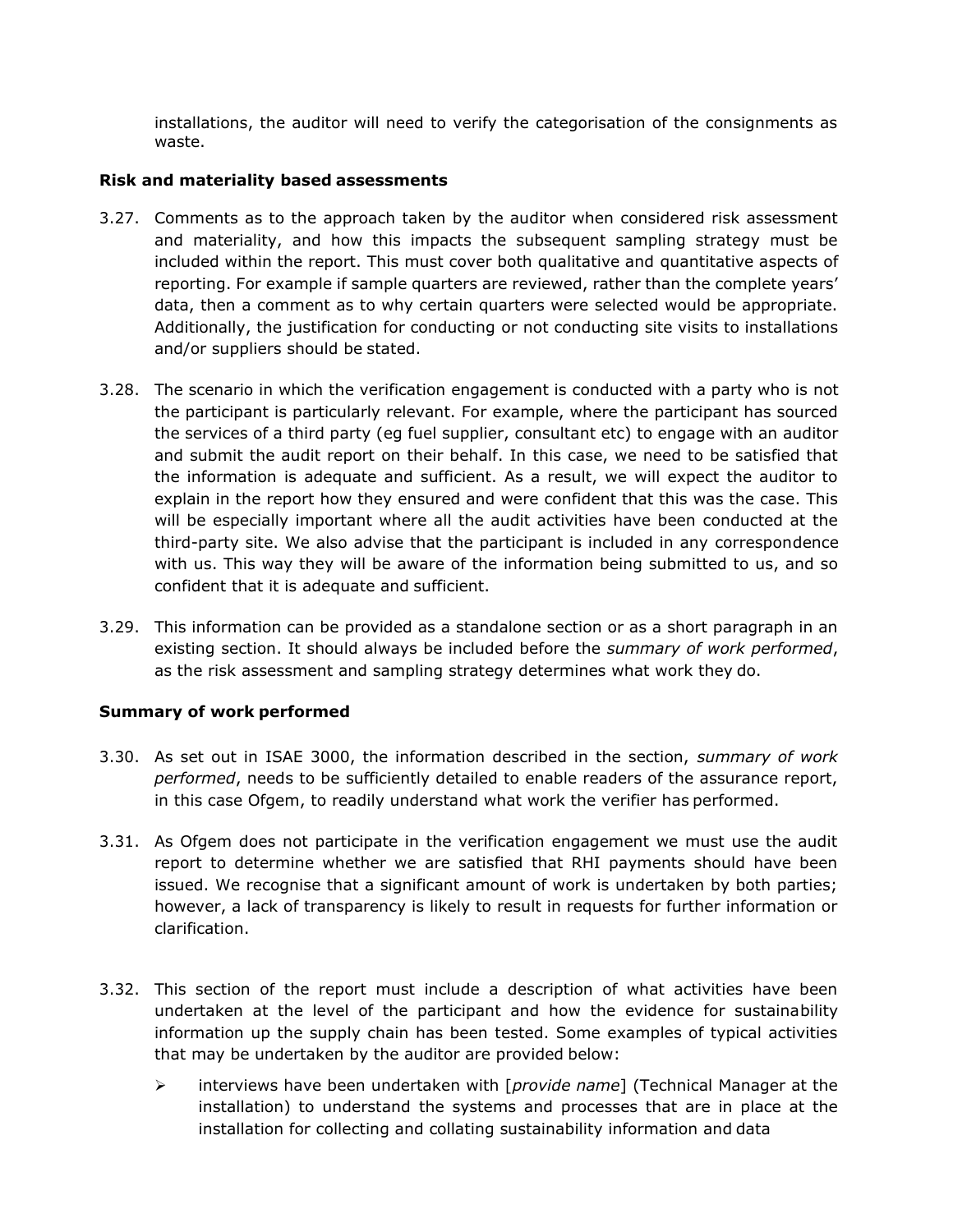- $\triangleright$  an assessment was performed of the evidence that the participant holds to support the fuel classification applied to each of the fuels. This included a review of waste transfer notes and declarations by the fuel supplier in accordance with the waste definition and fuel classification tables within the Ofgem guidance
- $\triangleright$  a check was performed against the application of Voluntary Scheme 'A' which was applied for the purpose of demonstrating compliance with the chain of custody system requirements through the supply chain
- $\triangleright$  a review of the input and output of the carbon calculator was performed. This included a review of the input data including literature values and a check that the version of the calculator used was the most up to date.
- $\triangleright$  a site visit to the installation was made on 4 May 2017. During this visit the auditor observed the delivery of fuel, measuring on site, storage and recording of information.
- 3.33. This section of the report must make clear where the auditor has visited eg installation, participant's organisational headquarters, fuel supplier, etc. It should be noted that we would generally expect the auditor to visit the installation, otherwise a justification for this needs providing.
- 3.34. For biomethane producers, this section should also include information about interaction with the Department for Transport's (DfT's) Renewable Transport Fuel Obligation (RTFO) scheme, during the relevant reporting period, as per 2.58 to 2.60.

### *Other requirements of the Regulations*

- 3.35. Chapter 2 introduced the specific audit report requirements points set out by the Regulations that must be addressed as part of the audit process. In order for Ofgem to accept the audit report submitted, it must clearly state that these points have been addressed by the auditor.
- 3.36. These specific points must be addressed within the section written by the independent auditor. As these points are part of the activities to be undertaken during the verification, this information should be included within the *summary of work performed* section. However, the auditor may prefer to address these points in a distinct section eg 'Consideration of the other requirements of the Regulations, which we would also accept.
- 3.37. Examples of how information on each of the requirements of Regulation 36D can be presented are given below. It is important that the auditor refers to and makes use of the wording in the Regulations.
- 3.38. **Consideration of the accuracy and reliability of the systems and existence of controls against fraud and error**. The auditor should confirm that these have been considered. We prefer this information to take the form of a statement in the *summary of work performed* or as a standalone section. For example:

"We have considered whether the systems used to produce the relevant sustainability information are likely to produce information which is reasonably accurate and reliable.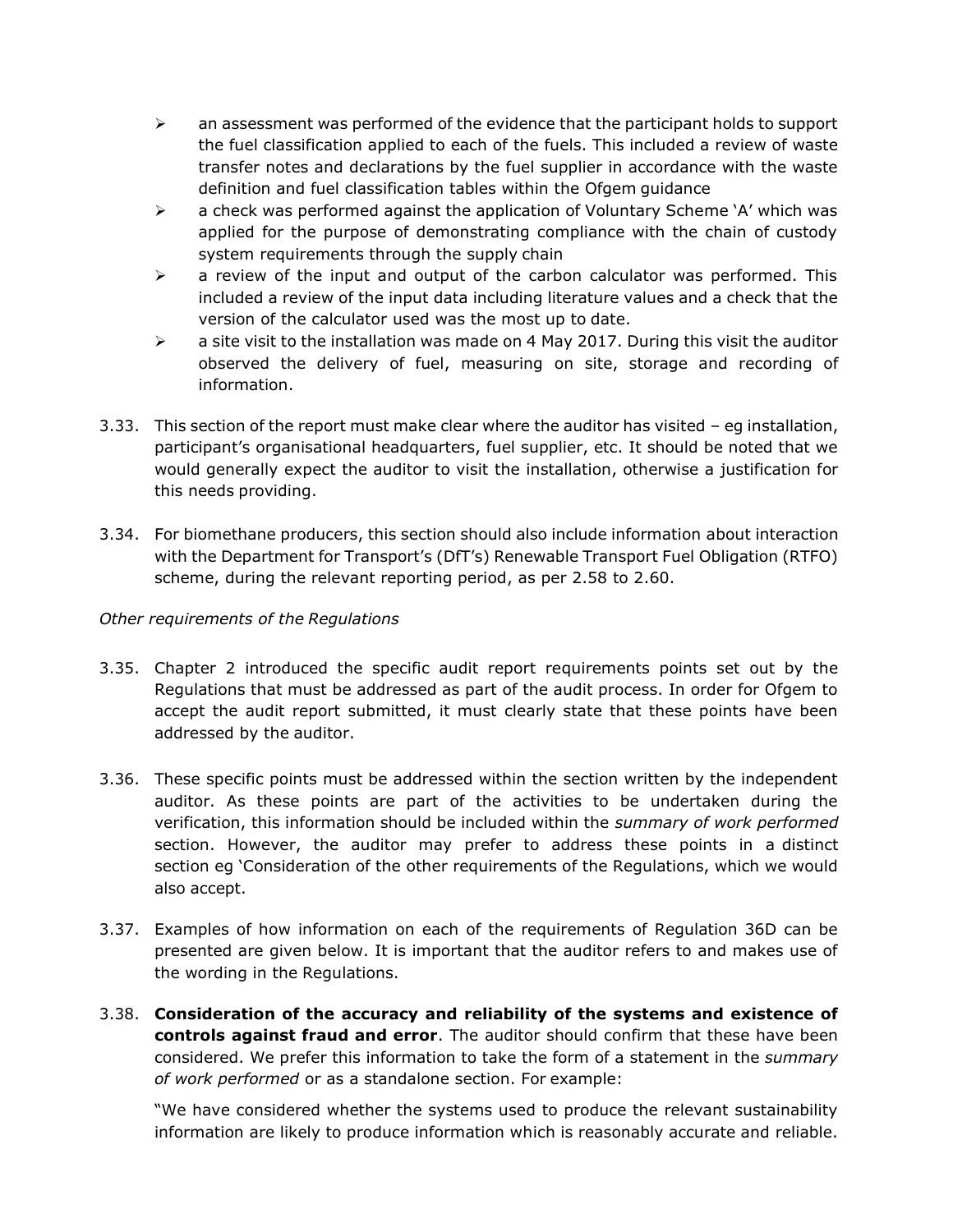We have also considered whether there are controls to help protect against misstatements due to fraud or error".

- 3.39. Where the auditor feels the systems are not appropriate, they should make appropriate recommendations to the participant. These should be included in the written report in the *relevant remarks* sectioned. Any recommendations should not affect the auditor's conclusion.
- 3.40. **Consideration of sampling frequency and methodology**  Confirmation that this has been undertaken must be included in the auditor's section of the report, along with its results. This information should be provided in the *summary of work performed*  section or as a standalone section.
- 3.41. Where the auditor feels the procedures are not appropriate, they should make appropriate recommendations to the participant. These should be included within the written report in the *relevant remarks* section as explained below. They should not form the basis of a material misstatement or material non-conformity and alter the outcome of the verification.
- 3.42. The report should state whether we have approved the installation's FMS procedures, whether the participant is following them, and the outcome of the auditor's consideration of their appropriateness. Where there is no evidence that the FMS procedures have been approved by Ofgem, this should be noted in the report as well as being listed as an outcome of the auditor's consideration of their adequacy (eg if they are still under Ofgem review or if the participant has changed the FMS procedures approved by Ofgem without notifying us). The auditor should also think about whether a qualification of the assurance statement is needed when FMS procedures have not been approved by Ofgem. For example, it may not be clear for the auditor what we consider suitable for sampling, measurement etc.
- 3.43. **Consideration of robustness of data**  As above, confirmation that this has been considered must be included in the report in the *summary of work performed* section or as a standalone section. Its results should also be included.
- 3.44. If there are any recommendations for improvements, these should be included in the written report in accordance with the *relevant remarks* section, as explained below. Any recommendations should not form the basis of a material misstatement or material nonconformity, as this would alter the outcome of the verification.
- 3.45. **Statement on accuracy and reliability of information**. As well as the requirements set out above, the auditor will have to state whether anything observed during the audit process could indicate that the sustainability information is not accurate or reliable. This statement will be made as part of the conclusions and qualifications the auditor is required to express as a result of the audit. See the Conclusions and qualifications section below for how this information needs to be provided within the report.
- 3.46. Where the auditor feels that the relevant sustainability information is not accurate or reliable, they should make recommendations to the participant. The auditor should then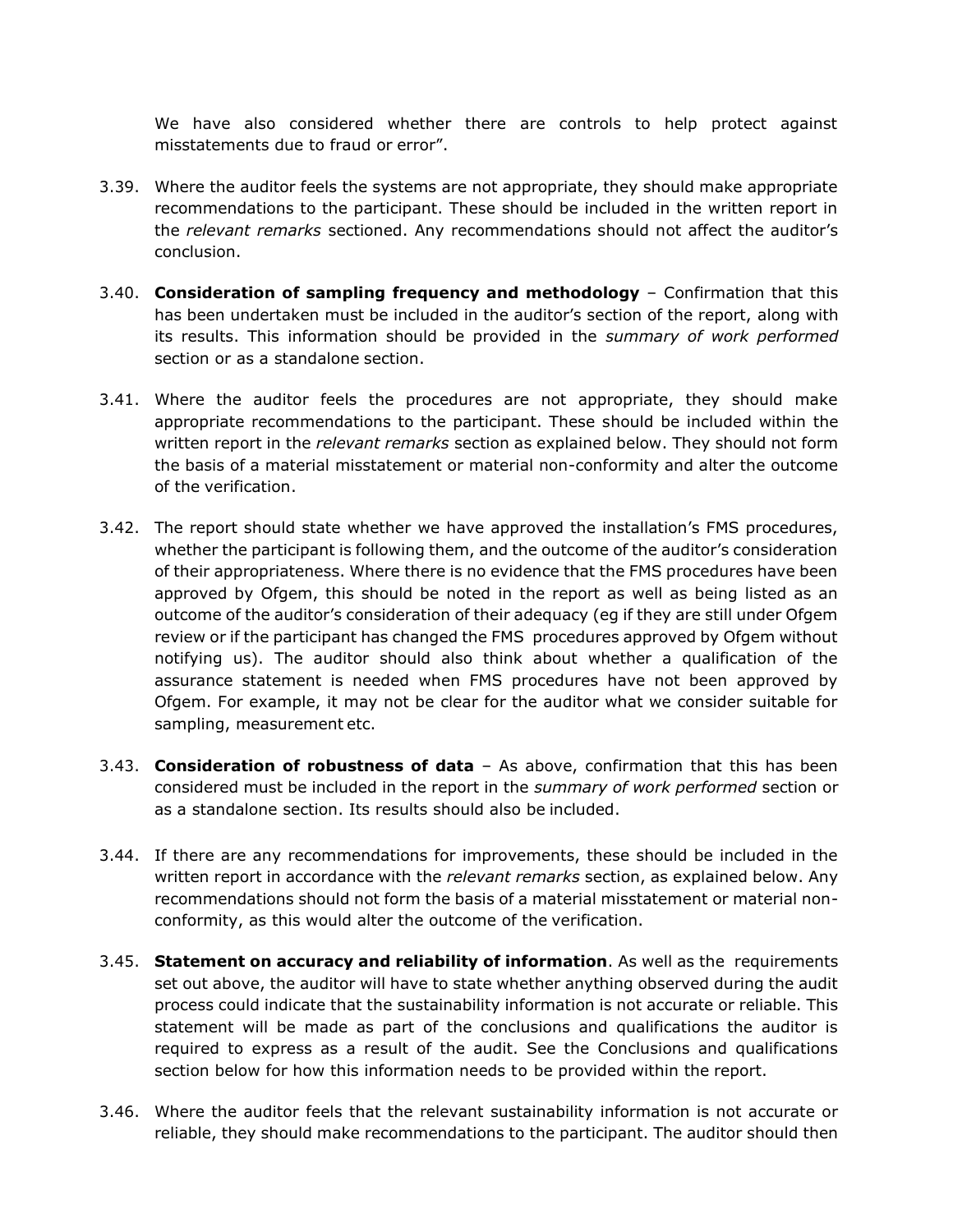consider the implications of these inaccuracies in relation to the report (ie whether to include a qualification). Where a qualification is not needed (the audit conclusion is unaffected) these recommendations should be included in the written report in the *relevant remarks* section.

### **Limitations (if appropriate)**

- 3.47. Any limitation in the evaluation against the criteria or of the report must be detailed, such as:
	- $\triangleright$  the extent of evidence-gathering activities
	- $\triangleright$  where the work of third parties was relied on
	- ➢ where the company's systems or processes have been relied on without testing them
- 3.48. Stated limitations should be included only to clarify the extent of the verification activities. They should not contradict the verifier's opinion. Where the assurance engagement is conducted to a limited level it should not be regarded as a limitation and should not be included in this section.

### **Restrictions on use of report (if appropriate)**

3.49. When the criteria used to evaluate or measure the subject matter are available only to specific intended users, or are relevant only to a specific purpose, an installation restricting the use of the report should note this.

### **Conclusions and qualifications**

- 3.50. This includes the auditor's opinion and any qualifications to that opinion. The opinion should be expressed accordingly to a 'limited' level of assurance engagement as defined by the Regulations.
- 3.51. The work done on the RTFO interaction report should be included within the auditor's opinion.
- 3.52. In a limited assurance engagement, the opinion should be expressed in the negative form, for example for an unqualified opinion:

"Based on the work described in this report, nothing has come to our attention that causes us to believe that John Smith Plc's reported data to Ofgem for the installation Smith Generating facility during the period of 1 April 2015 to 31 March 2016 is not accurate, in all material respects, based on XYZ criteria."

3.53. There are times that it may be appropriate for the verifier to express a qualified opinion. This will be the case in circumstances where issues have been identified during the course of the verification, which whilst not sufficiently material as directly affecting the verification outcome are relevant to the manner in which the sustainability audit report has been prepared and should be viewed when read. A qualified opinion will be stated in the same manner as an unqualified opinion with the addition of "with the exception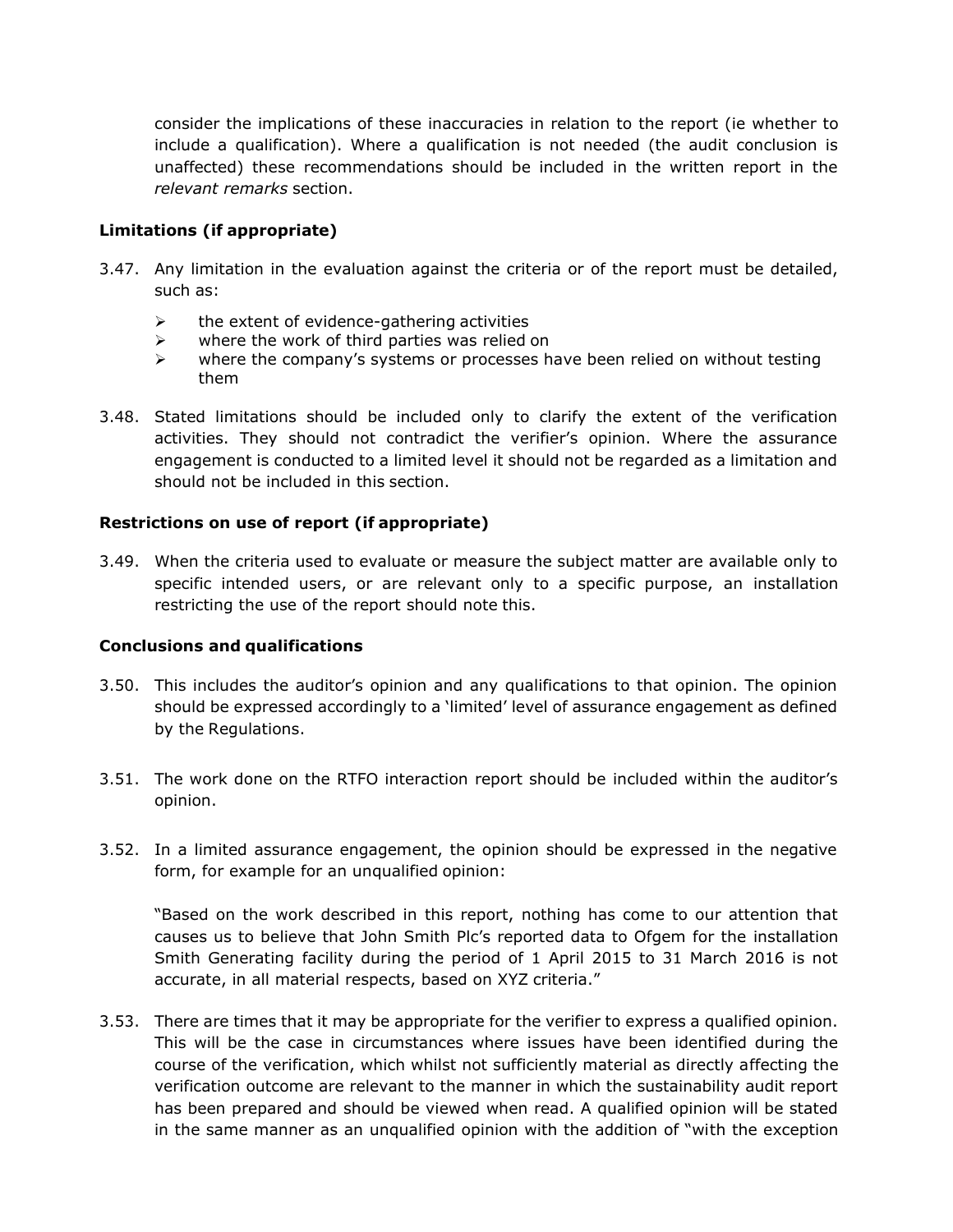of X, Y and Z".

3.54. Some examples of issues that could lead to a qualified opinion would be when FMS procedures for an installation have not been agreed with Ofgem, where the FMS procedures were agreed for part of the reporting period, when the site was nonoperational during certain period (eg if the auditor was not able to reconcile opening and closing figures), where fuels were not used for heat generation for certain period or where the meter was out of routine calibration for certain months. Note that reports given with qualified opinions will be carefully assessed by Ofgem, particularly where a comment recurs year on year.

### **Details of the verifier and signature**

- 3.55. A clear statement of the city or town where the verifier maintains the office that is responsible for the engagement must also be made. For example: "This report was prepared by Martin P of JJ Verifiers Ltd, London UK".
- 3.56. The report should be endorsed either by the firm or by the lead verifier or technical reviewer themselves, as required by the verification body's internal procedures.
- 3.57. While not a requirement, it is considered good practice under any auditing systems (eg ISAE 3000) to perform an independent technical review of the report. This would involve a second auditor who has had no involvement in the verification performing a final review of the report. If this review is conducted we recommend that the auditor says so in the report. Technical review is considered an essential part of many compliance audits, and improves the robustness of the audit process.

### **Relevant remarks**

- 3.58. This section may include:
	- $\triangleright$  details of the qualifications and experience of the verifier and others involved in the engagement
	- ➢ findings on particular aspects of the engagement
	- $\triangleright$  recommendations, eg from the consideration of the sampling frequency and methodology or the robustness of data as mentioned in Regulation  $36D^{30}$ . It could also be any other recommendations which the verifier believes should be noted upon completing the engagement.
- 3.59. This section should be clearly separate from the verifier's opinion. It should be worded in a way that does not affect the verifier's opinion.

### **Other considerations**

3.60. In addition to an assurance report, verifiers should consider the need to provide a more detailed report to the management of the reporting party (the participant). This report, which will be confidential between the verifier and the reporting party, may describe in greater detail the work undertaken by the verifier.

 $30$ The Renewable Heat Incentive Scheme (Amended) Regulations 2015, Regulation 36D(4)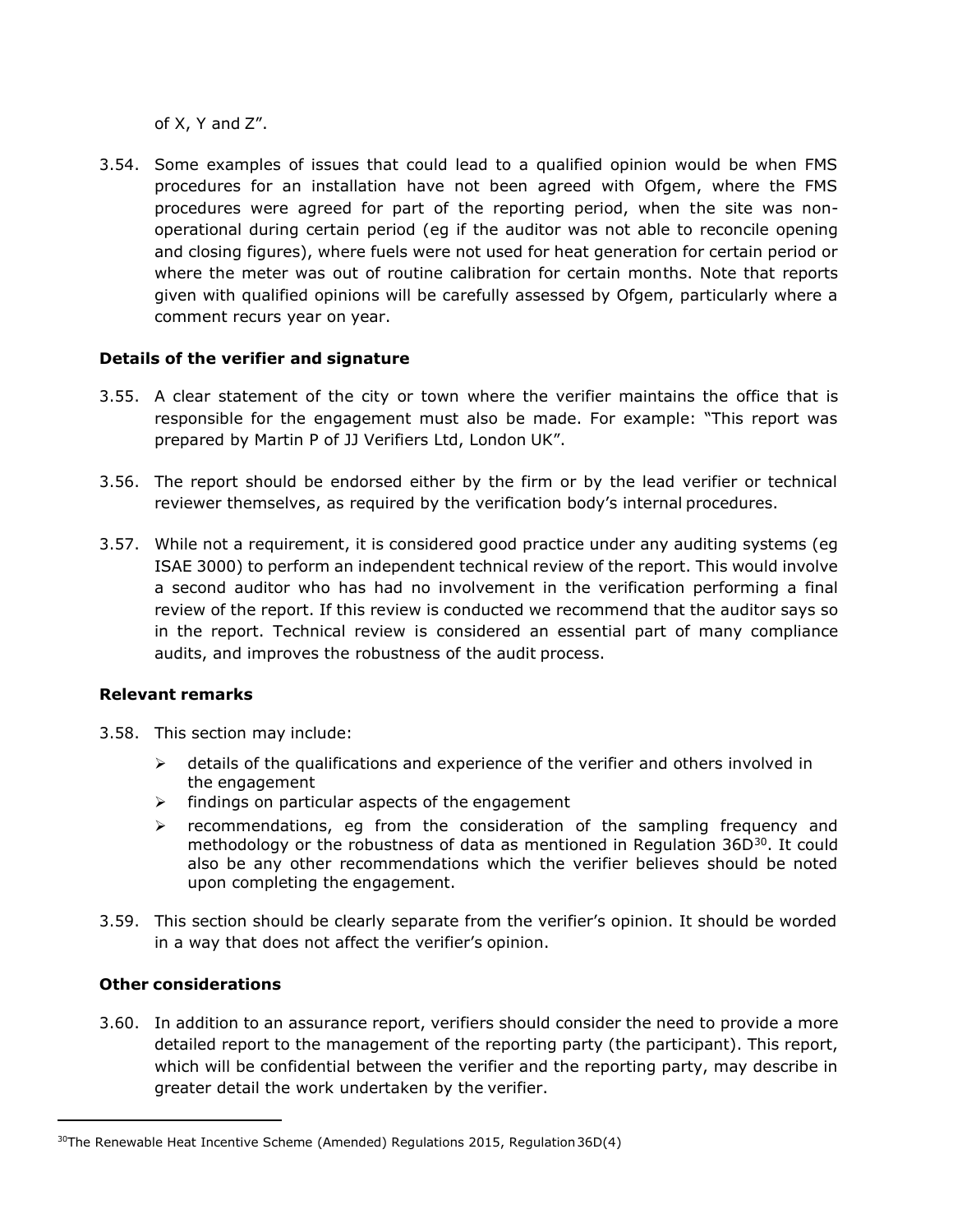# <span id="page-39-0"></span>**Appendix 1 – Audit Report Checklist**

This checklist has been developed to help allow both the verifier and the participant check that the sustainability audit report covers the relevant requirements. We consider that in addition to any responsibility held by the verifier - the participant has a responsibility to ensure they are satisfied the sustainability audit report meets the requirements of the regulations before submitting it to Ofgem.

| Requirement                                                  | <b>Checkbox</b> |
|--------------------------------------------------------------|-----------------|
| Title                                                        |                 |
| Date                                                         |                 |
| Addressee                                                    |                 |
| Responsibilities of participant and auditor                  |                 |
| Statement confirming ISAE 3000                               |                 |
| Identification of the assessment criteria                    |                 |
| Identification and description of subject matter             |                 |
| Risk and materiality assessment                              |                 |
| Summary of work performed                                    |                 |
| Limitations (where appropriate)                              |                 |
| Restrictions on use of the report (where appropriate)        |                 |
| Opinion (auditor's conclusion)                               |                 |
| Recommendations given, as appropriate                        |                 |
| Details of the verifier and signature                        |                 |
| Provision of data set (may be included under subject matter) |                 |
| Consideration of accuracy and reliability                    |                 |
| Consideration of controls to prevent fraud or error          |                 |
| Consideration of frequency and methodology of sampling       |                 |
| Consideration of data robustness                             |                 |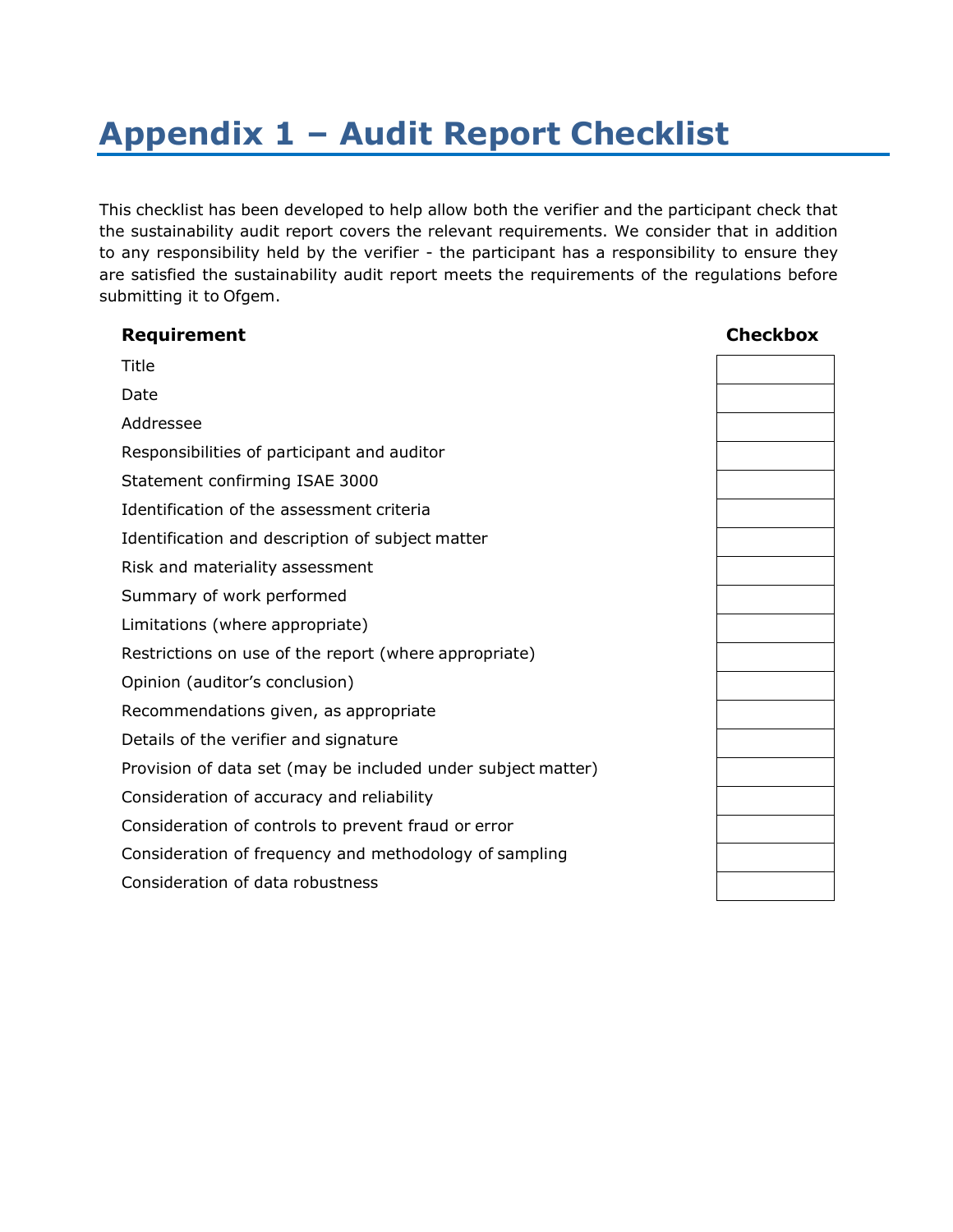# <span id="page-40-0"></span>Appendix 2 – Data template

- 1.1 Participants are able to extract their fuel and sustainability data, as reported in their quarterly periodic data submission from the RHI Register. This data should be used to populate the data template below to form the basis of the dataset that needs to be provided to the auditor and included in the annual independent sustainability audit report.
- 1.2 To ensure the correct information is passed onto the auditor to verify and included in the annual independent sustainability audit report, the data should be presented in the two tables directly below.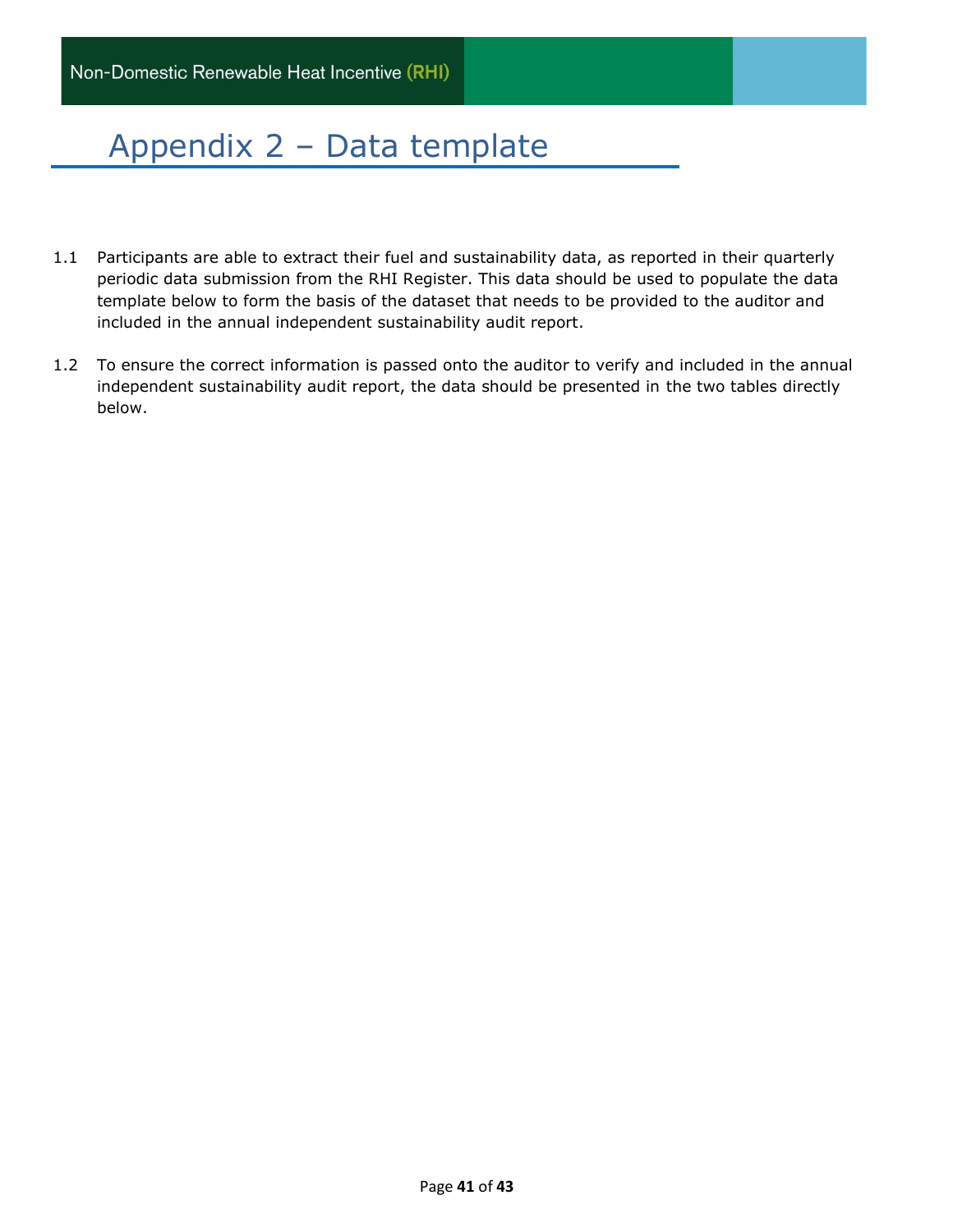1.3 In this example we have used a participant with a tariff anniversary date of 13 September 2016. Their audit report would be due within three months of 13 September 2016 and must cover the period of 5 October 2015 to 12 September 2016. The table in Part A indicates whether biomass fuel was used in each quarter and then the table in Part B lists the specific fuels used in each quarter that need to be included in the participant's first annual independent sustainability audit report. Note that the first quarter only considers fuels used on or after 5 October 2015 which is when the Sustainability requirements came into force.

| Part A: Quarterly Biomass Usage |
|---------------------------------|
|---------------------------------|

| <b>Start</b> | End      |     | <b>Biomass fuel used?</b> |     |                                              |  |  |  |  |
|--------------|----------|-----|---------------------------|-----|----------------------------------------------|--|--|--|--|
| date         | date     | Yes | <b>No</b>                 | N/A | If No or Not Applicable $-$ state the reason |  |  |  |  |
| 05/10/15     | 12/12/15 | X   |                           |     |                                              |  |  |  |  |
| 13/12/15     | 12/03/16 | X   |                           |     |                                              |  |  |  |  |
| 13/03/16     | 12/06/16 |     |                           | X   | Installation offline for maintenance         |  |  |  |  |
| 13/06/16     | 12/09/16 | Χ   |                           |     |                                              |  |  |  |  |

## **Part B: Quarterly Biomass Data**

| No. |                | <b>Start</b> | <b>End</b><br>date | Consignment               | Quantity       |               | <b>Fuel</b>                          | <b>Meet Land</b><br><b>Criteria?</b> |                          |               | <b>GHG Emissions</b>                      |                                           | <b>Voluntary</b> |        |
|-----|----------------|--------------|--------------------|---------------------------|----------------|---------------|--------------------------------------|--------------------------------------|--------------------------|---------------|-------------------------------------------|-------------------------------------------|------------------|--------|
|     |                | date         |                    | reference                 | <b>Measure</b> | <b>Units</b>  | category                             | <b>Yes</b>                           | <b>No</b>                | <b>Exempt</b> | <b>Actual</b>                             | <b>Default</b>                            | <b>Except</b>    | scheme |
|     |                | 05/10/15     | 12/12/15           | Woodchip - 1              | 350            | Tonnes        | Forestry<br>residue $31$             | X                                    |                          |               |                                           | 29.4g<br>CO <sub>2eq</sub> /MJ<br>of heat |                  | N/A    |
|     | $\overline{2}$ | 13/12/15     | 12/03/16           | Woodchip - 1              | 461            | Tonnes        | Forestry<br>residue <sup>1</sup>     | X                                    |                          |               |                                           | 21.6g<br>CO <sub>2eq</sub> /MJ<br>of heat |                  | N/A    |
|     | 3              | 13/12/15     | 12/03/16           | $Straw -$<br>oilseed rape | 133            | Tonnes        | Agricultural<br>residue <sup>1</sup> | X                                    |                          |               | 30.4q<br>CO <sub>2eq</sub> /MJ<br>of heat |                                           |                  | N/A    |
|     | 4              | 13/03/16     | 12/06/16           | Waste wood                | 238            | <b>Tonnes</b> | Waste <sup>1</sup>                   | $\overline{\phantom{0}}$             | $\overline{\phantom{0}}$ | Χ             |                                           |                                           | X                |        |
|     | 5              | 13/06/16     | 12/09/16           | Woodchip - 1              | 618            | Tonnes        | Forestry<br>residue <sup>1</sup>     | X                                    |                          |               |                                           | 25.2g<br>CO <sub>2eq</sub> /MJ<br>of heat |                  | N/A    |

<sup>&</sup>lt;sup>31</sup> Please refer to your Fuel Measurement and Sampling agreement email when entering the fuel category for the fuel used in a given quarter.